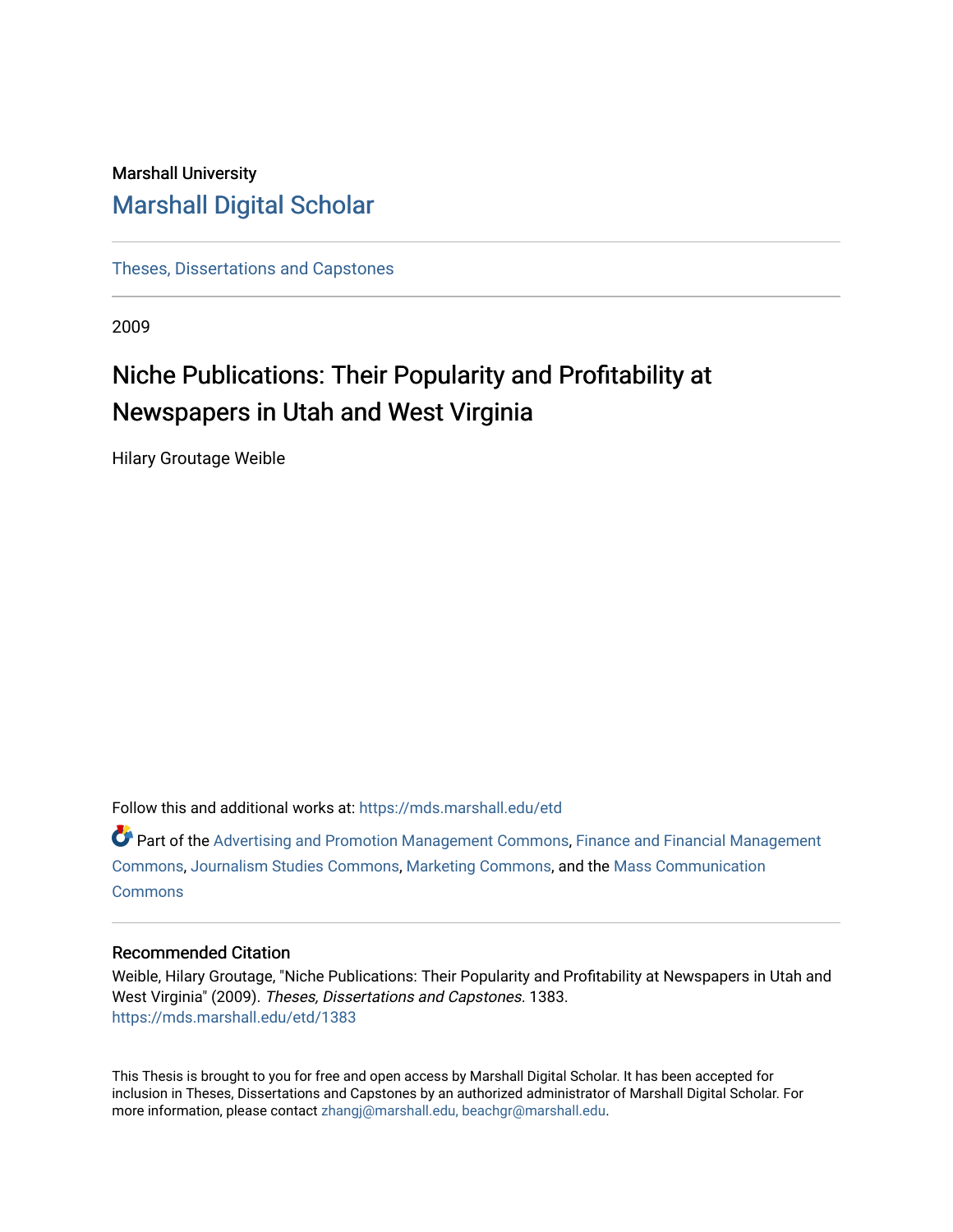Niche Publications: Their Popularity and Profitability at Newspapers in Utah and West Virginia

A Thesis Presented To The Faculty of the W. Page Pitt School of Journalism and Mass Communications

> In partial fulfillment of the requirements for the degree of Master's of Art Journalism

> > By Hilary Groutage Weible

Dr. Christopher Swindell, Chair Prof. Robert Rabe Prof. Janet Dooley

> Marshall University May 2009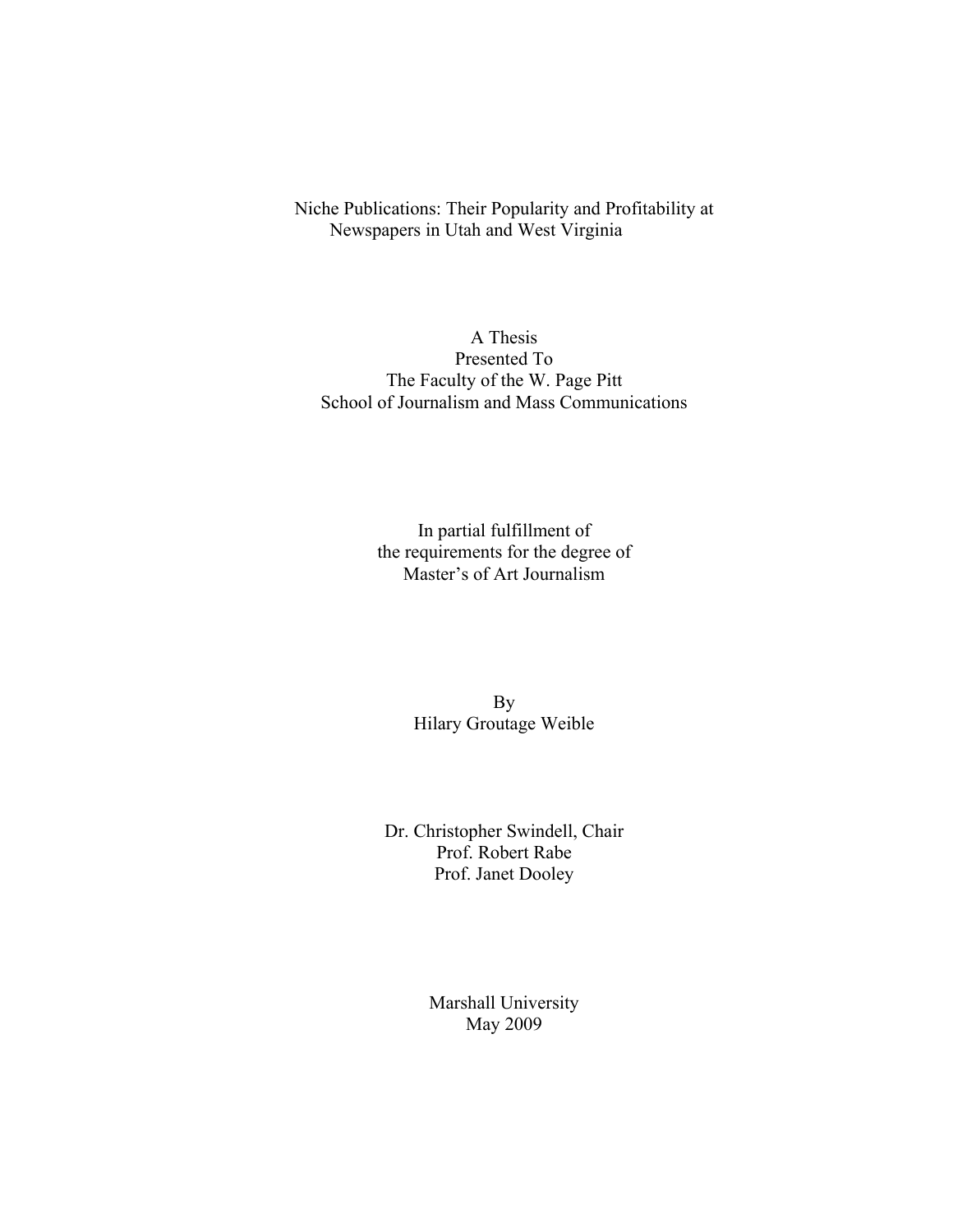## THIS THESIS WAS ACCEPTED ON <u>April 2 2009</u> Month Day Year

As meeting the research requirement for the degree, Master of Arts in Journalism.

Thesis Committee:

Chairman — Original Signed

Dr. Christopher Swindell

Member \_\_\_\_Original Signed\_\_\_\_\_\_\_\_\_\_\_\_\_\_\_\_\_\_\_\_\_\_\_

Prof. Robert Rabe

Member Original Signed

Prof. Janet Dooley, Assistant Dean, W. Page Pitt School of Journalism and Mass Communications

Graduate Adviser Criginal Signed

Prof. Janet Dooley, Assistant Dean, W. Page Pitt School of Journalism and Mass Communications

Original Signed

Leonard J. Deutsch, Dean, Ph. D. Dean of the Graduate School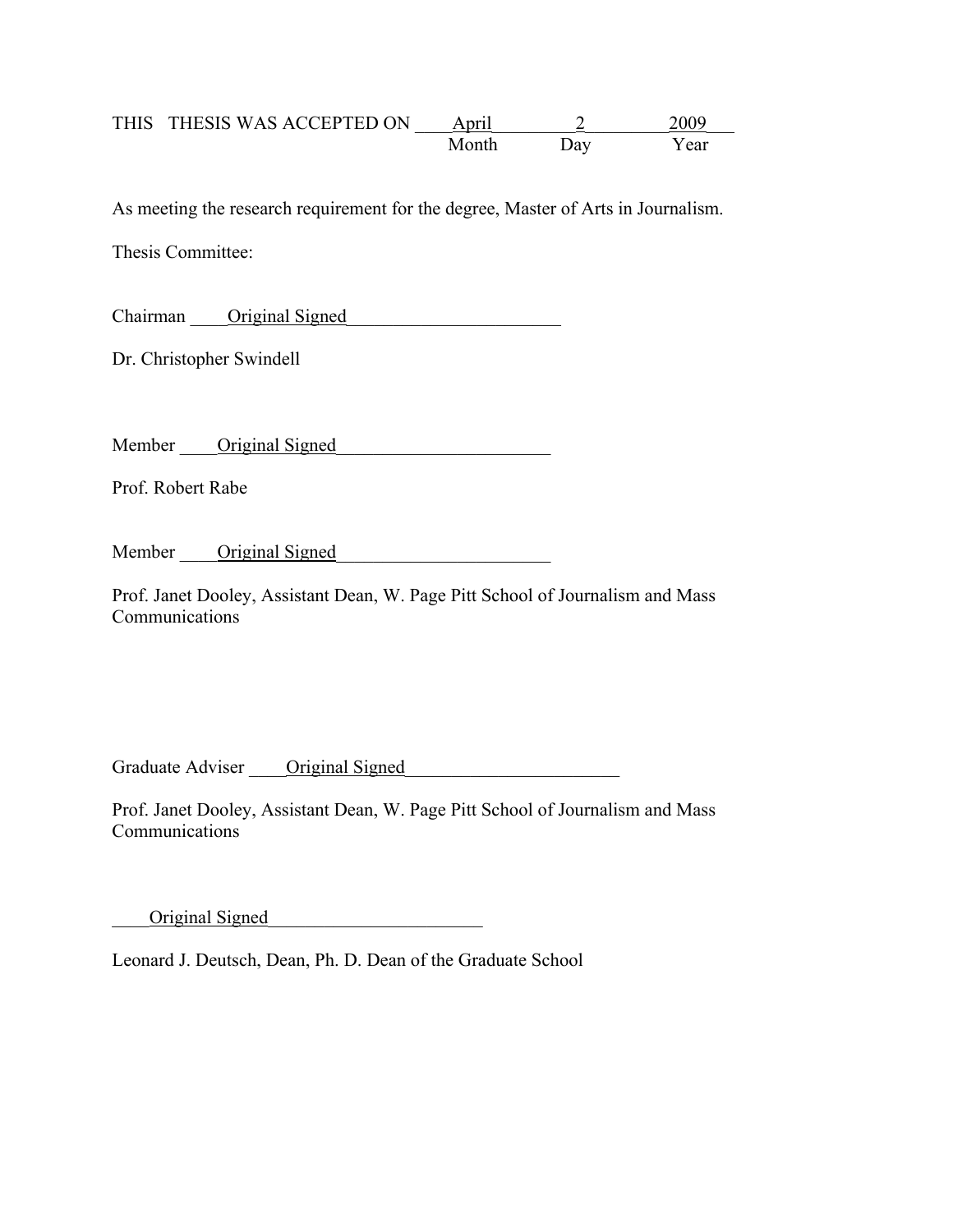#### ACKNOWLEDGEMENT

<span id="page-3-0"></span>To my colleagues and advisers, and those who were both, thank you for welcoming me into the halls of academia in three states and easing my transition from the newsroom to the classroom while never discounting lessons learned in either.

To my extraordinary family, old and new, who first grew up with me in the raucous world of newspapering and then endured long hours of unavailability while I clumsily translated them into academic terms, thank you. Emily, Ian, Joshua, Gavin, Abigail and Hiram, my door is unlocked, my headphones are off, my telephone turned on.

I am most fortunate to be loved by unique, intelligent and kind parents skilled equally in imparting encouragement and discipline. Grout and Iva Lou, I adore you.

Burying the lede - without my husband Rick and his endless energy and faith, this project and the most exciting portion of my life would have remained a dream and unfulfilled. For his round-the-clock guidance, patience, knowledge, skill, love and cast care, I am forever indebted. *Usted es mi mitad perfecta.*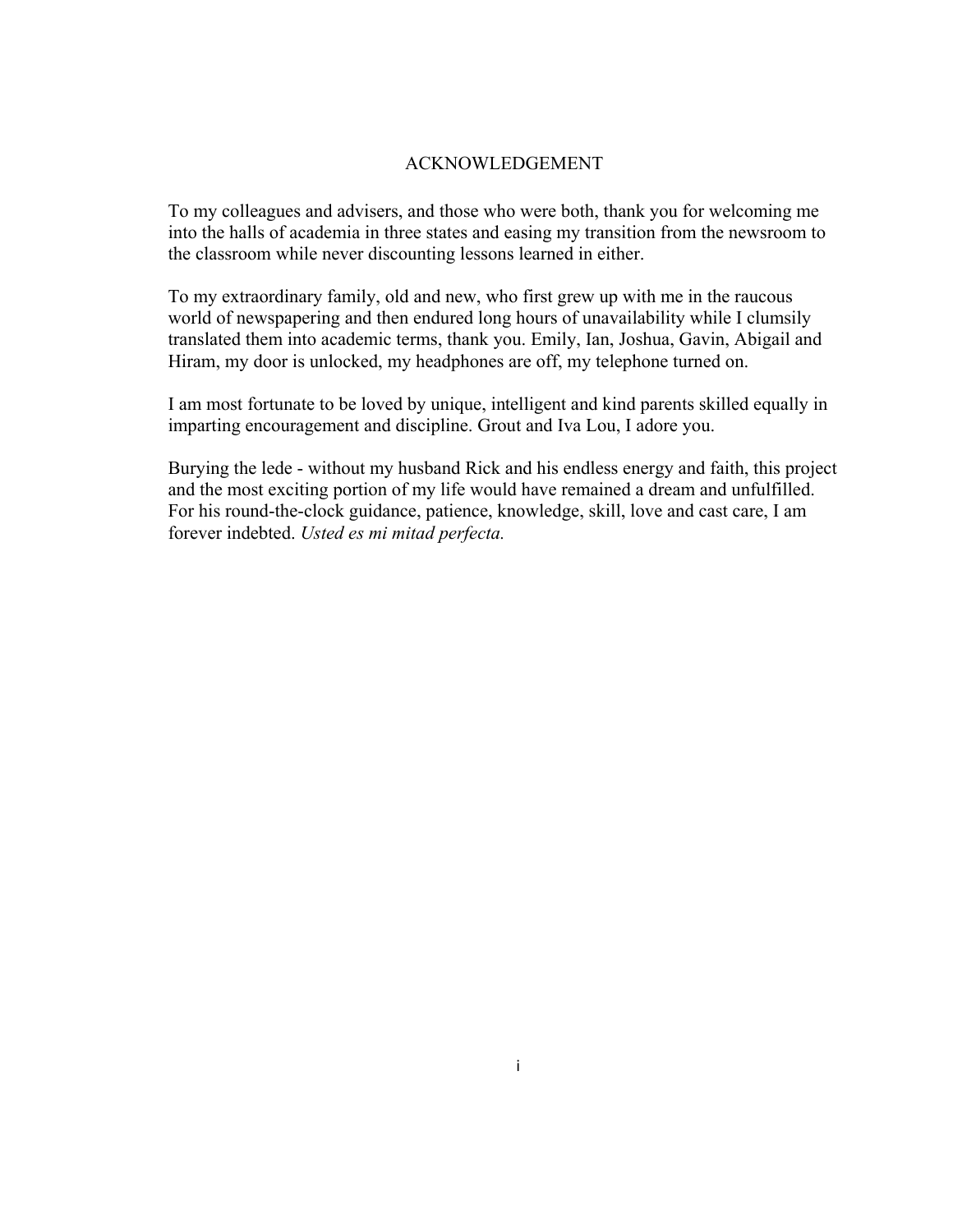# TABLE OF CONTENTS

<span id="page-4-0"></span>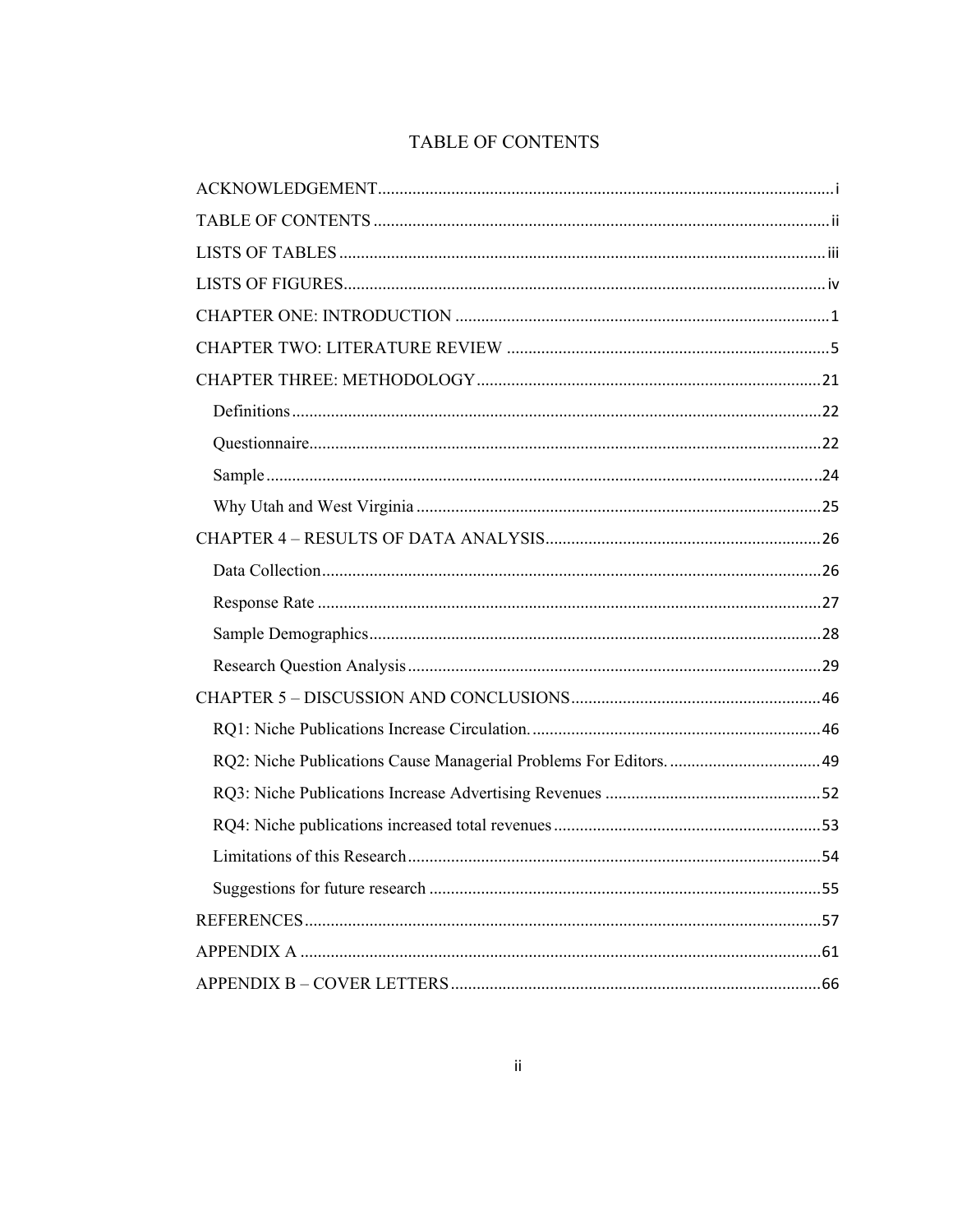## LISTS OF TABLES

<span id="page-5-0"></span>

| Table 6. Percentage increase in newspaper subscriptions as a result of niche publications |  |
|-------------------------------------------------------------------------------------------|--|
|                                                                                           |  |
|                                                                                           |  |
|                                                                                           |  |
|                                                                                           |  |
|                                                                                           |  |
|                                                                                           |  |
| Table 13. New advertisers are more likely to place ads in niche publications over the     |  |
| Table 14. New advertisers are more likely to purchase ad packages 42                      |  |
|                                                                                           |  |
| Table 16. Percentage change in revenue resulting from niche publications 45               |  |
| Table 17. Niche Publications Increase Circulation: Cumulative Percent Responses to        |  |
| Table 18. Niche Publications Cause Managerial Problems for Editors, Cumulative            |  |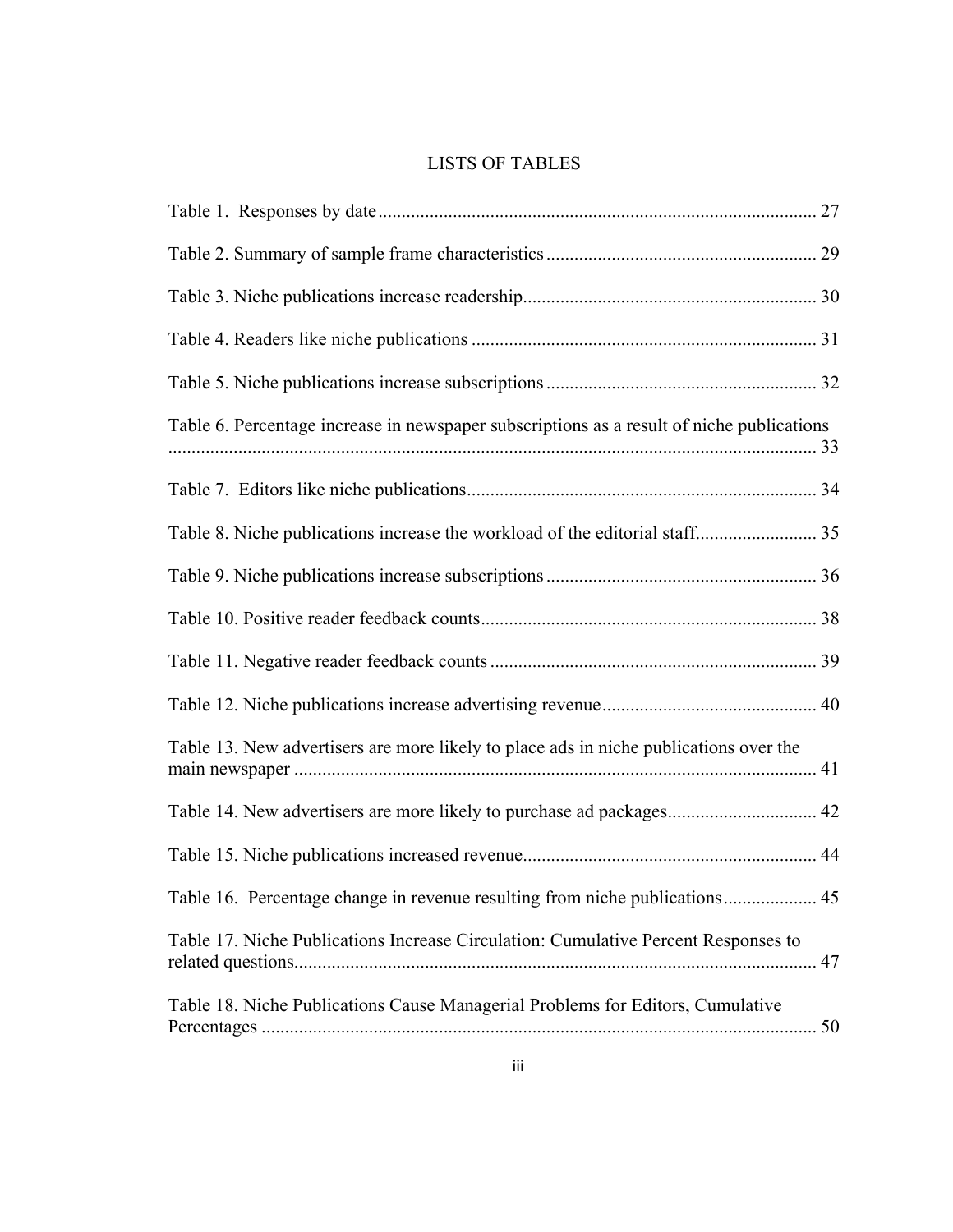## LISTS OF FIGURES

<span id="page-6-0"></span>

| Figure 8. New advertisers are more likely to purchase ads in niche publications 42 |  |
|------------------------------------------------------------------------------------|--|
|                                                                                    |  |
|                                                                                    |  |
|                                                                                    |  |
|                                                                                    |  |
|                                                                                    |  |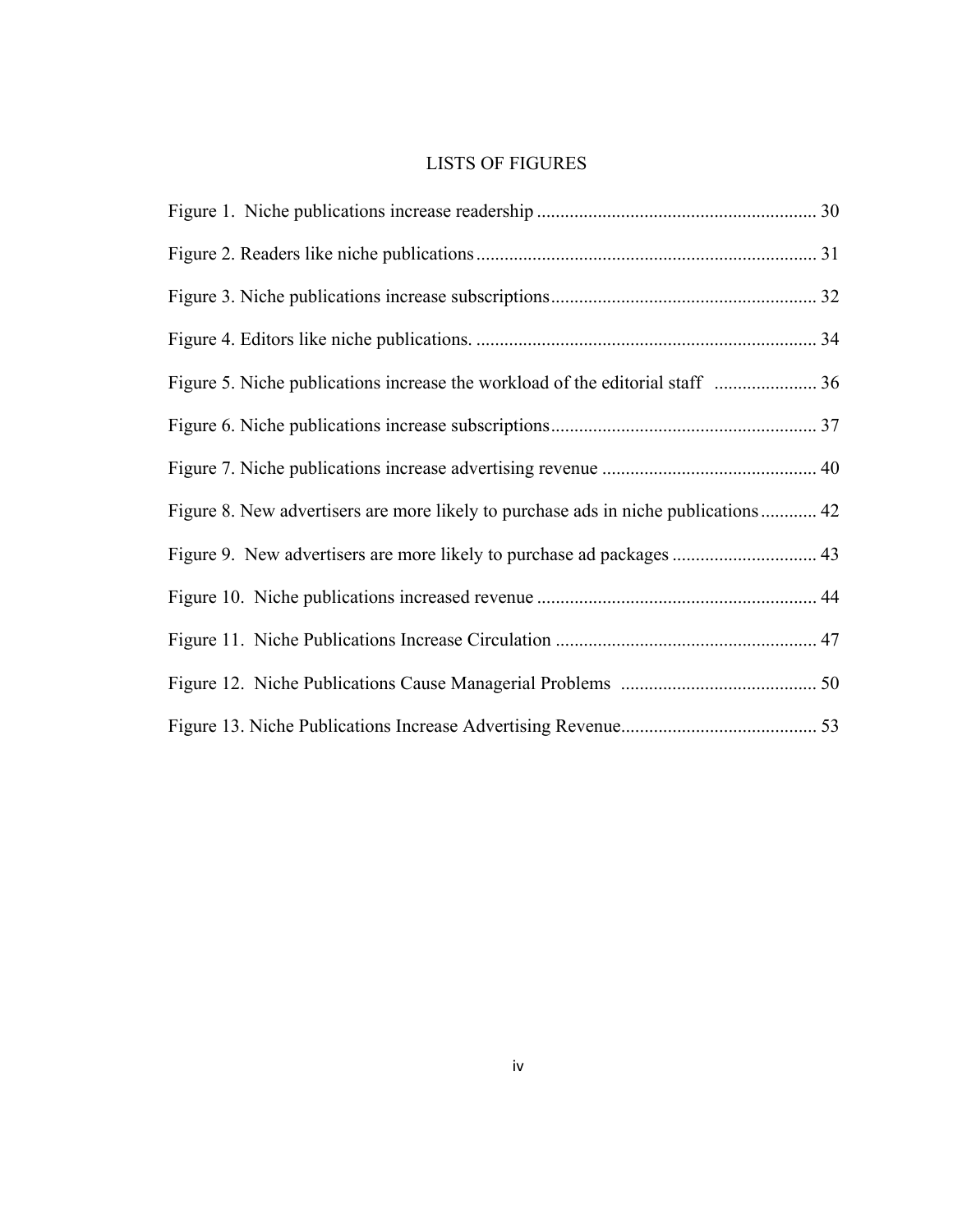#### **ABSTRACT**

Niche Publications: Their Popularity and Profitability at Newspapers in Utah and West Virginia

### By Hilary Groutage Weible

Newspapers have turned to niche, or specialty, publications as a way to boost revenue and readership since the popularity of the Internet and the rapidly changing ways of news delivery left many awash in a sea of red ink beginning in the mid 1990s. There is little empirical evidence that these publications benefit the host newspaper. This study is an attempt to add to that bank of knowledge. Editors, publishers and advertising managers in Utah and West Virginia were invited by e-mail to answer a Web-based survey about the popularity of niche publications among their readers and staffs. The study also asked respondents to gauge how profitable they believe niche publications are. Results of the 31-question survey show overwhelming support for niche publications and suggest adding them may cause a significant increase in revenue.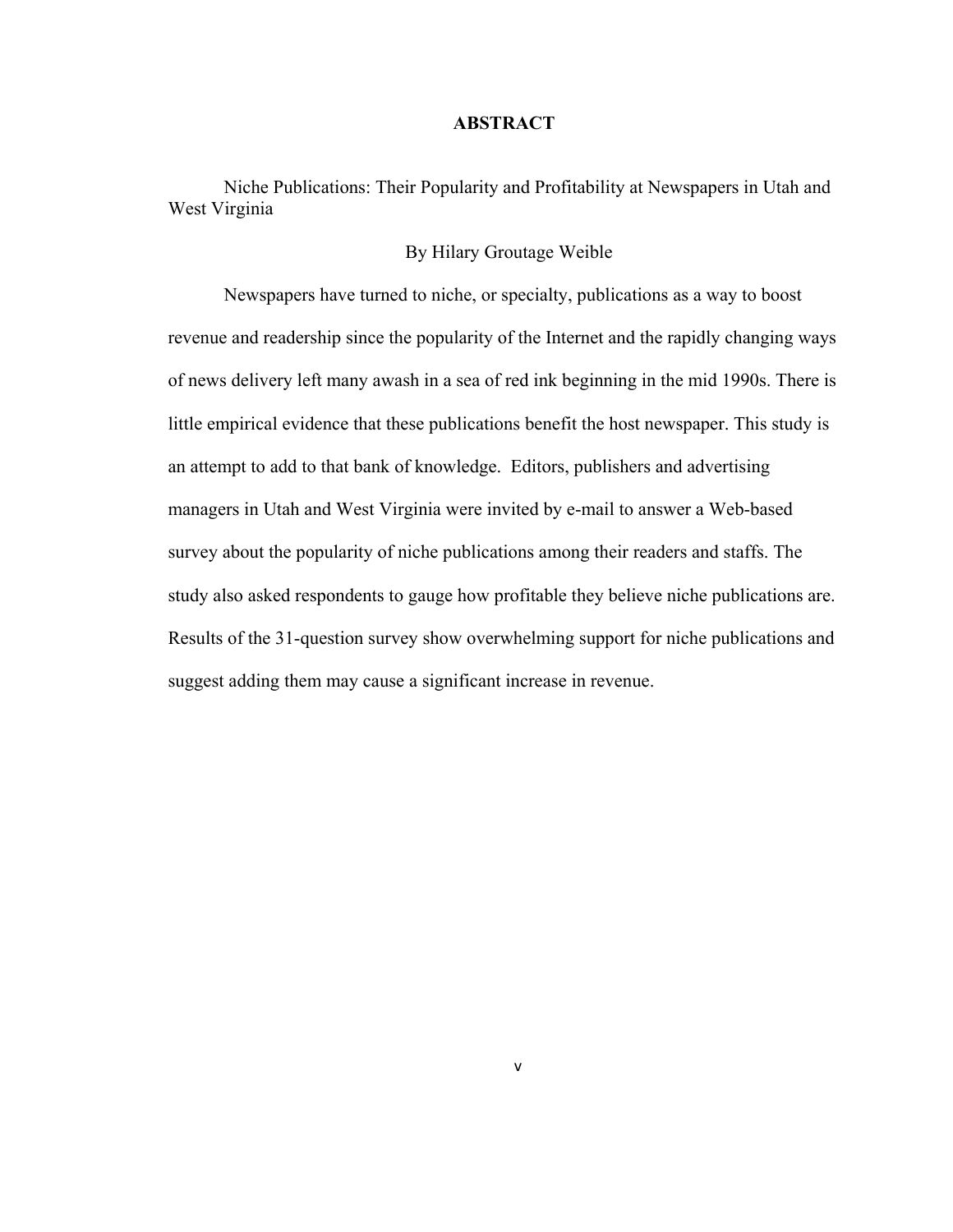#### CHAPTER ONE: INTRODUCTION

<span id="page-8-0"></span>For almost two years, Erica Smith, a graphics designer for the St. Louis Post Dispatch, has spent a dozen hours a week with an odd hobby - keeping a running total of jobs lost in the U. S. newspaper industry. It may be the only tally of its kind and given the atmosphere of the newspaper industry in the last decade, it might be akin to collecting obituaries. In the February/March 2009 issue of *American Journalism Review,* under the headline: Is There Life After Newspapers? Smith said she had tallied 15,554 job cuts in 2008. The cuts come from newspapers coast to coast and news of them trickles in to Smith in the form of news releases, wire reports, blog entries and tips from friends. Her updates appear on a Web page appropriately named "Paper Cuts" (Hodierne, 2009).

 These are turbulent times in the newspaper business. Job cuts are at historic highs and revenue at historic lows. Smith counted more than 7,979 newspaper jobs lost in the first three months of 2009. She reports 65 newspapers closed (Smith, 2009). Among those newspapers that closed were six that self-identified themselves as respondents later in this study.

 Certainly the changing world, where news is available electronically in forms from computers to cell phones might be to blame. But if history repeats itself, we recall the fear that radio would kill the newspaper and television, with one twist of the knob, would be the death of everything.

Researcher Rachel Smolkin writes that traditionally, newspapers have been slow to respond to change and have treated innovation like a trip to the dentist. Innovations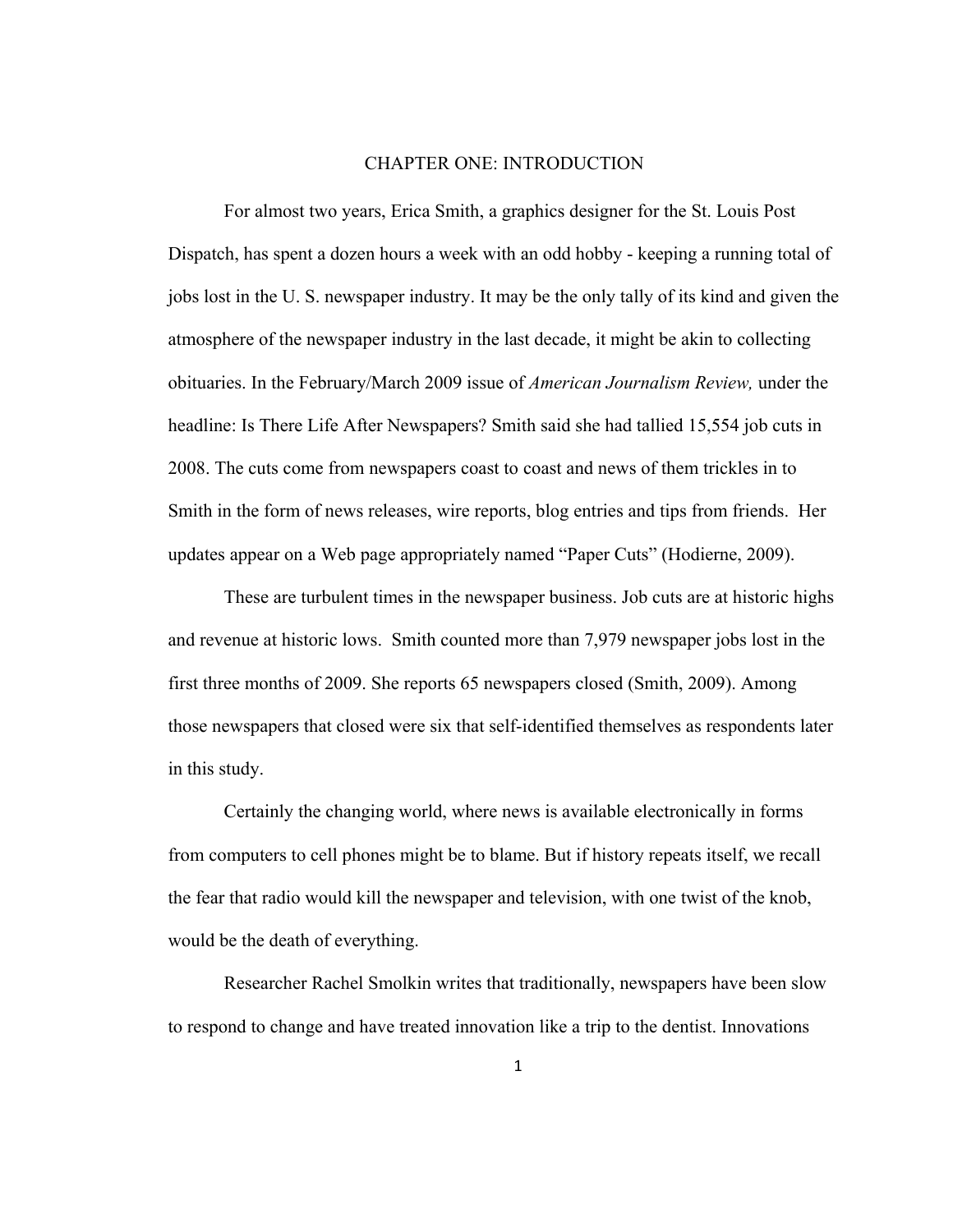were dreaded torture to be endured, not encouraged, in newsrooms. Certainly, the newspaper trends of the last few decades: more color, flashier design, shorter stories with "chunky text" in boxes and "charticles" that combine graphics and news copy eventually have found their way into even the nation's most traditional newspapers, but the innovations were usually met with dismay by older, sage editors (Smolkin, 2008).

Many changes in the newspaper industry can be traced to the introduction of *USA Today* in 1982. Touted as "the nation's newspaper" and initially dismissed as a gimmicky gamble by Gannett, *USA Today* used bright colors and graphics to package the news in a way that served it up to readers in small bites. Readers were able to skim the pages and read short summaries of the stories they cared about (Meyer, 2004).

While there is little empirical data tracing the recent trends in newspapering, the appeal of local news is clearly established in the literature. Simply put, readers want local news and usually cannot get it anyplace else. In a 2000 study, Belden Associates, at the request of *Editor & Publisher* magazine, ranked readers interest in various newspaper content categories. The categories included local, neighborhood news, weather, comics, travel, gardening and home decorating (Astor, 2000). The survey showed 66 percent of readers in 29 markets were "very interested" in local, neighborhood news. Beldon CEO Sammy Papert was not surprised when interest in local news took the top slot. "It's perpetually the first thing readers say they want," he said.

 Local news may be the one thing smaller and mid-sized newspapers are uniquely poised to provide readers. Small and mid-sized daily and weekly newspapers traditionally have been the primary source of information important to households. Where else does a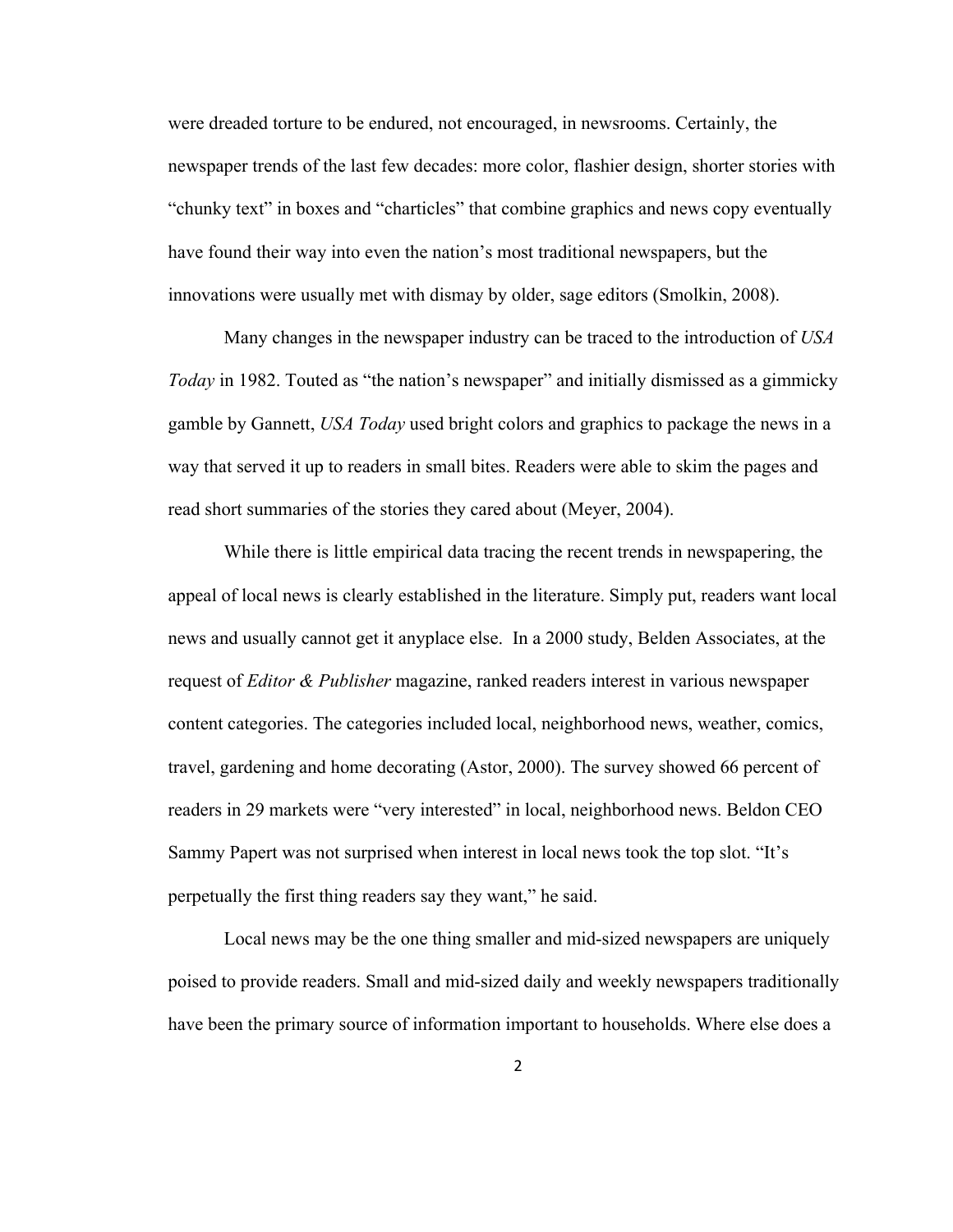person find school lunch menus, the middle school honor roll and the happenings of the local garden club?

In recent years, repackaging local news into niche products designed to attract a certain slice of a newspaper's demographic has become a popular, and perhaps last-ditch effort to increase circulation and advertising and add to a newspaper's profitability.

Niche publications are typically distributed free of charge or inserted into the main newspaper on certain days. Themes of niche publications might be hyperlocal, or zoned, community news, seasonal topics such as gardening, and weddings, or more practical parenting, real estate and back-to-school guides. Hyperlocal niche publications typically differ in frequency than the others, since they may be printed weekly and others annually. Niche publications are one of the latest trends embraced by the industry as a way to increase readership and advertising revenue (Smolkin, 2008).

H. Harrison Cochran, in a November 2007 piece in the *Advertising & Marketing Review* said: "In the center of this gloom and doom has been a silver lining trying to shine – free newspapers. It doesn't take market research to see the growing number of community, niche or alternative papers – often in a variety of languages – the evidence is on every street corner. Free dailies are the latest fastest growing segment of this trend worldwide. Cochran and other publishers have found that while the circulation numbers and budgets of large newspapers shrink, the story is much different in smaller newspaper markets. "The deeper you go into the heartland, the better the stories get. Double digit growth (including local Web sites) and margins bankers love. The business advantage rests with local news and ad gathering networks, Cochran said. The niche publications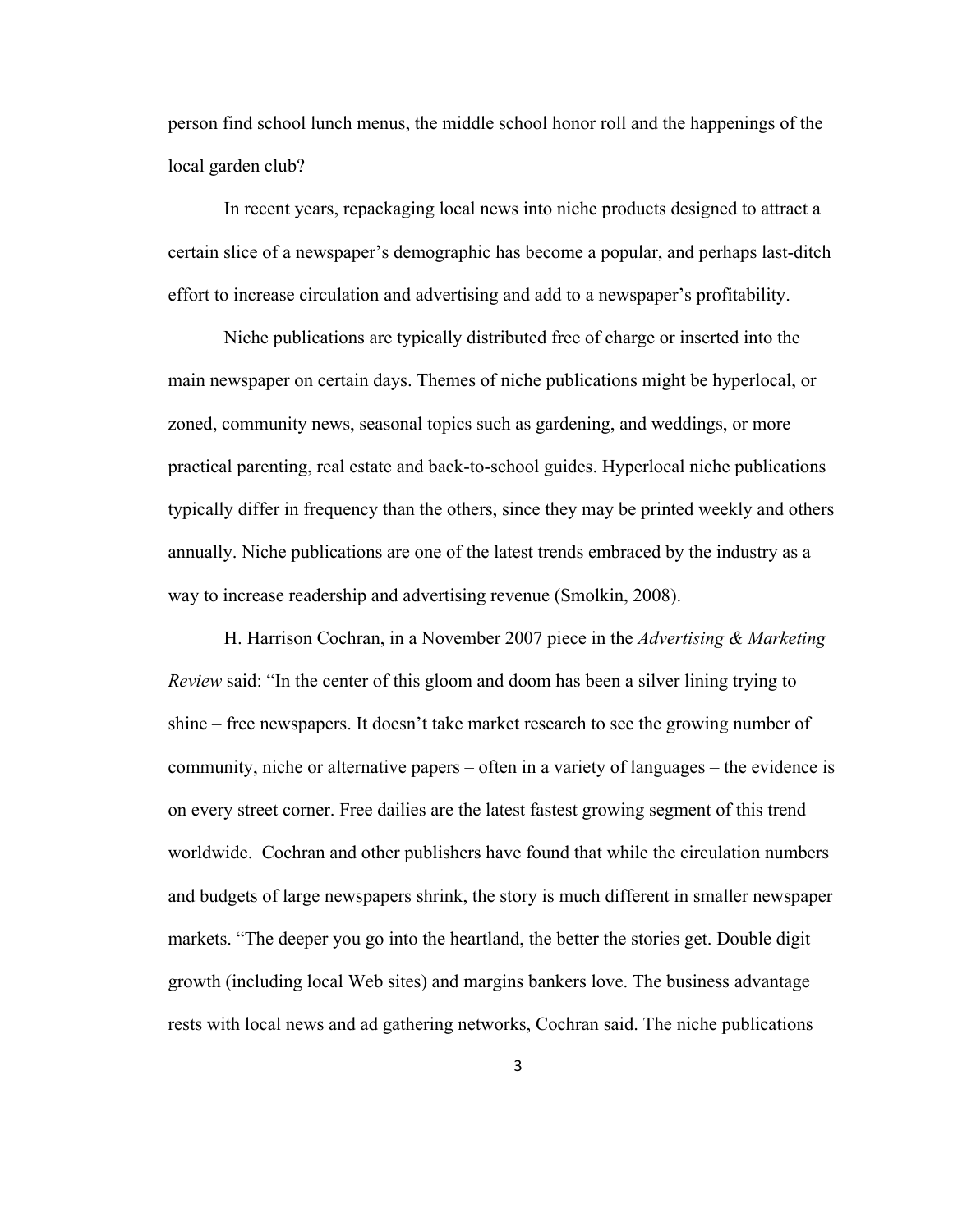are typically free and are designed to appeal to certain groups, generally based on geography or demography.

It may be that niche publications are the last bastion of financial success in an era of newspapering that is awash with red ink.

While the popularity of niche publications may have been proven with anecdotal evidence, there is little empirical evidence to gauge their popularity with those charged with producing them and even less evidence to support claims that niche publications help the bottom lines of "host" newspapers.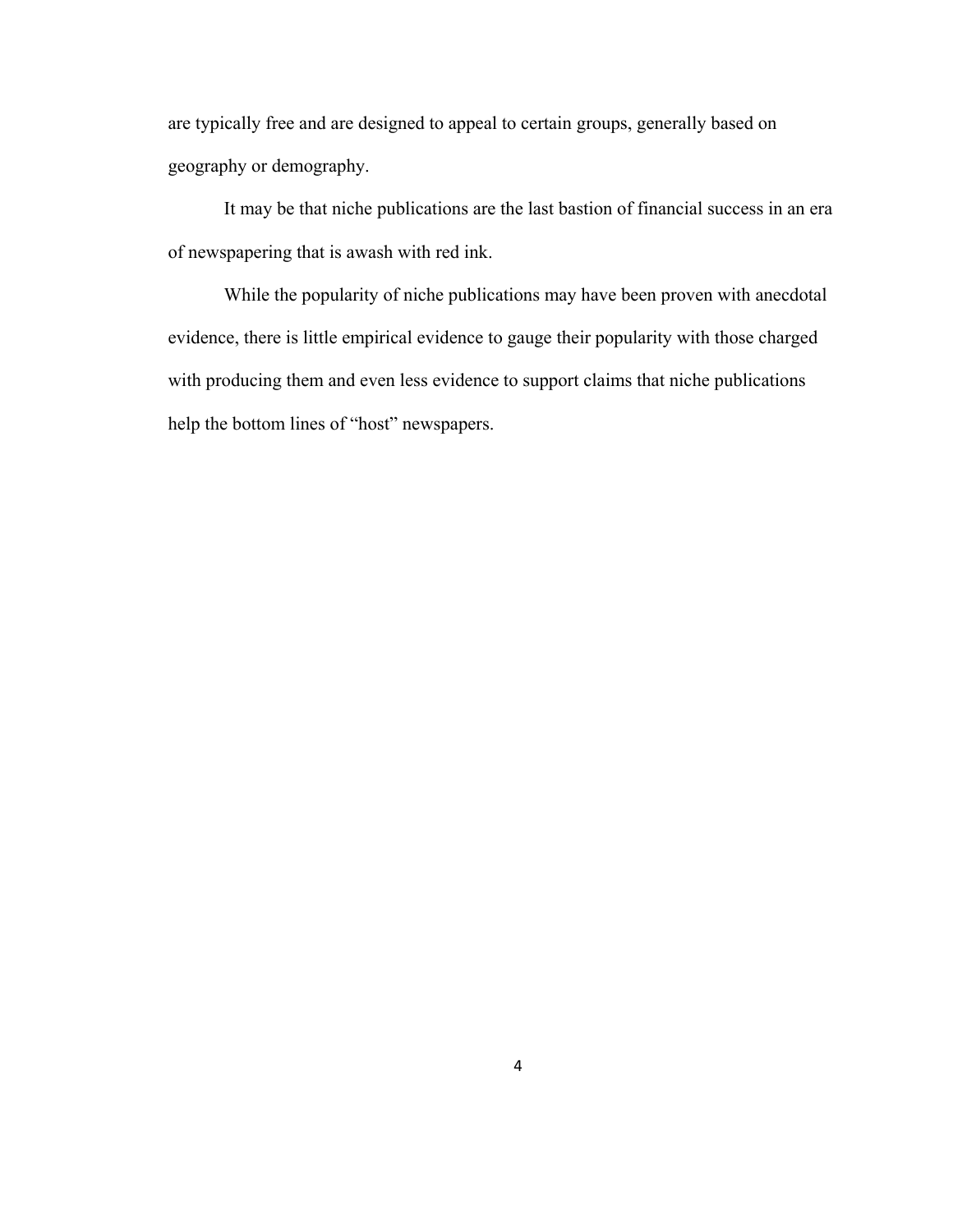#### CHAPTER TWO: LITERATURE REVIEW

<span id="page-12-0"></span>Baxter Black, a cowboy poet, columnist and radio commentator wrote in 2006 that local newspapers are the "last refuge of unfiltered America – a running documentary of the warts and triumphs of Real People, unfettered by the Spin and Bias and Opaque Polish of today's Homogenized Journalism. It is the difference between homemade bread and Pop Tarts" (Lauterer, 2006).

Black's remarks appeared in a column written by Jock Lauterer headlined "Hold That Obit! The report of our death has been greatly exaggerated" in the Winter 2006 issue of *Grassroots Editor.* Lauterer is a journalism professor at University of North Carolina Chapel Hill. The column first appeared in the Chapel Hill Herald and addressed the "gloom and doom fear" that surrounded the announcement in March 2006 that McClatchy Co. was to buy Knight Ridder (Lauterer, 2006).

These are turbulent times for newspapers. The last decade brought very little good news for the industry. Newspaper revenue is at historic lows and newspapers nationwide have closed or cut the size of staffs. At the same time, newspaper readership started to decline. A study by Scarborough Research shows between 1998 and 2001, adult readership of U.S. daily newspapers declined by 7.92% while readership of Sunday newspapers declined 7.06%. The Newspaper Association of America reported the data (*Advertising Age,* 2002). But a spring 2008 survey by Media Mark Research & Intelligence, commissioned by the Newspaper National Network, showed a 2.5% rise in readers from 80.6 million, from 78.7 million from the same period during spring 2007.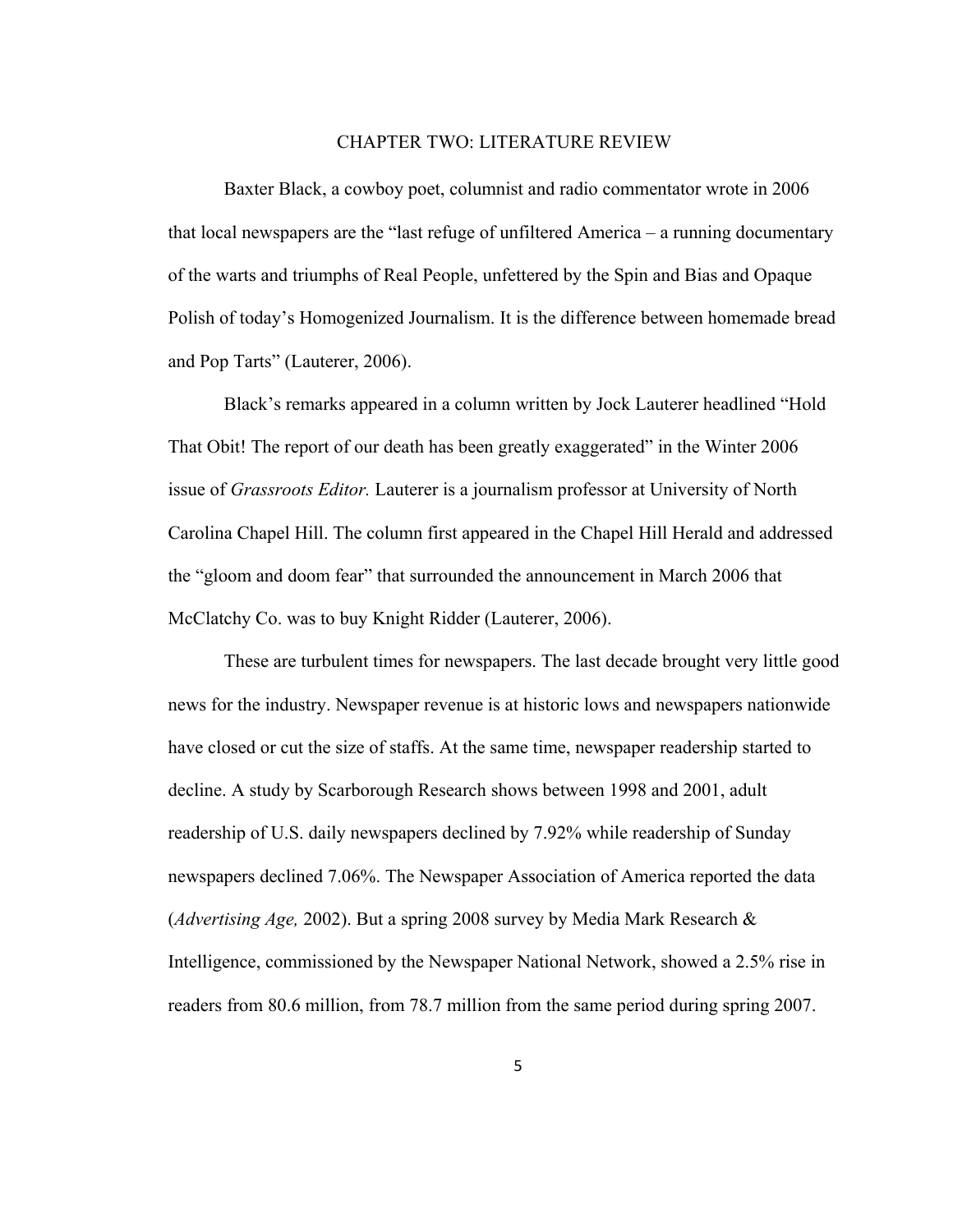The numbers first appeared in the July 2008 issue of *Editor & Publisher.* A post on *editorsweblog.org* on July 21, 2008 notes that newspaper circulation fell for the six months ending March 2008, according to the Audit Bureau of Circulations. The drop was 3.5% for dailies and 4.5% for Sunday editions, but overall, readership still grew. The Newspaper National Network said the rise in readers could be attributed to publishers "focusing on the core subscribers and cutting circulation of third-party copies, which went to infrequent readers. Newspaper Web sites may also be drawing people to the print edition" (*Editor & Publisher,* 2008).

Some newspapers found success in what they have been doing for decades, reporting local news. Frequently, the hyperlocal news appeared online or in niche, or specialty, publications designed to appeal to a certain population.

 In December 2007, a survey in *Editor & Publisher* showed that 9% of all daily newspapers publish niche publications with the same two goals Rachel Smolkin stated in a 2006 study - increasing circulation and increasing readership. Since the Internet began the grab for newspaper readers, niche publications have increased in popularity.

Typically, niche publications target a specific demographic or geographic group. Newspaper managers have come to realize in recent years that niche publications and local news, or the two in concert with one another, might be the only unique products a newspaper has to offer readers. Indeed, niche publications are the products that have changed the face of the newspaper industry (Attaway-Fink, 2004). The change was the result of the impact of marketing research to discover what readers, or potential readers, want in their newspapers. For the first time in history, targeting specific groups has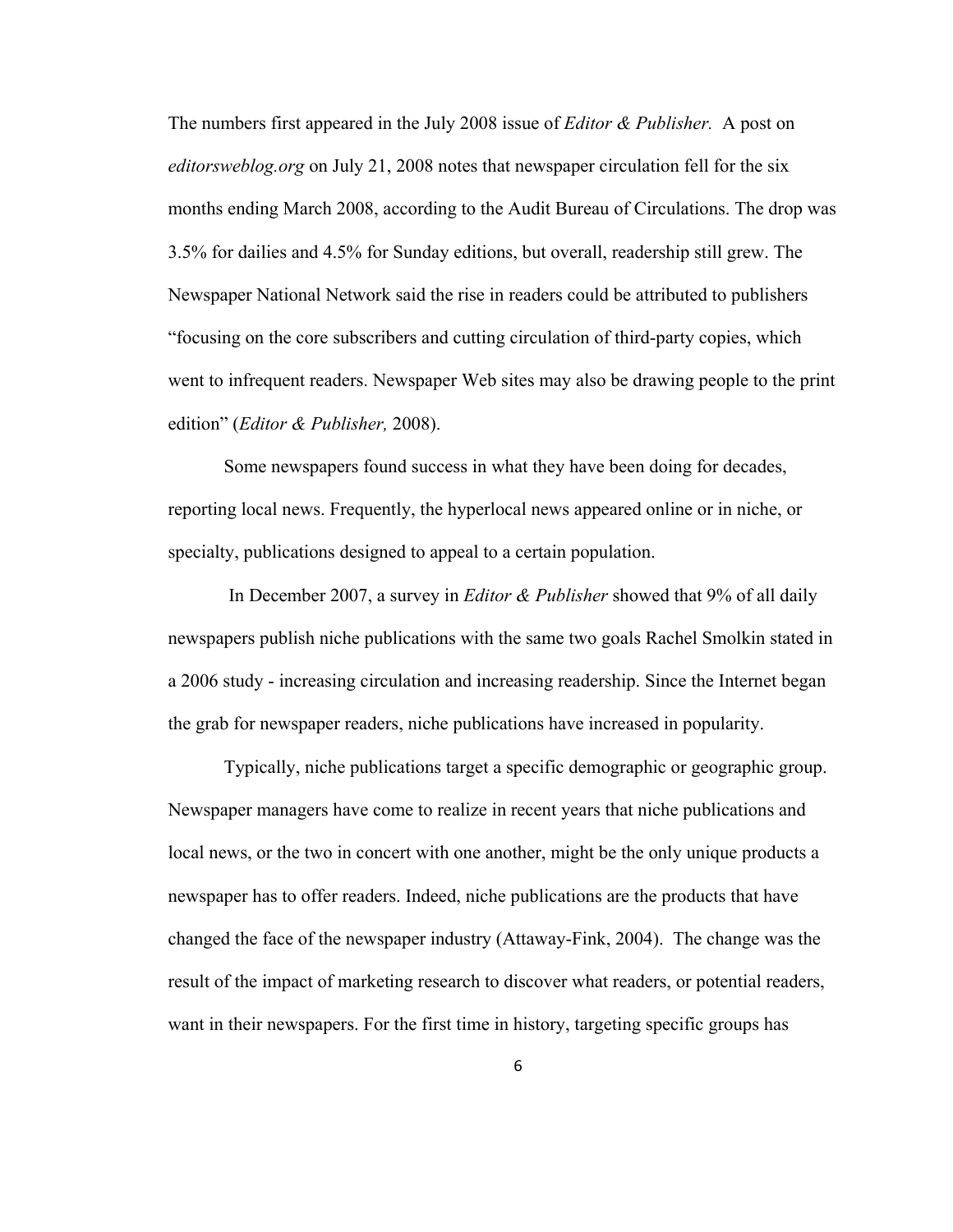become a popular way to market newspapers and specialty publications (Attaway-Fink, 2004).

 Studies showed readership and readership habits were changing and the response, which included niche publications, occurred relatively quickly within the traditionally stoic newspaper industry (Day & Shoemaker, 2000).

But there were even earlier warnings of the turbulent times.

 Mary Alice Shaver and Regina Louise Lewis in 1997 predicted a future newspaper market in which publications would compete for both readers and advertising dollars with renewed fervor. Niche marketing, they said, is a trend gaining popularity as advertisers look for the most efficient methods to reach specific audiences. There was talk of niche publications even earlier. In a special report dated August 12, 1991 in *Advertising Age,* Myrna Blyth, editor in chief and publisher of *Ladies' Home Journal*, discussed the need to create a niche and reach readers. Blyth accused newspapers of not reporting on women's needs and said coverage of women's issues was "overbimboed." There was a need, she said for more coverage of women's, family and health issues (Rigney, 1991).

But historically, newspapers have been slow to respond to change. When faced with what industry watchers feared was potentially devastating competition from the Internet and other electronic news delivery sources, coupled with dwindling readership, newspapers turned to what they might have done best in the first place – reporting local news and in some cases, packaging it as niche publications (Sutel, 2006).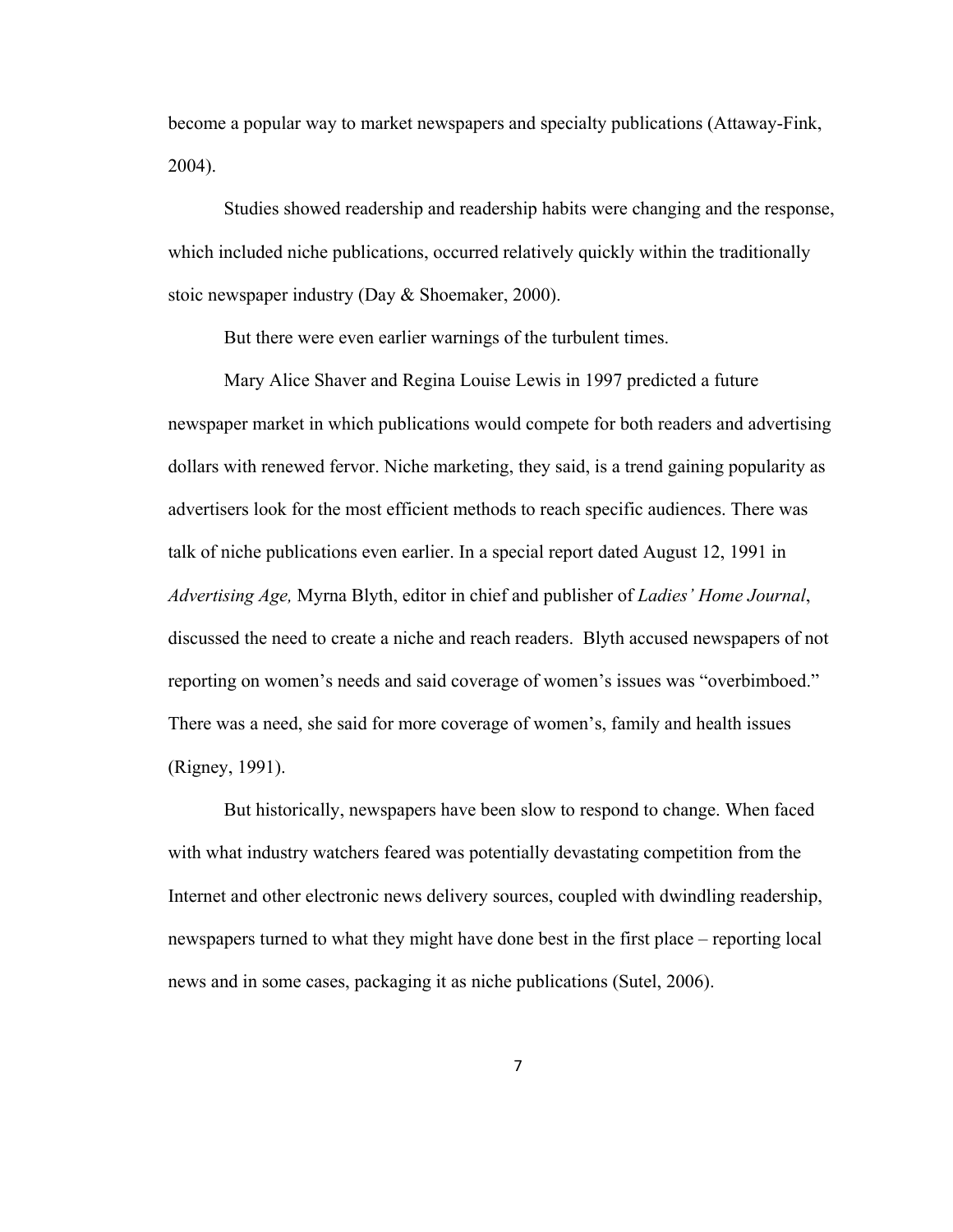Newspapers might enjoy a unique advantage over other media when it comes to local news. Typically, they are better connected to their readership and communities than other news outlets, and perhaps newspapers find themselves better poised to turn that relationship into advertising revenue. A study by Borrell Associates estimated newspapers would spend \$5.8 billion on local advertising placed online at newspaper Web sites in 2006 (Sutel, 2006).

 The American Press Institute based in Reston, Va., was established in 1947 to serve as a training and development arm of the newspaper industry. Associate Director Carol Ann Riordan said in 1994 that tough economic times would force newspapers to try new ideas (Shaver & Lewis, 1997). In the survey, Shaver and Lewis found that most newspapers launched niche publications to attract advertising revenue as a goal, although one seems to follow the other. Frequently, the publications did not produce revenue at the rate advertising managers had expected and the study also showed one-third of the newspapers studied started and then stopped niche publications. Lack of advertising support was the most common reason cited for canceling production of niche publications (Shaver & Lewis, 1997).

 Flexible advertising packages like the ones offered to entice advertisers into both niche publications and pages of the main newspaper were reported to the Newspaper Advertising Bureau as early as 1988 (Shaver & Lewis, 1997). By 1992, a group headed by James Lessersohn of The New York Times Co., cited "individual appeal strategy" as something that should be implemented in the 1990s (Editor & Publisher, 1992).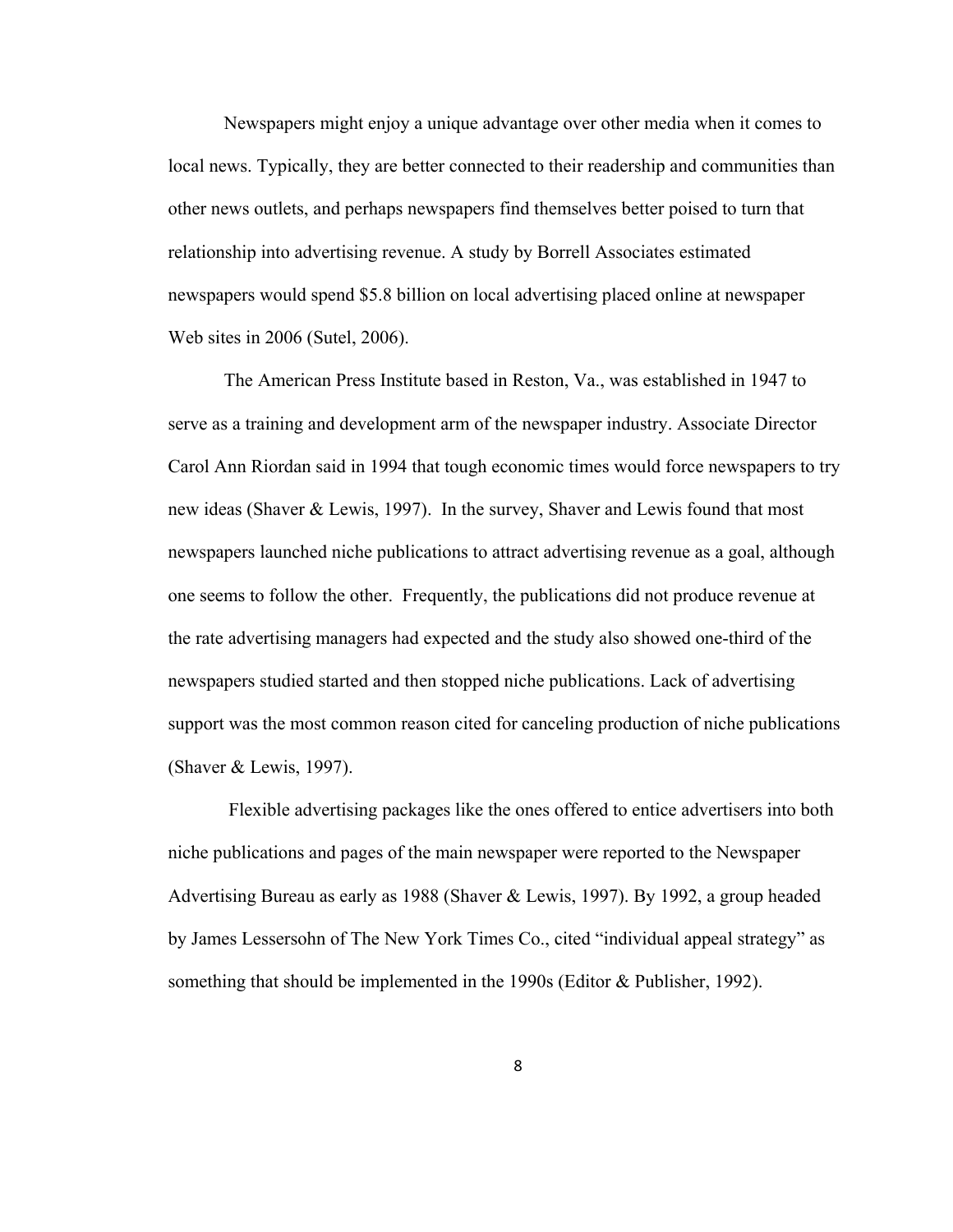But at a 2008 meeting of the Newspaper Association of America, a surprisingly simple concern emerged. Andrew Swinard of Starcom USA told publishers their advertising rates and packages for niche publications were too difficult for most advertisers to figure out. "Please, please, please, please make it easier," Swinard said. Indeed, ease in figuring out ad rates comes into play when television and radio outlets offer simple, easy to understand bundled advertising (Mullman, 2008).

 Confusion over advertising rates aside, community news publishing giants such as GateHouse Media Inc. and Gannett have invested heavily in the niche market (Edmonds, 1994). Gannett launched 400 niche publications across the country in 2004 and most other newspapers followed. Media watchers at the Poynter Institute dubbed 2004 "The Year of the Niche" because so many specialty publications were launched. Rick Edmonds wrote "What's hot, hot, hot right now is niche publications – especially those directed at youth, Spanish-speaking audiences and other immigrant groups (Edmonds, 2004). By April 2007, Gannett's portfolio of niche publications topped 1,006 (Smolkin, 2008). The publications included Spanish-language weeklies, about one dozen weekly city magazines aimed at young people and publications referred to as "zip code" magazines that are written for, and about, people who live in a certain zip code area. Susan Clark Johnson, president of Gannett's newspaper division, said in an interview with American Journalism Review in January 2008 that niche publications target hardto-reach audiences and "provide a ready vehicle for advertisers that in many cases we haven't had before" (Smolkin, 2008).

9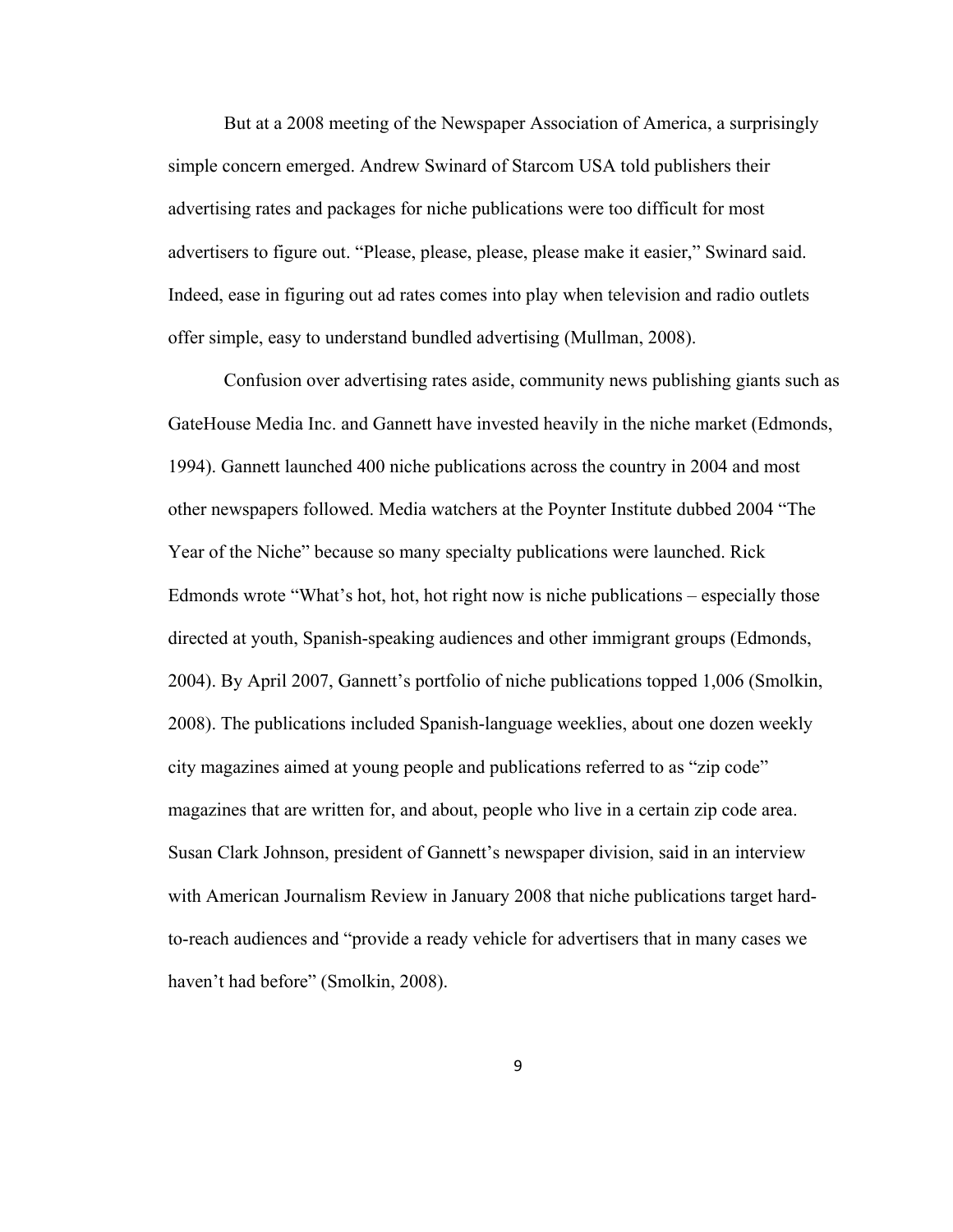Media consultant and researcher Gordon Borrell heads Borrell Associates Research and told *American Journalism Review* that newspapers can be confident and should "relax about their changing role" because people do not go to the Internet for local school board news or crime news (Astor, 2000).

 While small niche products and direct mail programs may seem like newspapers are competing at the low end of the revenue scale, Gary Pruitt of McClatchy said small niche products or direct-mail programs are the kind of business activity that will sustain high-end journalism at its core**.** GateHouse Media Inc. owns more than 400 publications in 15 states and reaches 9 million people weekly through daily and community newspapers and niche publications (Bellweather, 2008). Many niche publications are zoned, hyperlocalized news sections (Miller, 2007).

 The challenge, it seems, is to find the correct niche and accompanying advertisers to support them (Chepesiuk, 1994).

 While empirical data on niche publications, the cost to produce them and the benefit to their host newspapers remains scarce, the forays into the niche market in the past decade are well-documented and have not been without twists and turns. National advertising data compiled by TNS Media Intelligence/CMR show a slump in advertising spending in recent years, even among magazines published by newspapers and designed for a target audience, in other words, niche publications (Ranii, 2008).

 In a 2000 study of top tier daily newspapers, defined by the Audit Bureau of Circulations and completed by Nielsen Online, the country's largest newspapers said they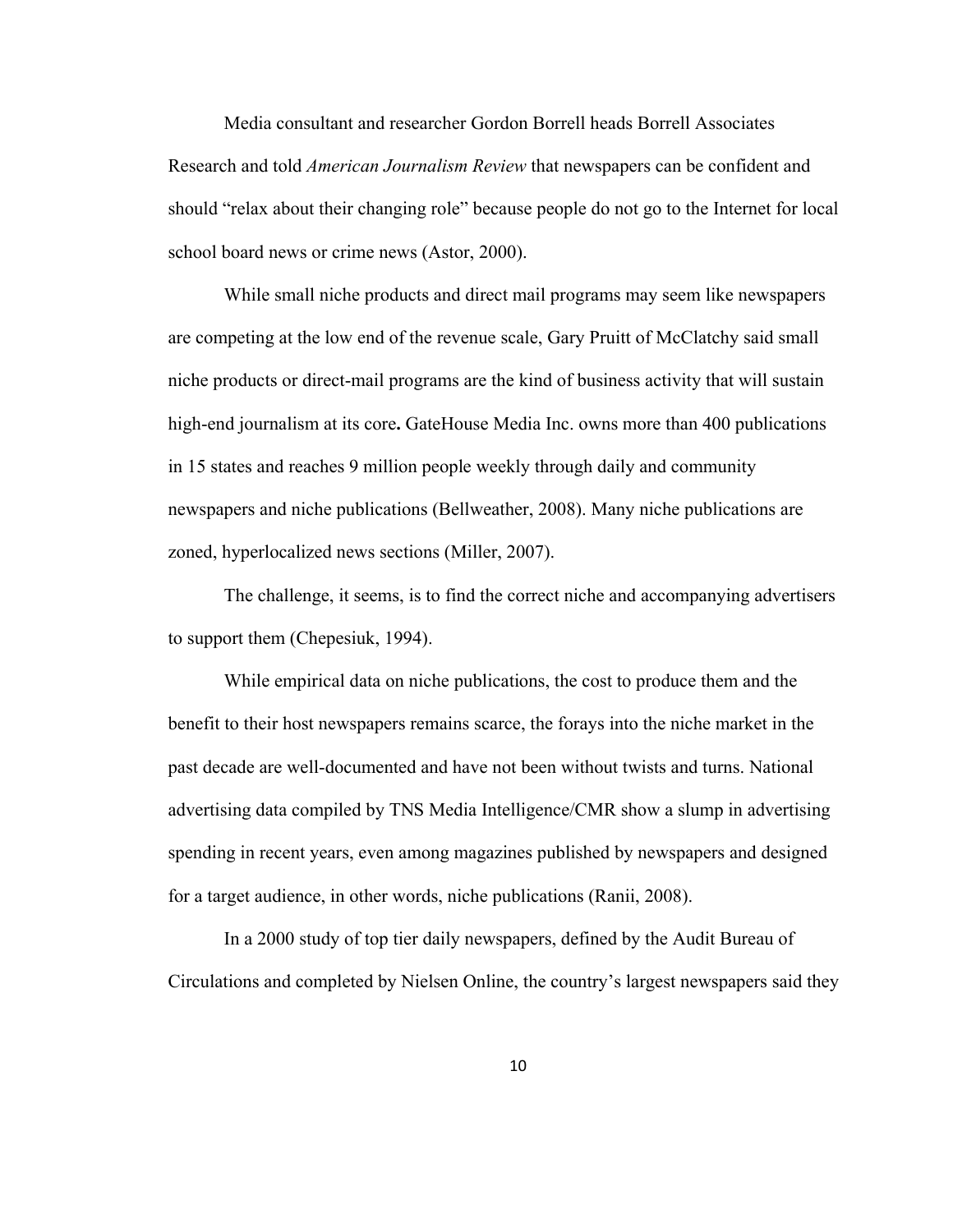would spend 9 % of their 2000 advertising revenue on local niche publications (Fitzgerald and Saba, 2007).

 By mid-decade, newspaper publishers seemed anxious to change the subject from what does not work at newspapers to what does (Mullman, 2006).

In March 2008, the E. W. Scripps Company named Javier J. Aldape vice president of niche products for the newspaper division of the company. In an interview with PR Newswire, officials called it a "strategic move to increase the share of advertising revenue that is derived from niche products" (PR Newswire, 2008).

In the July/August 2008 issue of the *Journal of Advertising Research,* Robert Lavidge writes that the current atmosphere is "the most challenging time in the history of advertising. The focus of advertising research has gone from mass markets to segments to niches." Lavidge sees the change not as bad business news, but rather as an opportunity to market customized products to customers.

Lavidge said advertising has been traced back to ancient Greece and beyond and "burgeoned" in the  $18<sup>th</sup>$  century. "By 1759 it had progressed to the point where the famous Dr. Samuel Johnson wrote: 'The trade of advertising is now so near to perfection that it is not easy to propose any improvement.'"

We know, of course, Johnson was mistaken. Lavidge writes that by 1915, advertising had advanced so far that the *Printer's Ink* magazine carried the following: 'When the historians of the  $20<sup>th</sup>$  century shall have finished his narrative and comes searching for the sub-title which shall best express the spirit of the period, we think it is not at all unlikely that he may select 'the advertising age' for that purpose.'"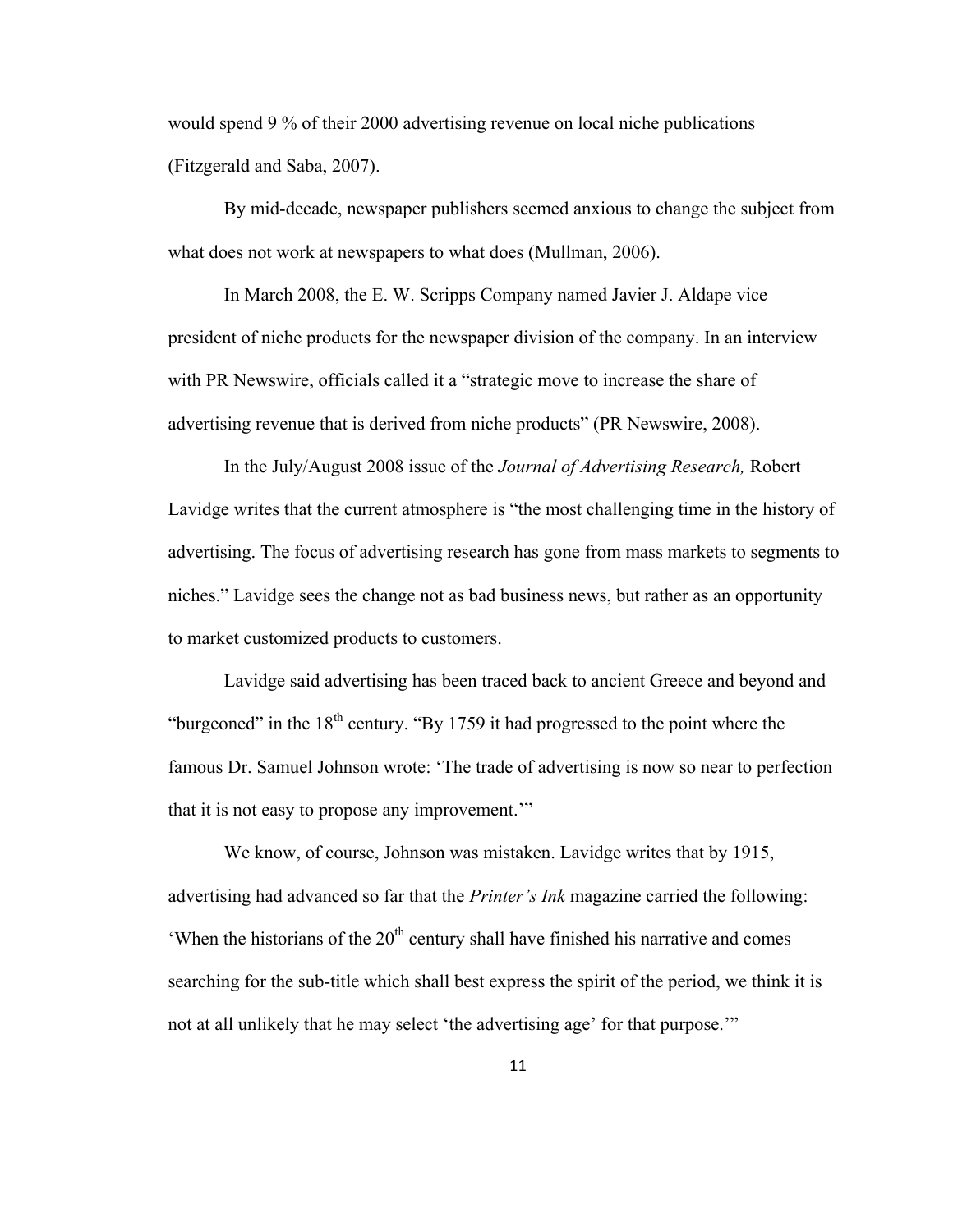Lavidge was head of a division of Lever Brothers in the 1950s. "As I recall, approximately 40 percent of the division's annual revenues were spent on advertising, the vast majority on Bob Hope radio programs. One of our primary responsibilities in marketing and advertising research was to help the technical research people develop products that appealed to the modal group of consumers under the bell-shaped curve, the middle majority, and to help the advertising department reach those people with the Pepsodent messages. Meanwhile, the research people at Colgate, then our leading competitor, appeared to be doing exactly the same thing. We were both aiming at the same part of the market. What word or phrase describes such activity? That was of course, 'mass marketing.'"

Lavidge writes that the advertising research focus switched in the 1970s when it became evident that not everyone wanted the same products or services. "It could be helpful to segment the market demographically, psychographically, or both." That was called "segmentation" he said.

In the 1990s, the focus of advertising research turned to niche research when advertisers recognized that individuals have a diverse set of preferences, wants and needs, and not everyone in the same segment was alike. The focus has changed to finding an area of interest and targeting individuals with that interest, he said. .

In the future, Lavidge believes advertising can be focused on the individual. "Advertising research will find ways to understand individuals as individuals, not just as members of cohort groups or segments or niches defined in any manner" (Lavidge, 1999)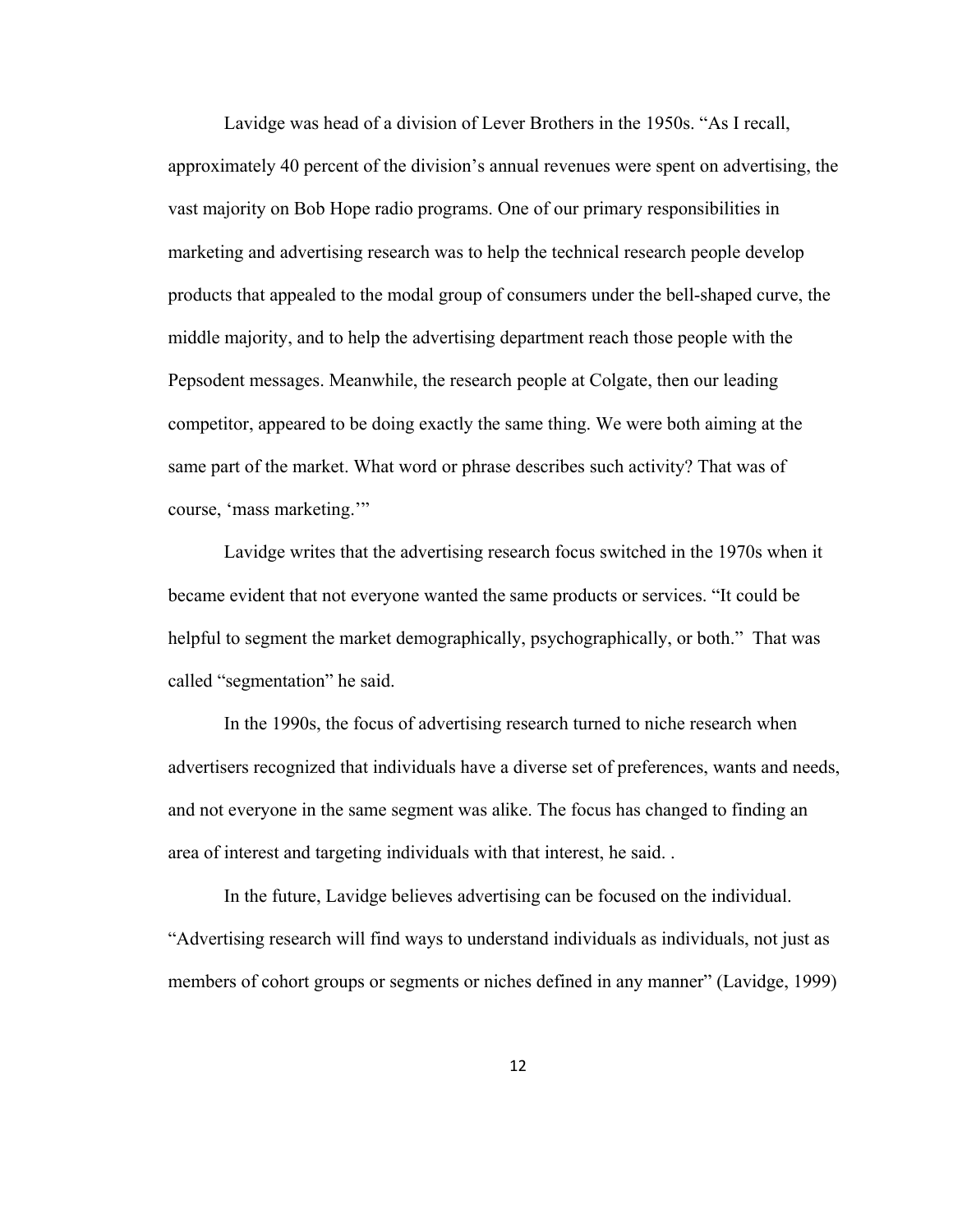An editorial printed in the April 2002 issue of *Advertising Age* said, "Local papers have the opportunity to grow through innovation."

Dolan Media credits innovation for its success. Based in Minneapolis, Dolan Media has 800 employees in 21 states and revenues of roughly \$100 million. "Life is good here in the niches, all of us are sort of becoming an inch wide and a mile deep," Founder Jim Dolan told the *St. Paul Pioneer Press* in November of 2003. His company focuses on legal newspapers packed with legal ads and notices which do not require large sales forces. Many of the advertisements are foreclosures, bankruptcies, and other court actions associated with tough economic times (Beal, 2005).

When the McClatchy Company acquired Knight Ridder in 2006, some media pundits said the event was further evidence of the inevitable demise of an antiquated form of communication – the newspaper. Knight Ridder owned 32 daily newspapers and at least 24 community newspapers (defined as weeklies, twice-weeklies, and tri-weeklies). The new McClatchy owned about 59 dailies and the company sold 12 of the newlyacquired big, daily newspapers and kept the other smaller newspapers (Lavidge, 1999).

The reason was clear to Frank Fee, a journalism professor at the University of North Carolina Chapel Hill. "They're the ones making money," Fee said in the January 2007 edition of *Publisher's Auxiliary.* John W. Stephenson goes on in *The Journal of the National Newspaper Association.* "Thousands of community newspapers are thriving and gaining circulation even as the big boys decline…people today, as in previous years, are hungry to know about what is happening locally. They know their hometown paper is where they'll find the news they want. There will always be those who say newspapers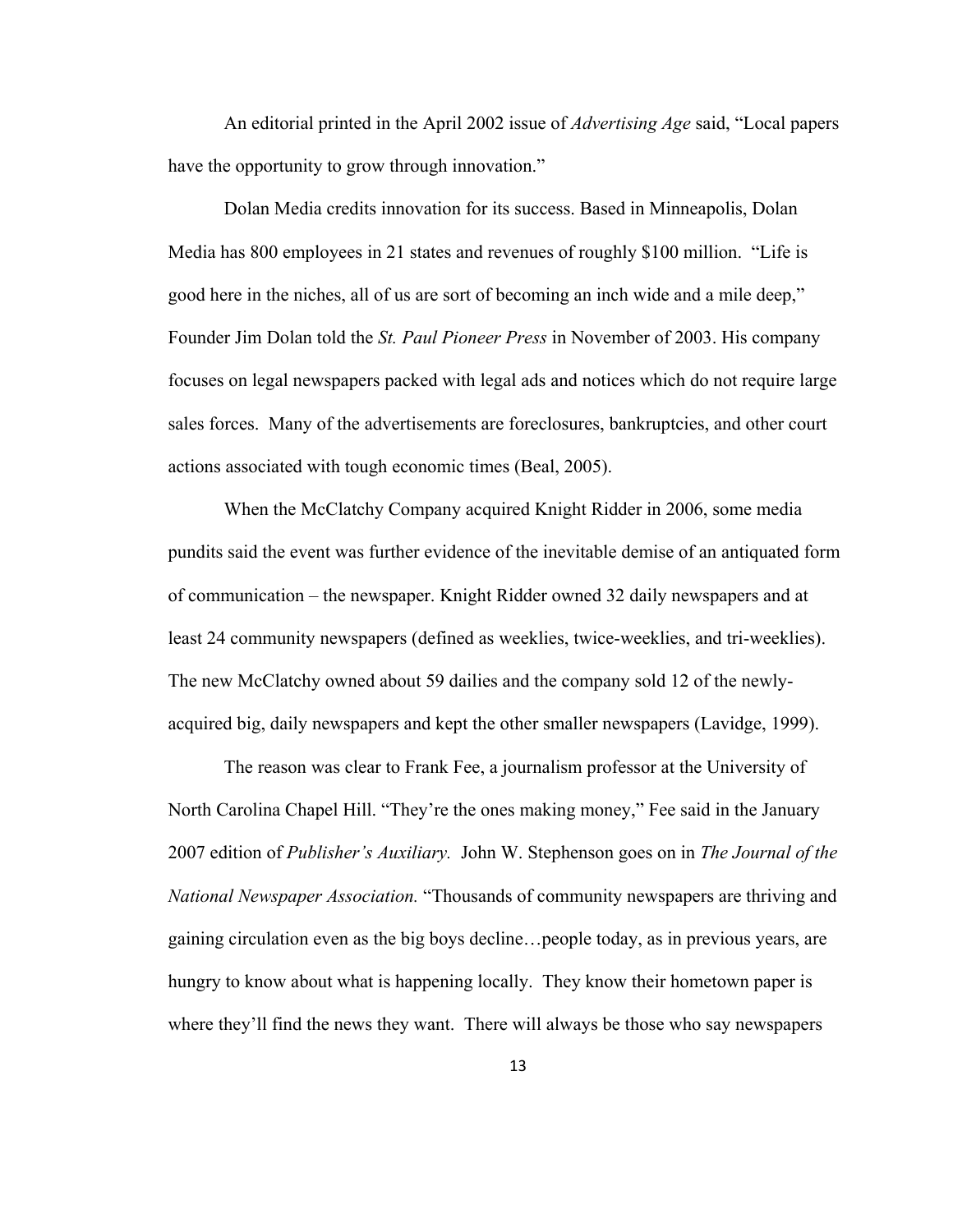are on their way out. But from what I've seen lately, I've never been more optimistic about their future."

In 2006, Bob Scaife, vice president for smaller market newspapers for the Newspaper Association of America said "local is the thing." People want to hear more about what is happening in their communities.

Small towns are the bright spot for newspapers and in many ways, community newspapers enjoy advantages that big metropolitan dailies have lost. Readership is holding out better and fewer people have defected to the Internet for news in classified ads. It is no wonder then, that Gannett, known for a devotion to profitability, was the nation's largest owner of weekly, community newspapers in 2006.

 In 2007, GateHouse Media Inc. claimed to be the leading community newspaper publisher with more than 450 publications in about 20 states. Its portfolio includes about 90 daily newspapers along with many more weeklies and shoppers that reached an estimated 9 million readers. GateHouse also produces about 90 niche publications focused on local sports, recreation, and health issues, according to a statement released May 16, 2007 on the PR Newswire.

 Tom Lowry wrote in the February 19, 2007 issue of *Business Week* that readers are loyal and plentiful in small towns. Because of their loyalty, local advertisers are "keen to reach them."

GateHouse Media Inc. controls more than 400 publications that stretch from Michigan to the California desert. The company's hold on local advertisers might cause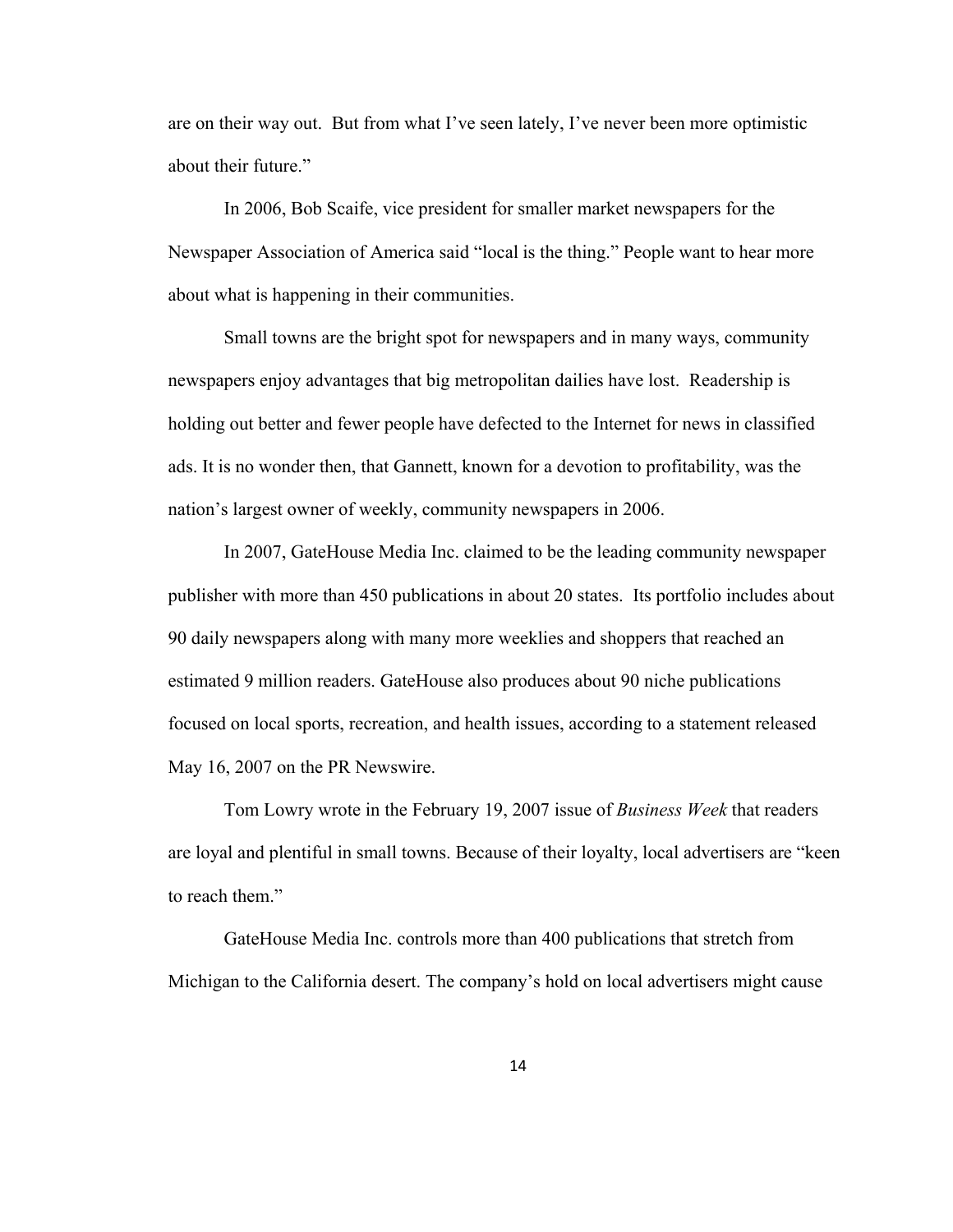big dailies headaches and cause Internet giants Yahoo! Inc. and Google Inc. to pause when trying to make a grab for local advertising dollars, Lowry wrote.

The *Business Week* piece said even though GateHouse lacks the size of Gannett Co., its local papers generate profit margins of up to 40 percent, which is more than double of some big city dailies. "These are the dominant media in their towns," GateHouse Media Inc. Chief Executive Mike Reed said in the article. "That's why we never look at a market and say it's too small" (Lowry, 2007).

Lowry writes that the hyperlocal strategy seems to be paying off. In an editorial sense, if a fistfight breaks out at the school board meeting, the news goes on the front page. Peewee football becomes huge news on the sports page. While big papers have been losing national advertisers to cable TV and the Internet and classified ads listings to the likes of monster.com and craigslist, local hardware and grocery stores still rely on the hometown paper to advertise their special prices. Randall Jones, a dentist in Arkadelphia, Arkansas and a regular advertiser in the *Arkadelphia Daily Siftings Herald* said his message would be lost in a larger newspaper.

The future and profitability of hyperlocal online news Web sites is less certain. In the June/July 2007 issue of *American Journalism Review,* Paul Farhi writes about Mark Potts and Susan DeFife, a pair who thought they had come up with a winning formula for a new journalistic venture in 2003 when they launched *Backfence.* Their vision was for a series of hyperlocal news-oriented Web sites with content provided primarily by people who knew the community best, its residents. The Web site's content would be local new, commentaries, blogs, photos, and calendar listings (Farhi, 2007).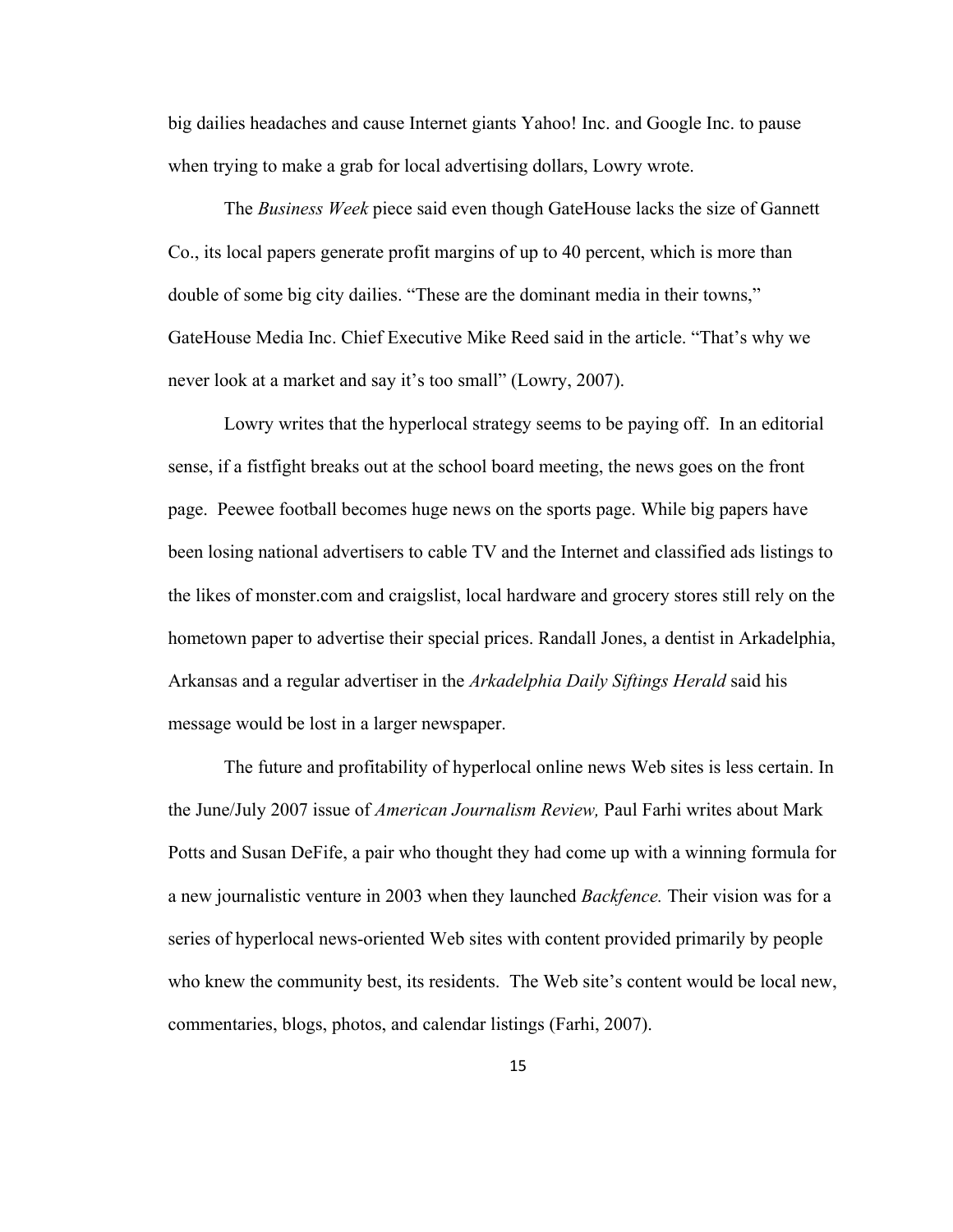*Backfence* raised \$3 million in venture capital and expanded rapidly, but soon burned through the money and failed. The experience "may offer no greater lesson than the old one about the pioneers being the ones with the arrows in their backs," the two told Farhi.

Some estimate there are more than 500 local-local or hyperlocal news sites that show a profit on the Internet, but the vast majority seemed to be losing money in 2007, according to a survey by J-Lab the Institute for Interactive Journalism at the University of Maryland's Philip Merrill College of Journalism.

Many larger, daily papers are attempting to create hyperlocal Web sites, but their success is still unknown. In the August 2007 issue of *Editor & Publisher,* writers Mark Fitzgerald and Jennifer Saba have discovered most hyperlocal markets are currently being served by weekly papers with the advantages of local brand names and strong ties to the community (Fitzgerald & Saba, 2007).

Richard Karpel, executive director of the Association of Alternative News Weeklies said, "Everyone is talking about the 'death of print,' and the funny thing is, you see more newspapers than before. When you are in a market like Boston or New York or Washington, DC you are just being matched to death" (Fitzgerald & Saba, 2007). By the growth of these niche publications it is obvious they are contributing to the bottom line. AAN's Karpel says, "If you go beyond a top 10 or top 20 markets, our papers (alternatives) are doing well."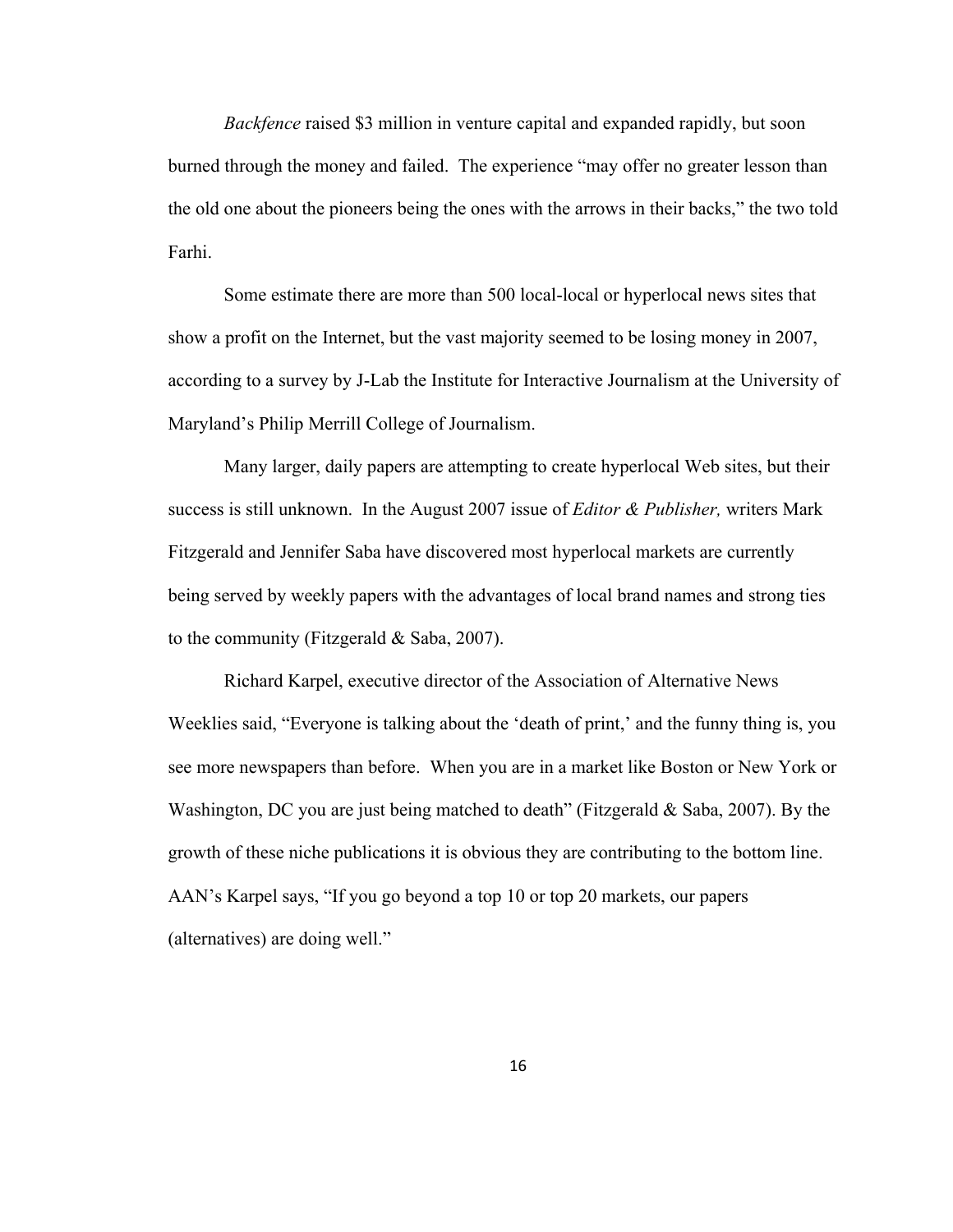The AAN's statistics show alternative newspaper revenues were up 3.6% in 2005/2006, a time when the Newspaper Association of America reported overall newspaper revenue was down by 0.3% (Fitzgerald & Saba, 2007).

 Clearly, newspapers must prepare for a challenging future that includes diversifying the news product, niche, specialty publications and the complexities of turning a profit with the Internet (Attaway-Fink, 2004). In one of the few pieces of empirical research to explore niche publications, Attaway-Fink found that just as media economics theory might suggest, larger, dominant newspapers have more opportunity and more resources for a collection of print niche products. In some cases, the lines between advertising and editorial content become blurred during production. Eckman and Lindlof, in research published in 2003, studied "advertorials" produced at one newspaper and found that even though the products were clearly marked as ads, they were far less expensive than advertisements placed in a traditional newspaper and readers viewed them as more credible than traditional advertisements because they resembled the editorial copy produced by the newsroom (Eckman & Lindlof, 2003).

In a market that continues to be driven by profit and advertising, the role of journalists and their obligations to remain fair, objective and accountable, debates over such projects are at an all-time high (Attaway-Fink, 2004). In the past, research has found that advertisers are protected if their contributions to the annual bottom line are great enough. In some cases, Attaway-Fink said, large advertisers like large car dealerships might be warned about upcoming negative news coverage, violating the canons of professional journalism (Attaway-Fink, 2004). But the author contends that readers, as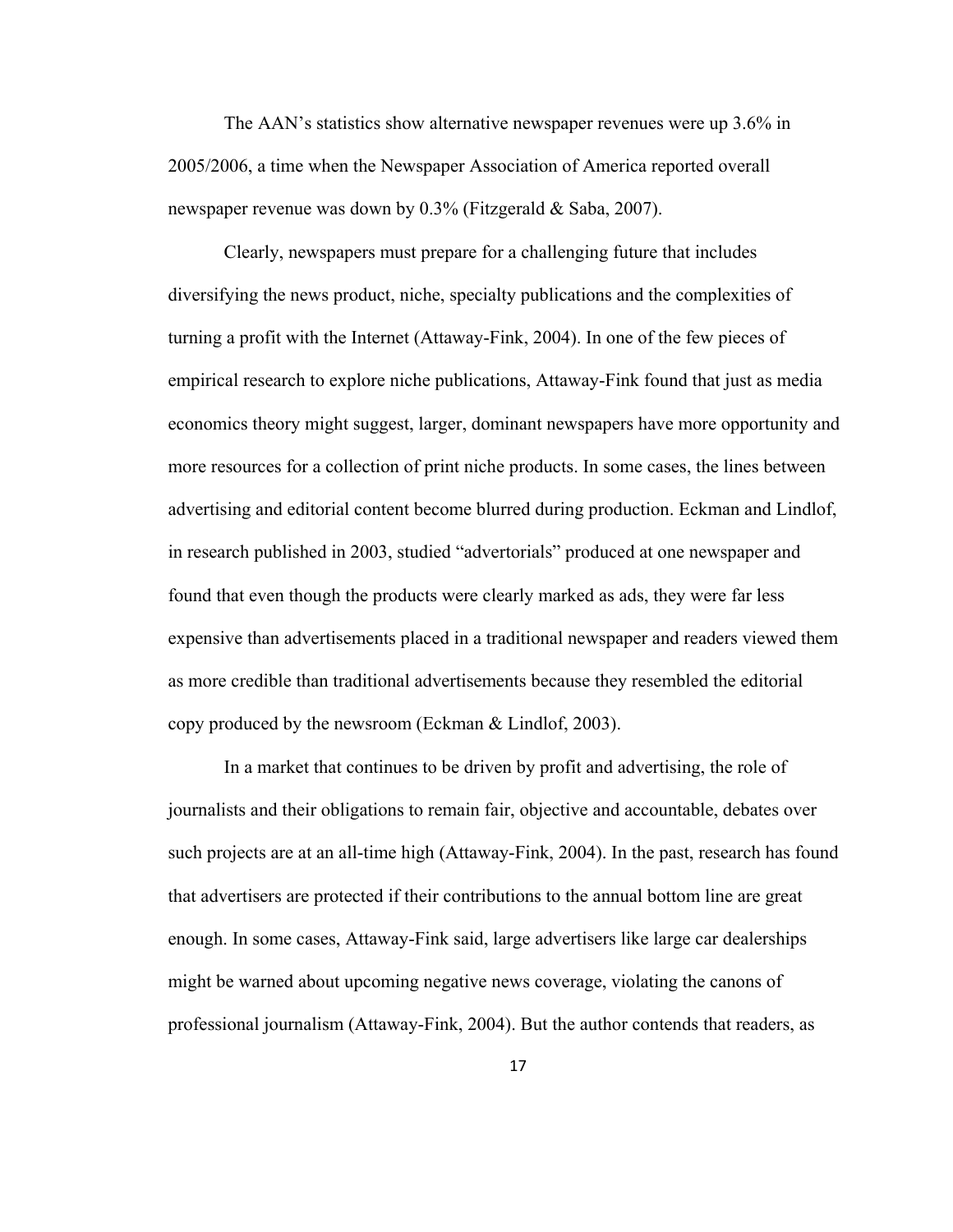well as journalists, expect news gathering organizations to adhere to high standards of ethics. However, if a reporter gives readers what they want, based on survey research and focus group findings, is the reporter a journalist working in the advertising department or a journalists working in the newsroom, Attaway-Fink asks.

 In her study of editors randomly selected from the *Editor & Publisher International Yearbook*, Attaway-Fink found that editors with 16 to 20 years of experience and those at newspapers owned by a media conglomerate rather than an independent group more often agreed with adding special sections, or niche publications, based on the results of focus groups and surveys. The research was followed up by interviews with randomly selected managing editors who offered qualitative research suggesting they were more willing to adhere to corporate profit margins more than the editors with less experience were.

 Though primarily aimed at the Internet, the findings of Day and Shoemaker in 2001 showed that small newspapers may not want to participate in emerging technologies in the beginning, because of a fear they will pursue the wrong technological path at a cost they can ill afford. The pair said many firms repeatedly are "unable or unwilling to make aggressive commitment to an emerging technology once they decide to participate." Managers, they said, are concerned with the possibility of cannibalizing existing profitable products to place content in a niche publication online, so they hold back their support (Day & Shoemaker, 2001). The fear is so tangible that Chyi and Lasorsa, in a 2001 study, refer to it as the "cannibalization effect" in relation to the Internet because original news content is "cannibalized" and placed online where readers access it for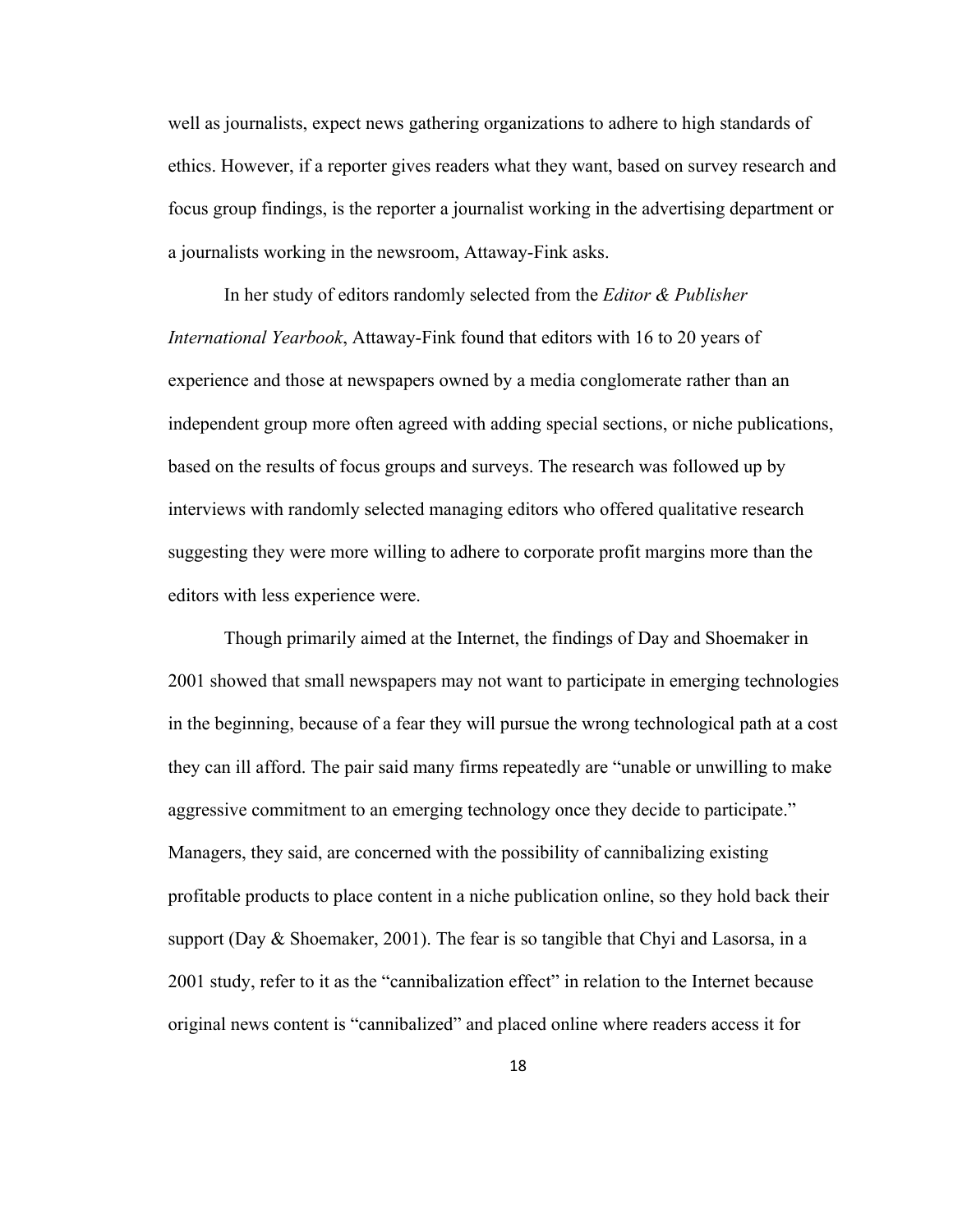nothing. Editors and newspaper advertising managers both are concerned about the business ramifications of so-called cannibalization of the news pages that amounts to retooling them for use in niche publications. Offering information previously available only by subscription free to readers who negotiate a Web site and find it for nothing might not make the best business sense (Chyi  $\&$  Lasorsa, 2001). Perhaps the fear that free content online or in niche publications will erode the paid newspaper's subscription base is real. The same could be true about niche products, since many of them are distributed free of charge to a certain population as well as their content placed online. Applying Chyi and Lasorsa's conclusions to newspaper niche products might suggest further research is needed on the so-called cannibalization effect in relation to niche publications that are both distributed free of charge and placed online.

 Attaway-Fink concludes in her 2004 study that cooperation is essential if newspapers are to survive and perhaps thrive in coming decades. "Whether driven by the journalist's social responsibility and/or the reader's appetite for entertainment, [newspaper] management agrees that teamwork is essential." She said as these crosspollination increases in the newsroom and content that used to be used only in the main publication now is rewritten many times and used in various specialty publications, the emphasis on separate departments in the newsroom decreases. Production of niche publications is viewed as good management, not a divisive force. "The future of newspapers depends on managers who embrace these new cooperative management styles," she said.

19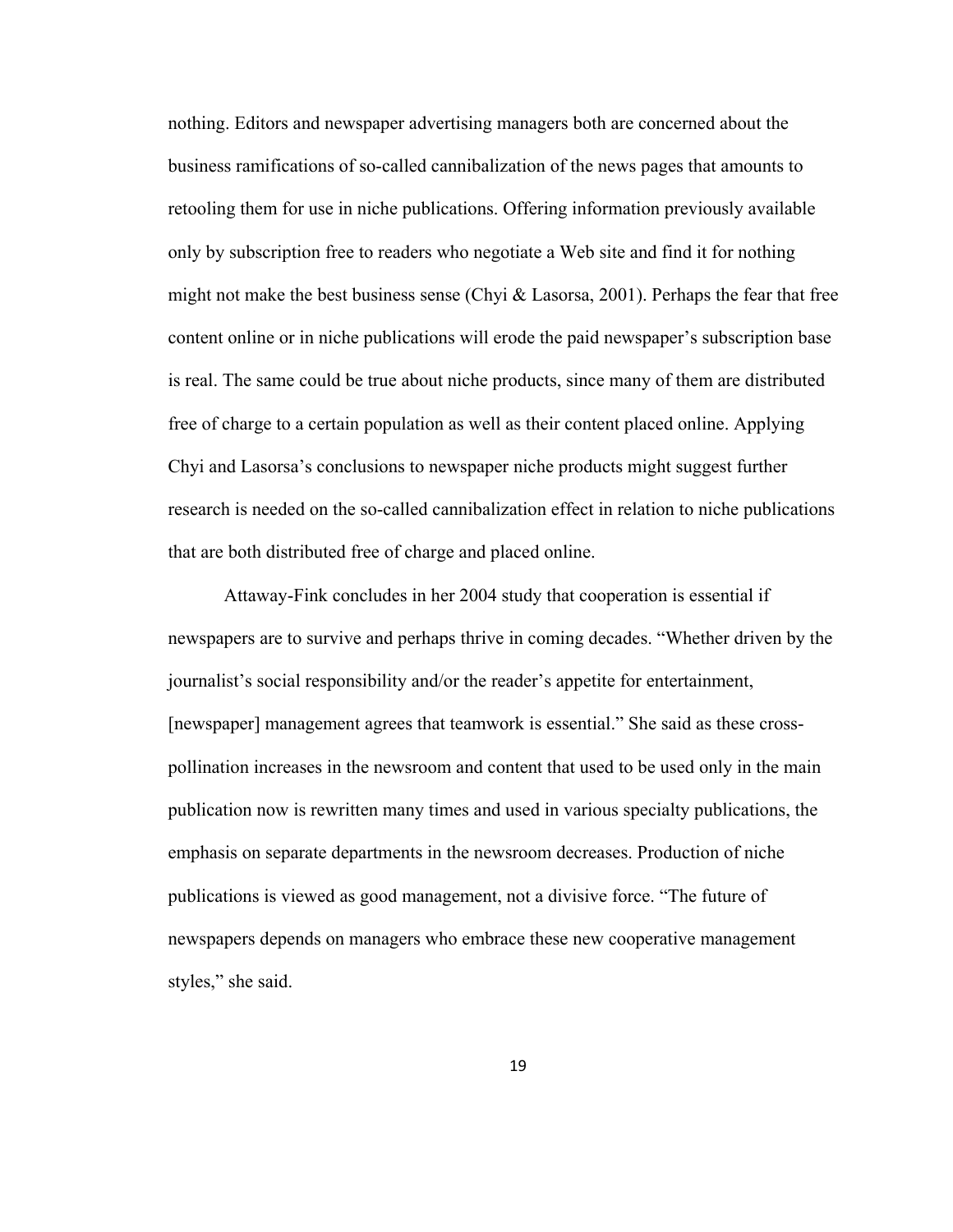The methodology of this thesis draws from experience during roughly the same time frame as Attaway-Fink's 2004 study. The popularity of niche publications with readers has been well established, but empirical evidence delving into the attitudes of the editorial and advertising staffs that create them is lacking. Is it possible for editors and advertising managers to cooperate in the creation of niche publications at a level that makes them a sound investment of newsroom resources?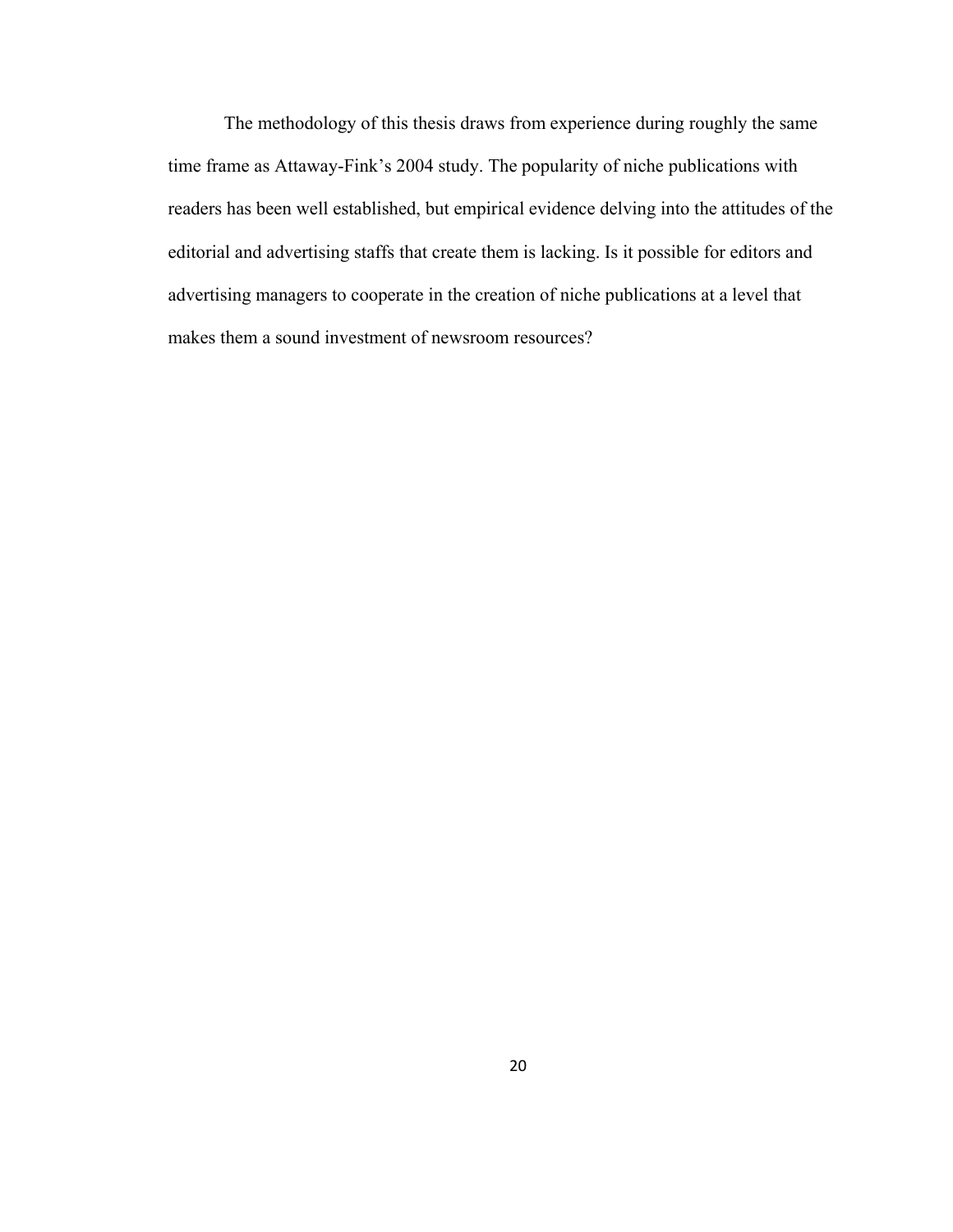#### CHAPTER THREE: METHODOLOGY

<span id="page-28-0"></span>The newspaper industry faces a difficult time and its future is in question. The purpose of this exploratory study of niche newspaper publications is to determine their impact on the viability of the host newspaper.

Historically, newspaper advertising has gone through many phases. First, there was mass marketing when the whole population was considered homogeneous. The next phase was market segmentation, when advertisers recognized that a mass marketing approach may reach most of the market, but acknowledged there were distinct segments in the population that were not being reached and could be uniquely targeted. The third phase is niche marketing, a period when experts recognized that individuals have diverse preferences, wants and needs and what appeals to one may not appeal to another.

The newspaper industry has followed these phases, albeit at a slower pace. Historically, newspapers have been slow to change and resistant to new ideas as long as profit margins were healthy. During the last decade, the tide has turned, the profitability of newspapers has steadily declined and the industry has been forced to turn to new, innovative ideas with an eye to survival, not just profitability. Niche publications are one innovation of the last decade designed to attract new readers and advertising dollars. The purpose of this study is to explore the adoption of these specialized publications. Three broad areas critical to newspaper success will be examined, circulation, revenue, and management. From these three areas, research questions were formulated.

RQ1: Do niche publications increase circulation?

RQ2: Do niche publications cause managerial problems for editors?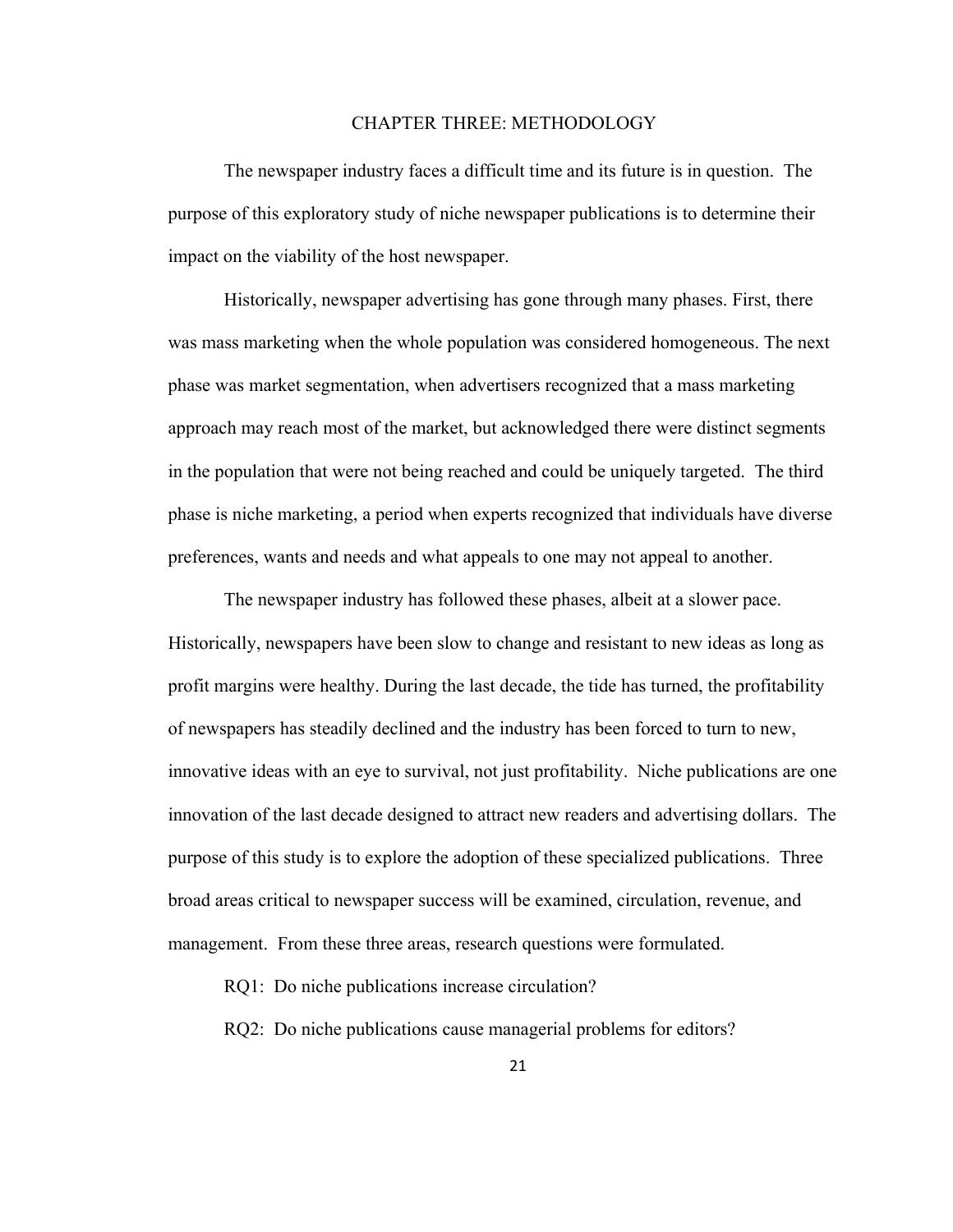<span id="page-29-0"></span>RQ3: Do niche publications increase advertising revenues?

RQ4: Do niche publications impact total revenue?

## **Definitions**

For this study, a niche publication was defined as a product separate from the main newspaper that contained approximately 60 percent advertising copy and 40 percent editorial copy. While the 60-40 equation is the industry standard, it was used as an approximate gauge, not an absolute rule. As an approximation, it prevented inclusion of products that contain only advertising copy, so-called "shoppers," newspapers designed only to sell products and services. All niche products considered in this study, then, had both advertising and editorial content.

#### **Ouestionnaire**

To test these research questions, a questionnaire consisting of 31 questions was developed. The full questionnaire is included as appendix A. Questions two through 14 use a Likert type scale as follows; strongly agree (sa), agree (a), disagree (d), strongly disagree (sd), or do not know (dk). Questions 15 through 24 are fill in the blank. The final question was open-ended for comments.

Each question was developed to measure an aspect of the research questions. The following shows which questions were used for each research questions. The questions ask in a straightforward way about the topic with no misdirection or underlying meanings attached.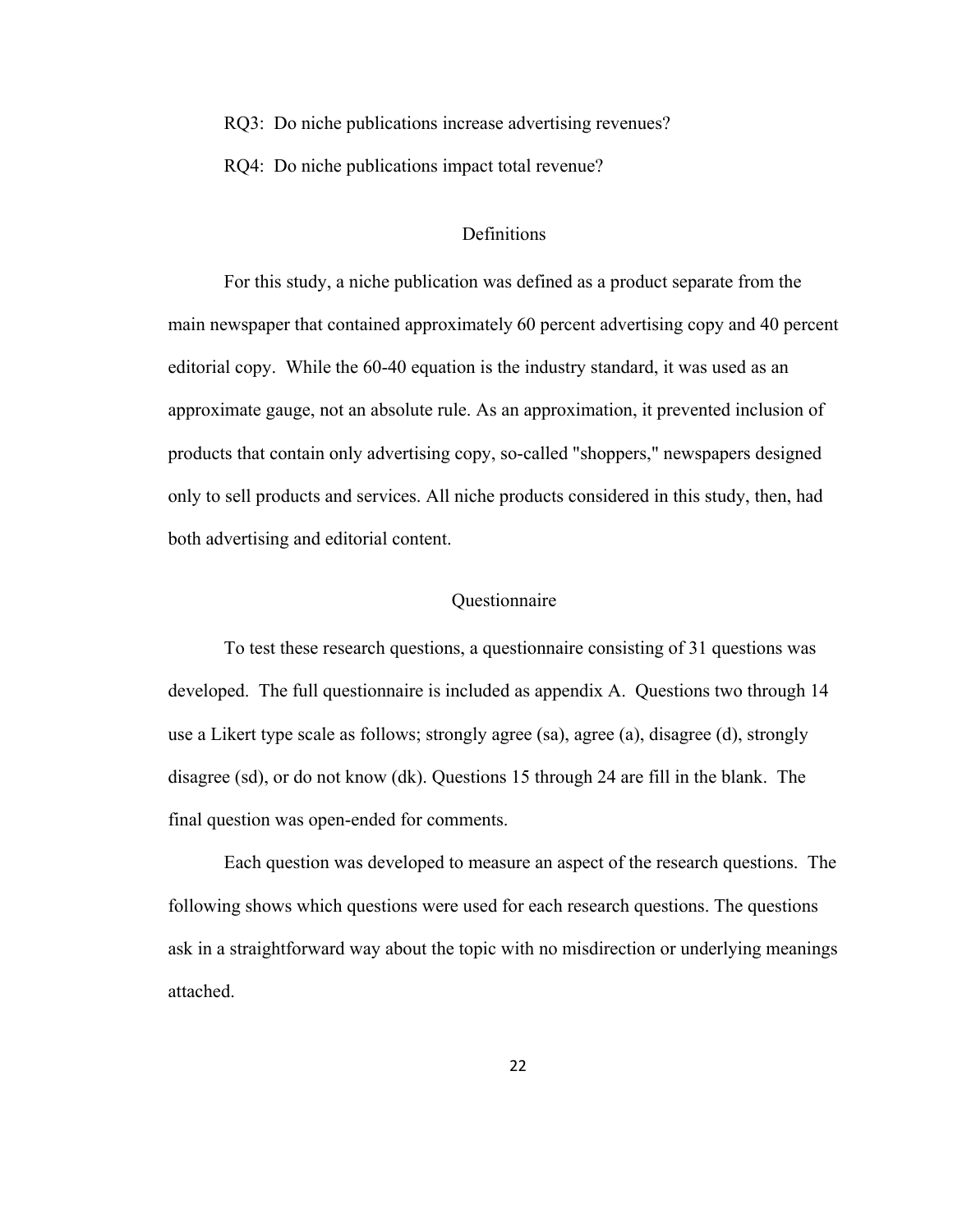RQ1: Niche publications increase circulation. This research question will be tested using the following four questions: 2.Our newspaper added niche publications to increase readership. 5. In general, our readers like niche publications. 13. Subscriptions have increased as a result of niche publications. 19. Approximately what percentage change, if any, have you seen in total newspaper subscriptions as a result of niche publications  $\frac{9}{6} (+/- 0\% \text{ to } 100)$ 

RQ2: Niche publications cause and managerial problems for editors. This hypothesis will be tested using the following five questions: 4. In general, editors at our newspaper like niche publications. 6. Niche publications increase the workload of the editorial staff. 7. Niche publications increase the workload of the advertising staff. 16. In a typical year, the paper received positive reader feedback on the content of niche publications times. 17. In a typical year, the paper received negative reader feedback on the content of niche publications times.

RQ3: Niche publications increase advertising revenues. This research question will be tested using the following three questions: 3. Our newspaper added niche publications to increase advertising revenue. 11. New advertisers are more likely to place ads in niche publications than in the main pages of the newspaper. 12. New advertisers are more likely to place ads in niche publications if the ads are sold in a package that also includes placement in the pages of the main newspaper. (sa, a, d, sd, dk)

RQ4: Niche publications increased total revenues. This research question will be tested using the following two questions: 14. Total revenue at our newspaper has increased as a result of niche publications. 18. Approximately what percentage change, if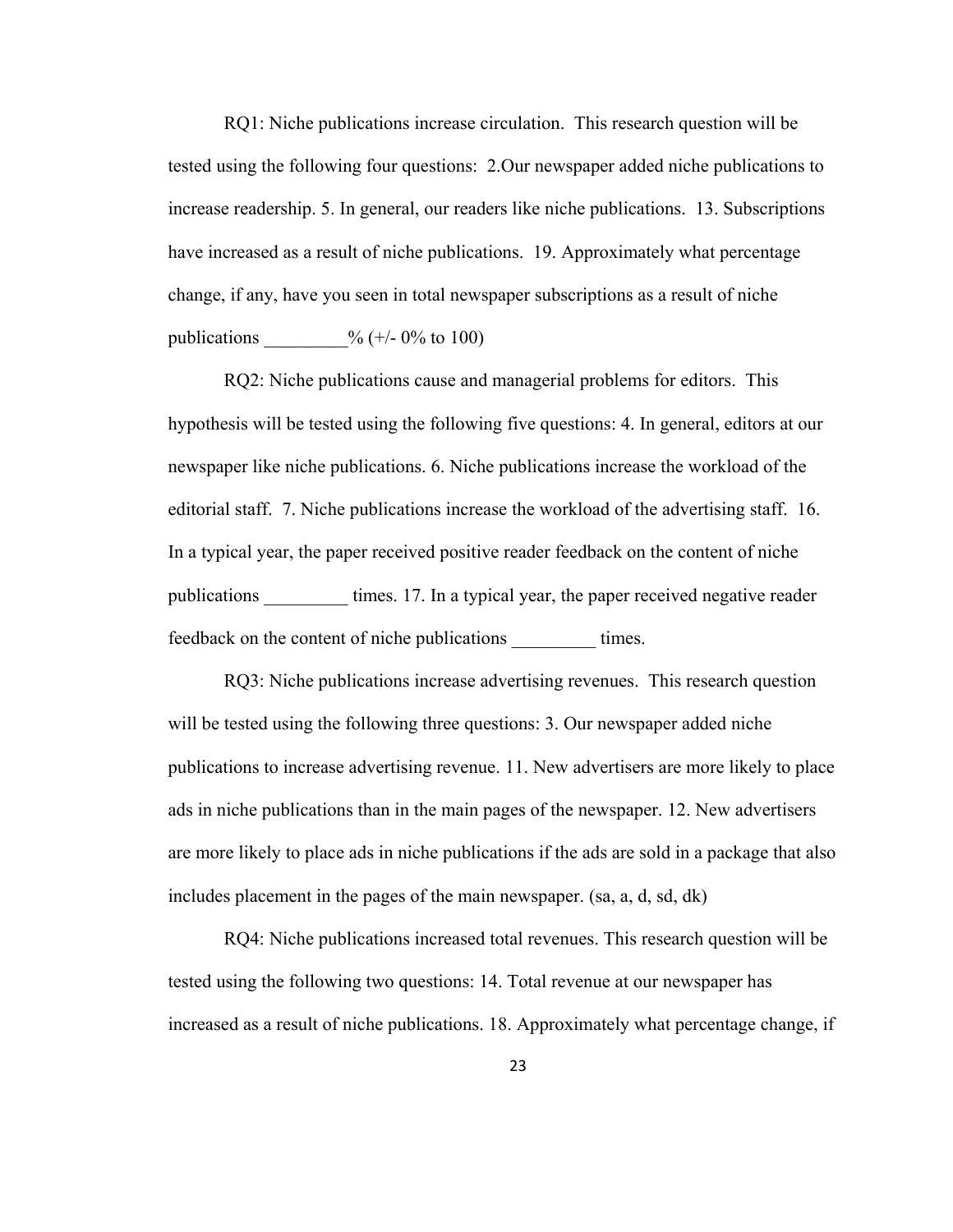<span id="page-31-0"></span>any, have you seen in total revenue as a result of niche publications?  $\%$  (+/-0% to 100%).

#### Sample

The sample frame population for this study consisted of editors, advertising managers and publishers of approximately 57 daily and non-daily newspapers in Utah and 81 daily and non-daily newspapers in West Virginia. They were sent e-mail invitations to complete an online questionnaire to gauge attitudes toward niche publications. The e-mail distribution list was compiled from three sources: mailing lists obtained from press associations in both states and the *Editor & Publisher International Yearbook.* The Utah list was distributed using Microsoft Word's e-mail merge feature. The West Virginia list was distributed by staff members of the West Virginia Press Association. To ensure the mailings were accurately distributed, the author was included in the recipient list of each mass e-mailings done by the WVPA.

The e-mail messages inviting participation were distributed by e-mail during the weeks of October 2, 2008; October 16, 2008 and October 30, 2008. Appendix B contains copies of the cover letters sent in each e-mail distribution.

The goal of the project was a response rate of 25%. The final response rate is discussed in Chapter 4. After the first e-mailing, prospective participants in both states were again invited to complete the survey and told that for every completed survey received and recorded in the online database, a \$1 donation would be made to the Student Press Law Center in Arlington, Va. The SPLC was chosen for its past support of student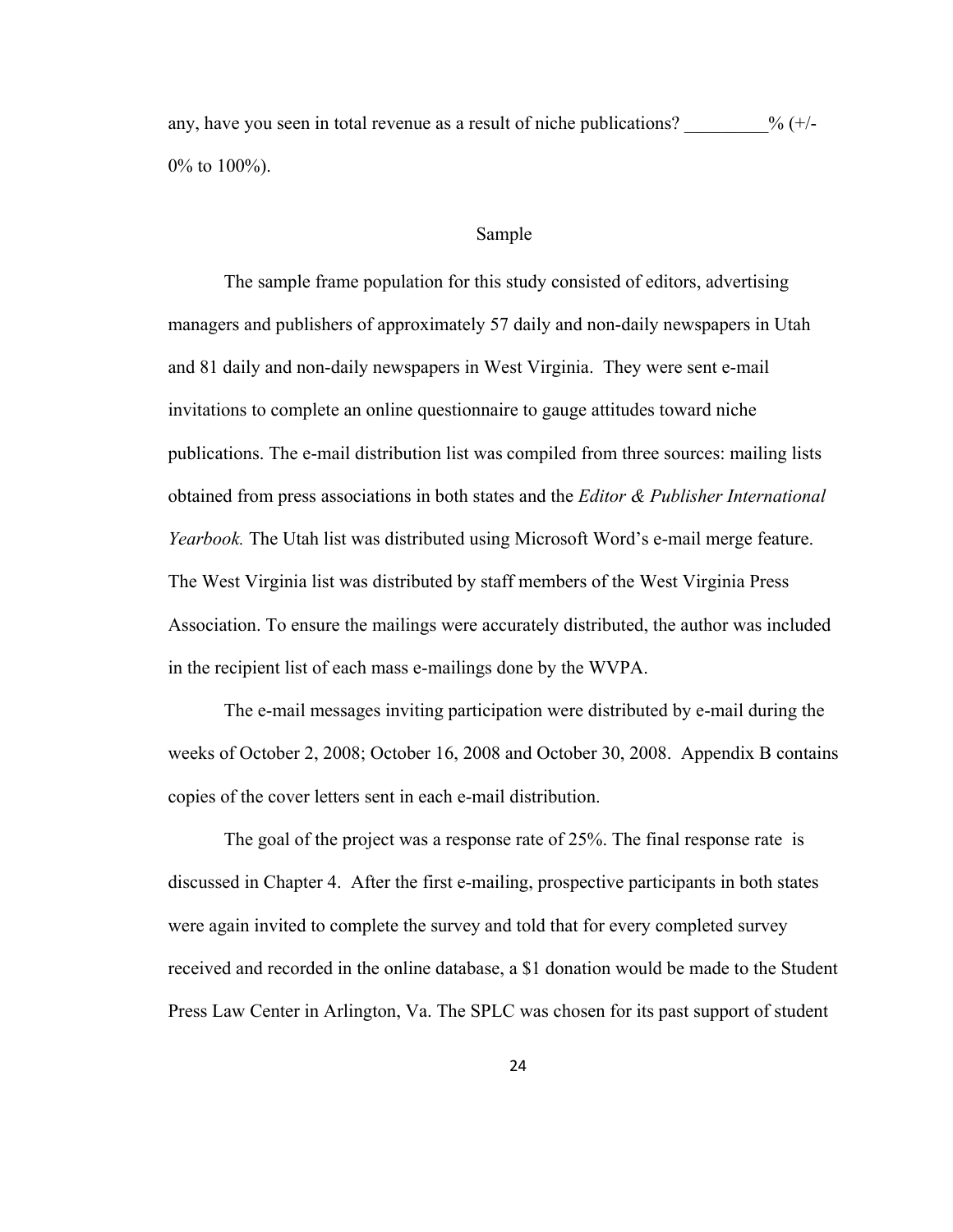<span id="page-32-0"></span>press law issues, not for any connection to or interest in niche publications. In the end, a donation of \$60 was made to the SPLC on Feb. 26, 2009.

#### Why Utah and West Virginia

A sample drawn from West Virginia and Utah was selected for numerous reasons - the states represent both the eastern and western portions of the United States; the populations of both states are similarly dispersed with urban population centers scattered from border to border with vast, remote rural populations between; both states enjoy active press associations and established daily and non-daily (weekly, bi-weekly or triweekly) publications across the state. In addition, in both states, Denver-based MediaNews has an interest in the newspapers of record, *The Salt Lake Tribune* in Utah and the *Charleston Gazette* and *Charleston Daily Mail* in West Virginia. It is interesting to note that the newspapers are among a handful remaining in the country that still operate under Joint Operating Agreements allowed under the Newspaper Preservation Act of 1970. The second newspaper involved in Salt Lake City's Joint Operating Agreement, the *Deseret Morning News,* is owned by The Church of Jesus Christ of Latter-day Saints, not MediaNews. Further, MediaNews owner Dean Singleton<sup>[1](#page-32-1)</sup> has been embroiled in legal battles over ownership issues connected to the newspapers in both Utah and West Virginia for several years.

1

<span id="page-32-1"></span><sup>&</sup>lt;sup>1</sup> Dean Singleton is chairman of the board of directors of The Associated Press. He is founder, vice chairman and CEO of MediaNews Group, the fourth largest newspaper company in the United States. Known for acquiring newspapers on the edge of closure, Singleton also has successfully orchestrated a number of newspaper takeovers and is publisher of the *Denver Post*, *Salt Lake Tribune*, and *Detroit News*.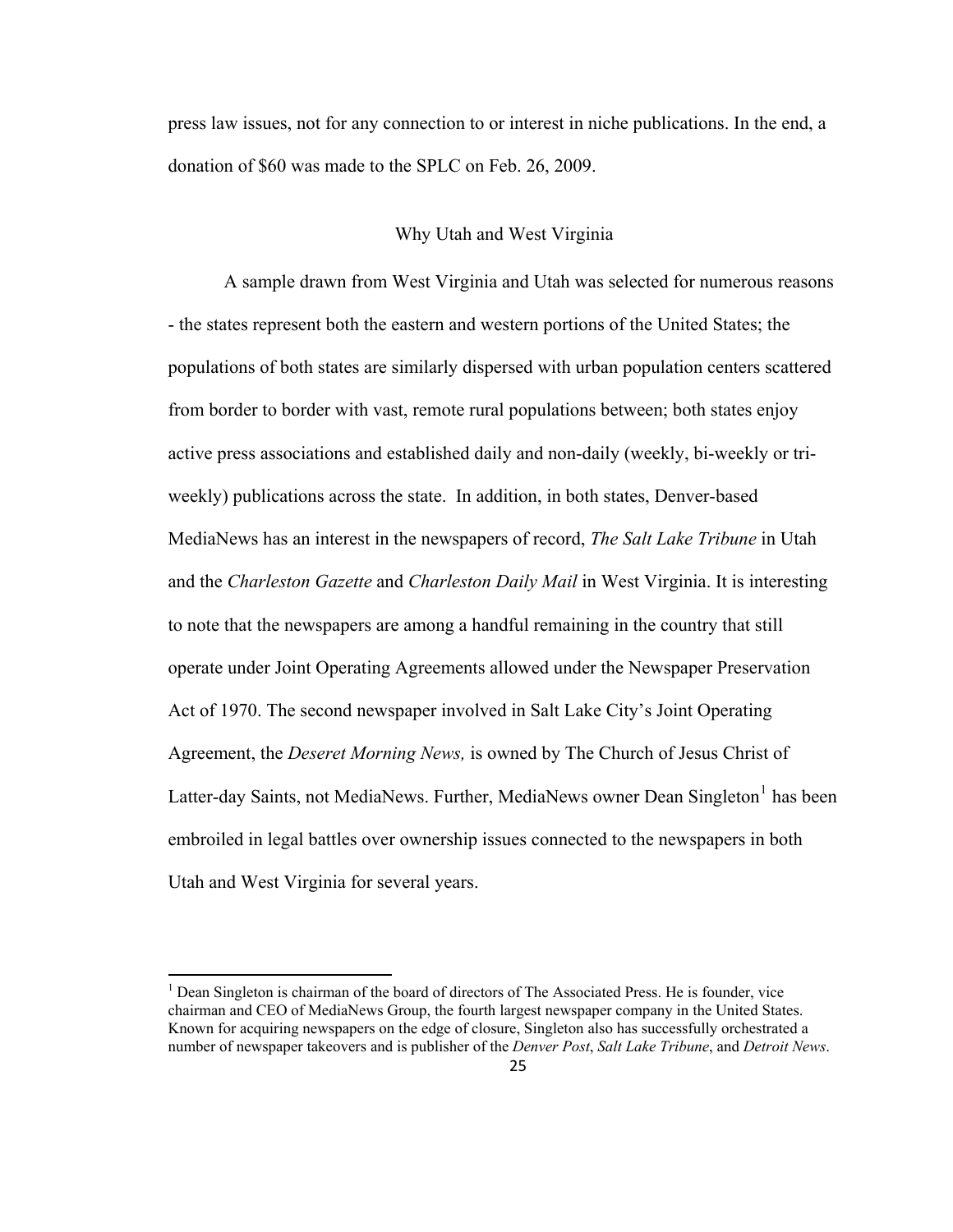<span id="page-33-0"></span>While the presence of Joint Operating Agreements surely has some bearing on the conception and choices of niche publication production, it is mentioned here merely as an interesting fact connecting the two newspaper markets. The long- term effect, if any, on newspaper niche publications is a topic for further research. In Utah, niche publications have been produced under the umbrella of the Joint Operating Agreement with mixed results. In 2005, *The Salt Lake Tribune* and *Deseret Morning News* both launched community news niche sections. While advertising and production costs were shared, the editorial content was separate. In 2008, the *Deseret Morning News* pulled out of the project, but the *Tribune* stayed, even though the number of weekly, zoned niche community news publications was cut in half, from eight to four. By early 2009, both newspapers included a community news presence on their respective Web sites, and the *Tribune* continued with four printed editions of *Close-Up*, zoned to target readers along a 35-mile stretch of the Wasatch Front.

#### **CHAPTER 4 – RESULTS OF DATA ANALYSIS**

#### Data Collection

E-mail invitations to participate in the questionnaire were sent October 2, 2008. Ten responses were received. Two weeks later, on October 16, 2008, a follow-up invitation was sent. An additional 30 responses were received. To increase the response rate, a third invitation was e-mailed October 30, 2008, and netted 10 additional responses. A total of 50 responses were received. A summary of the responses by date are shown in table 1.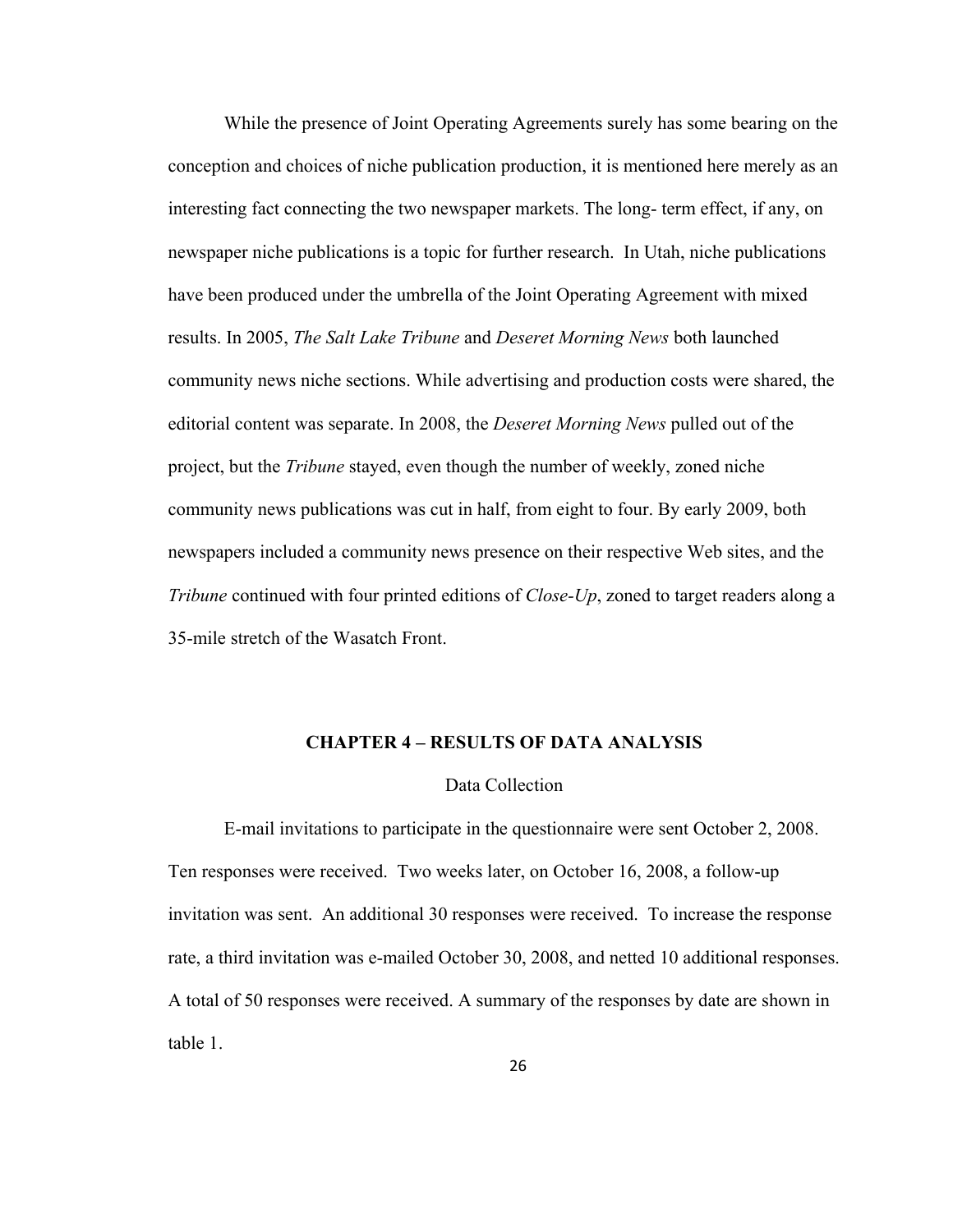<span id="page-34-0"></span>Table 1. Responses by date

| Date       | Total | Utah | West<br>Virginia | No<br>Indication |
|------------|-------|------|------------------|------------------|
| 10/02/2008 | 10    |      |                  |                  |
| 10/16/2008 | 30    | 12   |                  |                  |
| 10/30/2008 |       |      |                  |                  |

#### Response Rate

Calculating response rates from this dual population of 57 daily and non-daily newspapers in Utah and 81 daily and non-daily newspapers in West Virginia, for a total of 138 newspapers, is problematic for several reasons. First, there are three possible respondents at each newspaper, the publisher, the editor and the advertising manager. Therefore, a total possible population of all responses would be 414. Second, many of these are small weekly newspapers where some individuals hold the same position at multiple newspapers. Third, at other newspapers, some individuals hold multiple positions at the same newspaper. These confounding factors reduce the total probable number of respondents to about 350. Fifty responses were received for a response rate of 13% when considering individuals as the sample. Finally, another way of calculating response rate is to consider responses by individual newspapers. This analysis is also problematic in that the responses are anonymous and do not identify individual newspapers. If each response was from a different newspaper (most likely they were not) the 27 responses from Utah represent a 47% response rate, and the 22 responses from West Virginia represent a 27% response rate. The total response rate would be 36%.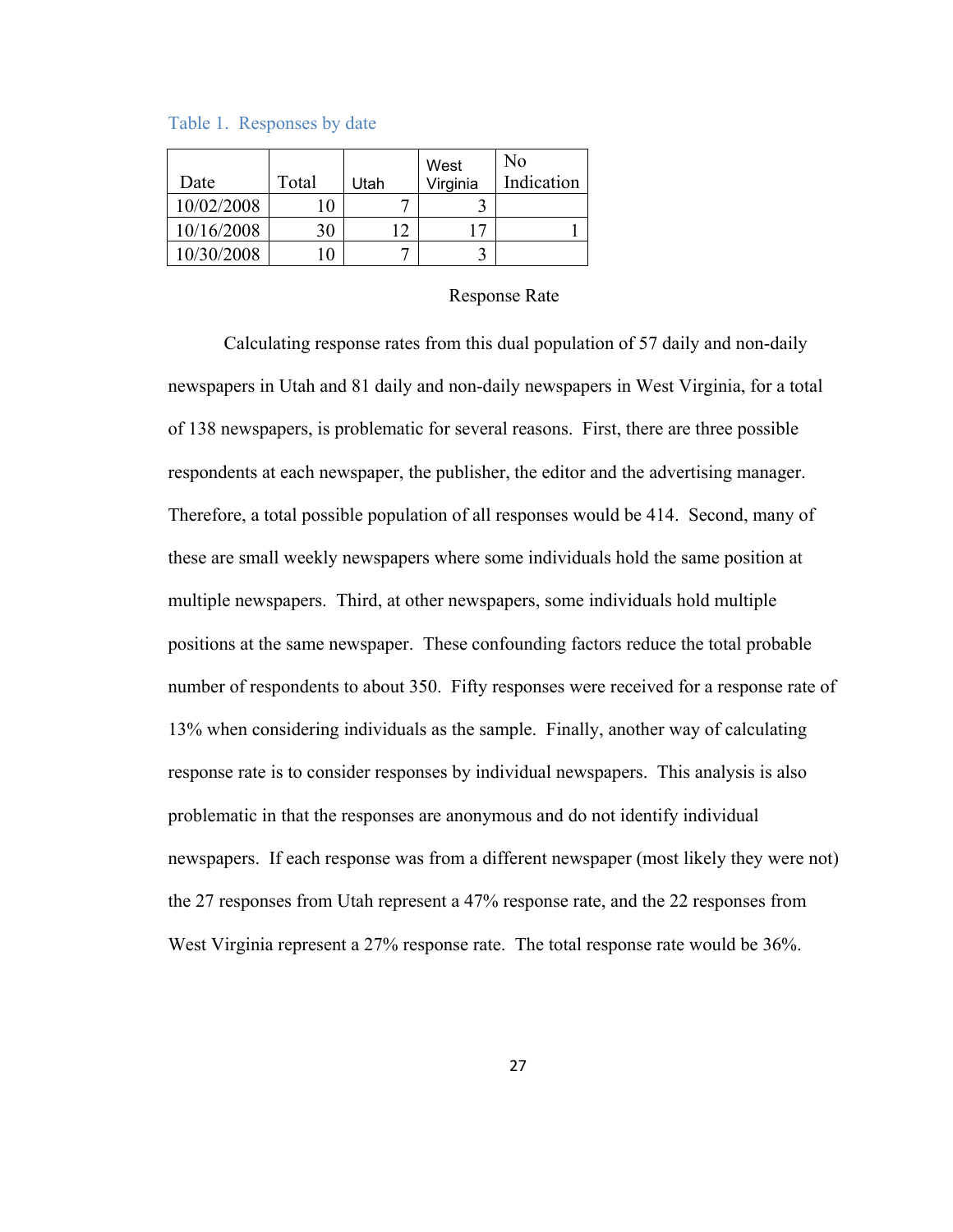<span id="page-35-0"></span>The actual response rate falls somewhere between the straight 13% individual response rate and the 36% newspaper response rate. A number in the low 20% range likely represents the actual response rate for the current study.

#### Sample Demographics

The sample frame for this study consisted of editors, advertising managers and publishers of approximately 57 daily and non-daily newspapers in Utah and 81 daily and non-daily newspapers in West Virginia. The characteristics of the response sample are as follows. Of the 50 responses received, 33 have niche publications at their newspapers and 17 did not. Twenty-seven of the respondents indicated their newspaper was located in Utah, 22 indicated they were from West Virginia, and one did not indicate. Thirtythree of the newspapers were not part of a group or corporation, 16 were owned by corporations and one did not indicate its ownership. Responses came from 14 publishers, 18 editors and 17 advertising managers. One response did not indicate the respondent's position. Twelve of the newspapers are located in urban settings, eight in rural settings, 12 indicated they covered both urban and rural areas, and 18 did not indicate their location. A summary of the sample characteristics is shown in table 2.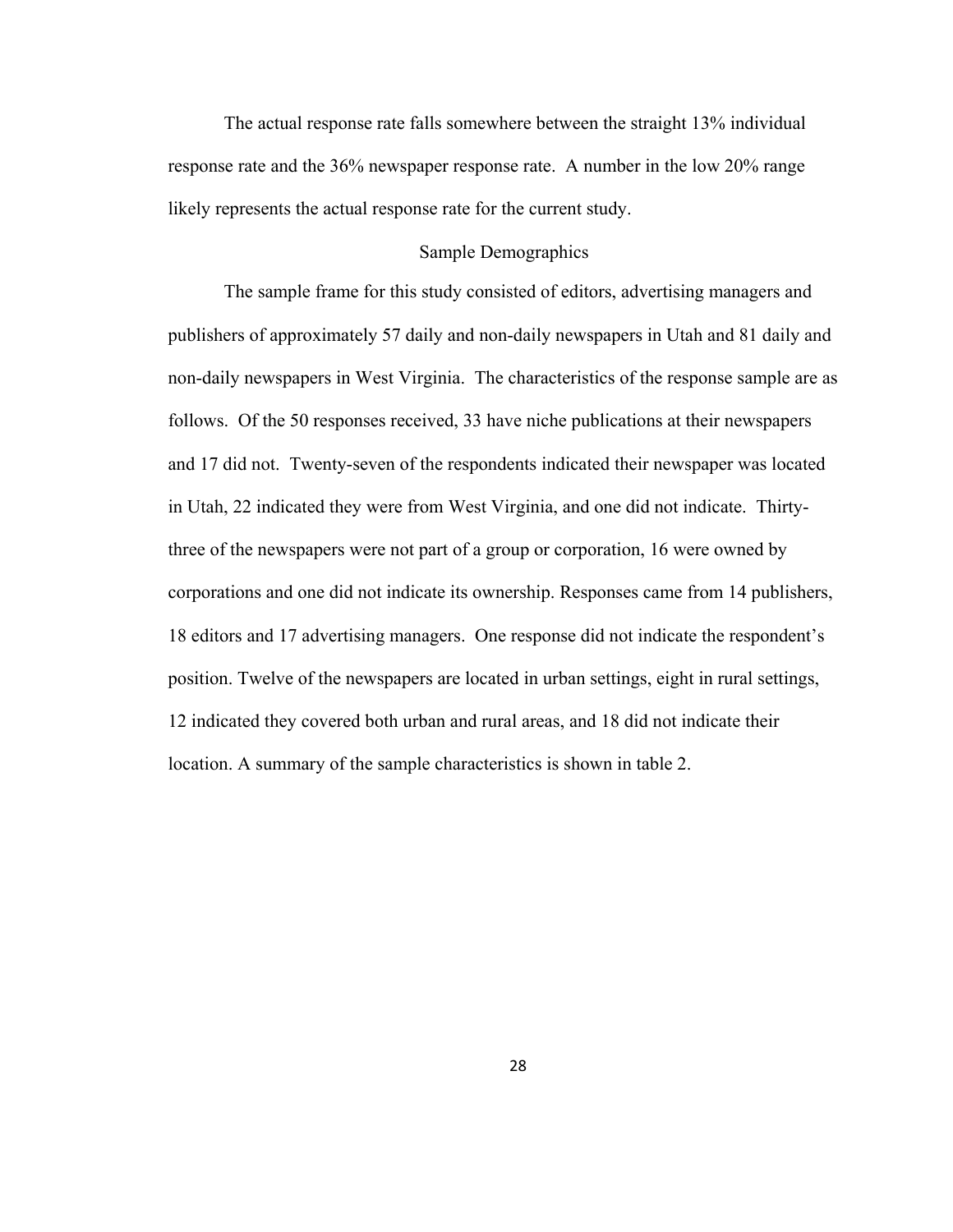| Characteristic          | Utah | West Virginia |
|-------------------------|------|---------------|
|                         |      |               |
| Total newspapers        | 57   | 81            |
| Sample n                | 27   | 22            |
|                         |      |               |
| Have niche publications | 19   | 14            |
| Ownership               | 26   | 22            |
| corporate               | 10   | 5             |
| private                 | 16   | 17            |
| Position                |      |               |
| Publisher               | 8    | 6             |
| Editor                  | 13   | 5             |
|                         |      |               |
| Advertising manager     | 6    | 11            |
| Location                |      |               |
| urban                   | 12   | 0             |
| rural                   | 1    | 7             |
| both                    | 5    | 7             |
| Number of Niche Pubs    | 110  | 63            |

## Table 2. Summary of sample frame characteristics

## Research Question Analysis

RQ1: Niche publications increase circulation

Four questions on the questionnaire are used to test this research question. An analysis of each of these questions is now presented.

The first question for RQ1 is, "Our newspaper added niche publications to increase readership." Thirty-two respondents answered this question. The frequency distribution of their answers is shown in table 3.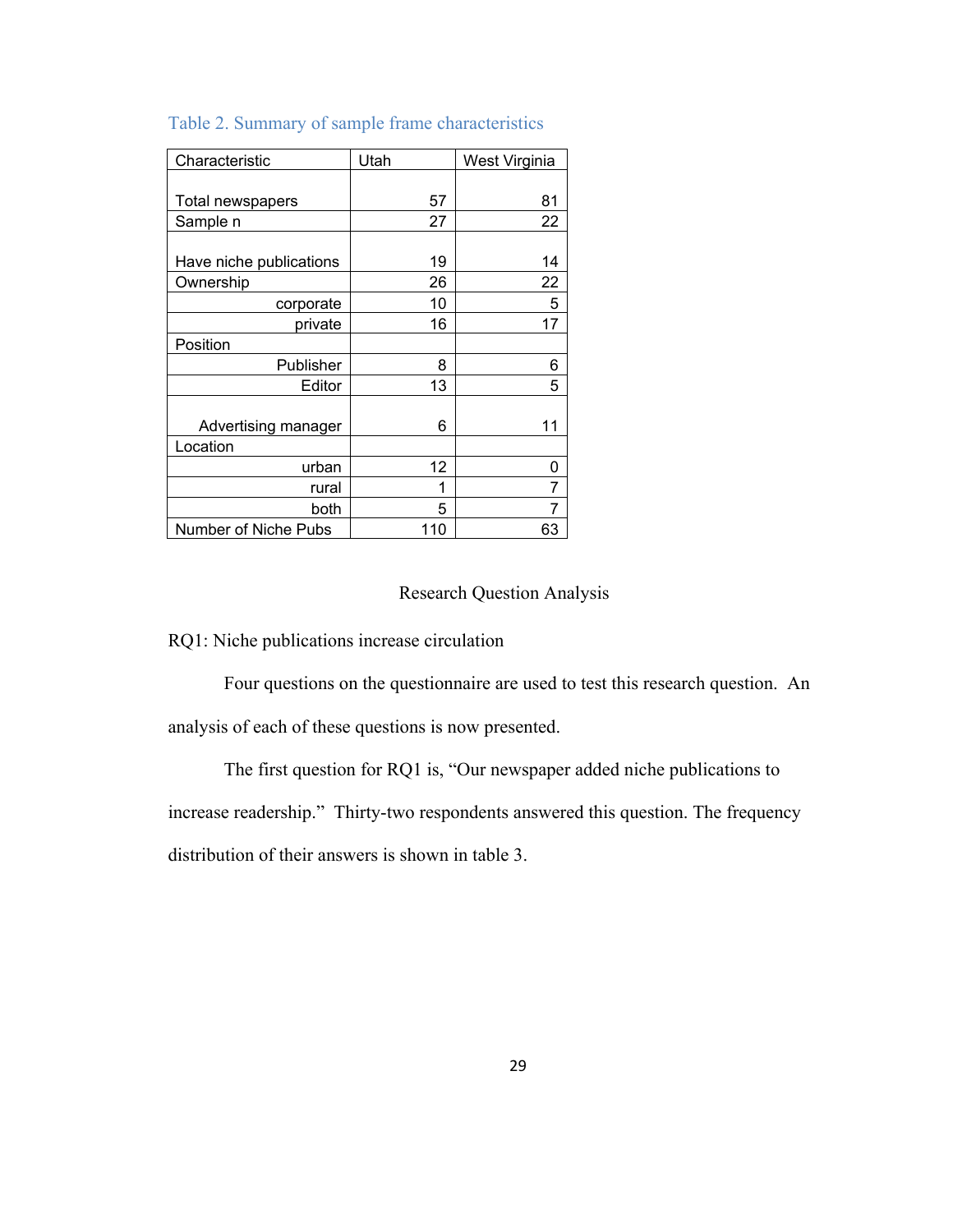|         |                          | Frequency | Percent | Valid<br>Percent | Cumulative<br>Percent |
|---------|--------------------------|-----------|---------|------------------|-----------------------|
| Valid   | <b>Strongly Agree</b>    | 9         | 18      | 28.1             | 28.1                  |
|         | Agree                    | 15        | 30      | 46.9             | 75                    |
|         | Disagree                 |           | 14      | 21.9             | 96.9                  |
|         | <b>Strongly Disagree</b> | 1         | 2       | 3.1              | 100                   |
|         | Total                    | 32        | 64      | 100              |                       |
| Missing | System                   | 18        | 36      |                  |                       |
| Total   |                          | 50        | 100     |                  |                       |

# Table 3. Niche publications increase readership

 Table 3 and Figure 1, show 75% of the respondents either agree or strongly agree niche publications increase readership. The mean value for this question is 2.00.

# **Figure 1. Niche publications increase readership**

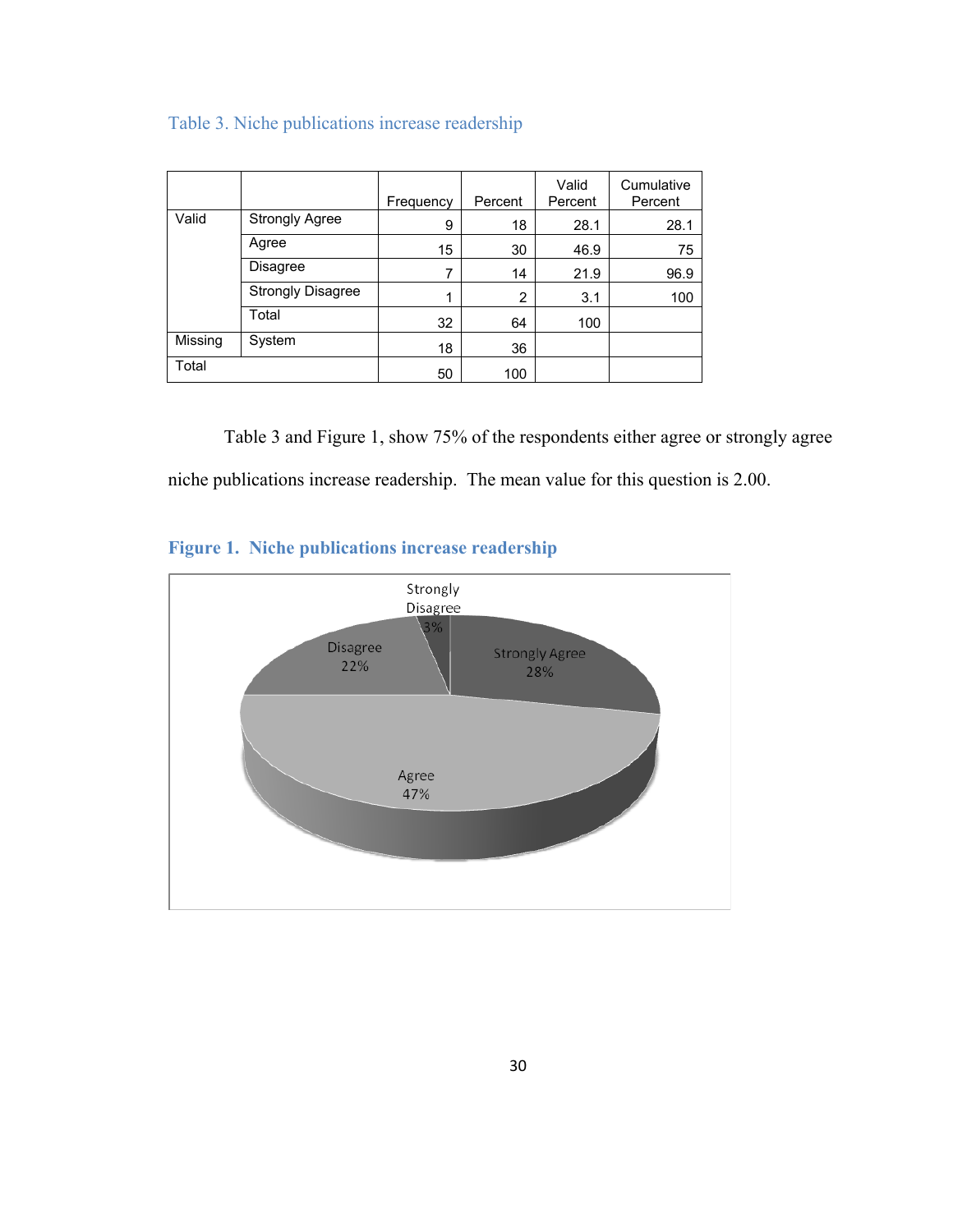The second question examined is, "In general, our readers like niche

publications." Thirty-two respondents answered this question. The frequency distribution of their answers is shown in table 4.

|         |                          | Frequency | Percent | Valid<br>Percent | Cumulative<br>Percent |
|---------|--------------------------|-----------|---------|------------------|-----------------------|
| Valid   | <b>Strongly Agree</b>    | 19        | 38      | 59.4             | 59.4                  |
|         | Agree                    | 12        | 24      | 37.5             | 96.9                  |
|         | <b>Strongly Disagree</b> |           | 2       | 3.1              | 100                   |
|         | Total                    | 32        | 64      | 100              |                       |
| Missing | System                   | 18        | 36      |                  |                       |
| Total   |                          | 50        | 100     |                  |                       |

Table 4. Readers like niche publications

 Table 4 and figure 2 show that 96.9% of the respondents agree or strongly agree that readers like niche publications. The mean value for this question is 1.87.



## **Figure 2. Readers like niche publications**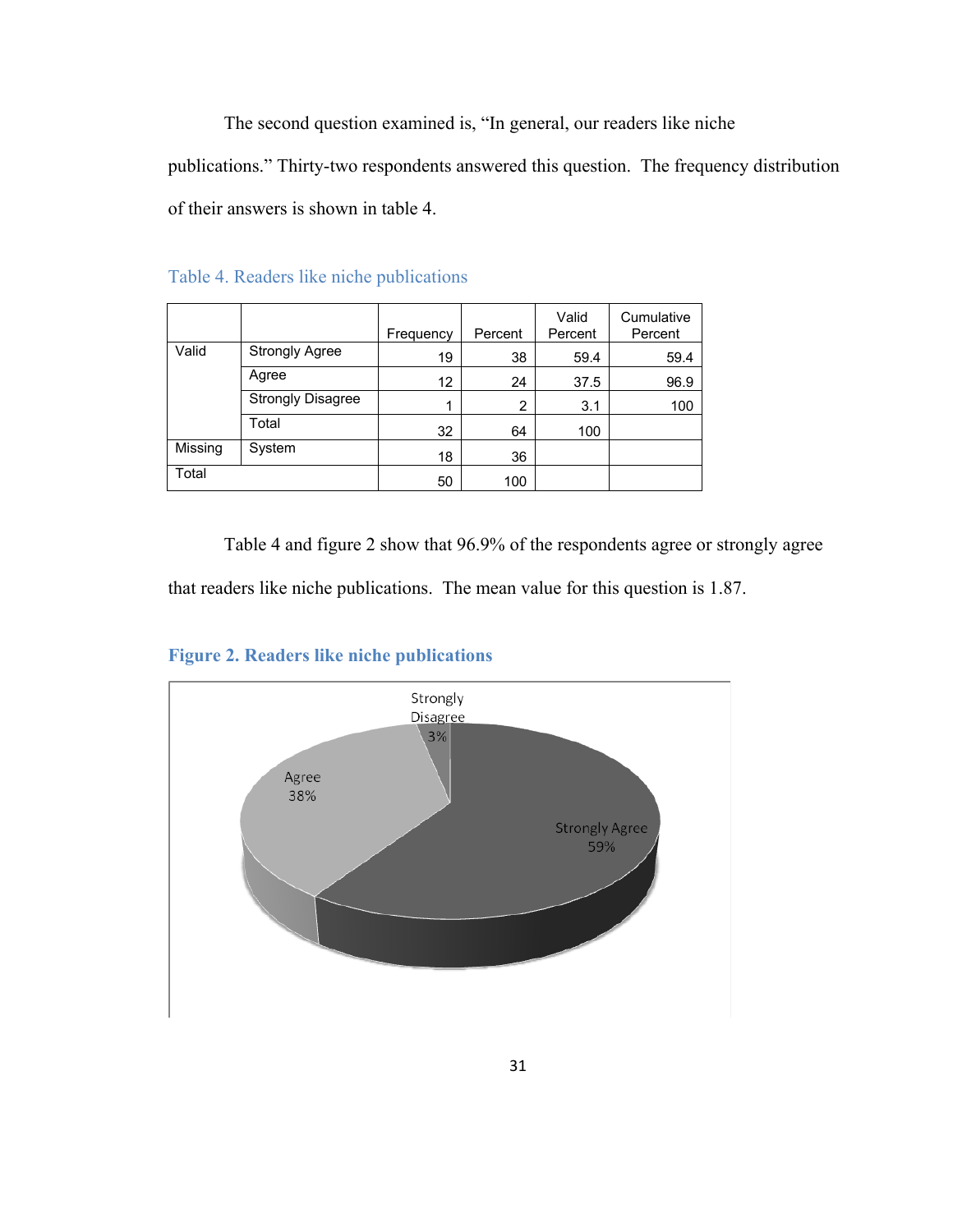The third question is, "Subscriptions have increased as a result of niche publications." Thirty-two respondents answered this question. The frequency distribution of their answers is shown in table 5.

|         |                       | Frequency | Percent | Valid<br>Percent | Cumulative<br>Percent |
|---------|-----------------------|-----------|---------|------------------|-----------------------|
| Valid   | <b>Strongly Agree</b> | 4         | 8       | 12.5             | 12.5                  |
|         | Agree                 | 20        | 40      | 62.5             | 75                    |
|         | <b>Disagree</b>       | 8         | 16      | 25               | 100                   |
|         | Total                 | 32        | 64      | 100              |                       |
| Missing | System                | 18        | 36      |                  |                       |
| Total   |                       | 50        | 100     |                  |                       |

Table 5. Niche publications increase subscriptions

 Table 5 and figure 3 show that 75% of the respondents agree or strongly agree that subscriptions increase as a result of niche publications. The mean value for this question is 2.75.



**Figure 3. Niche publications increase subscriptions**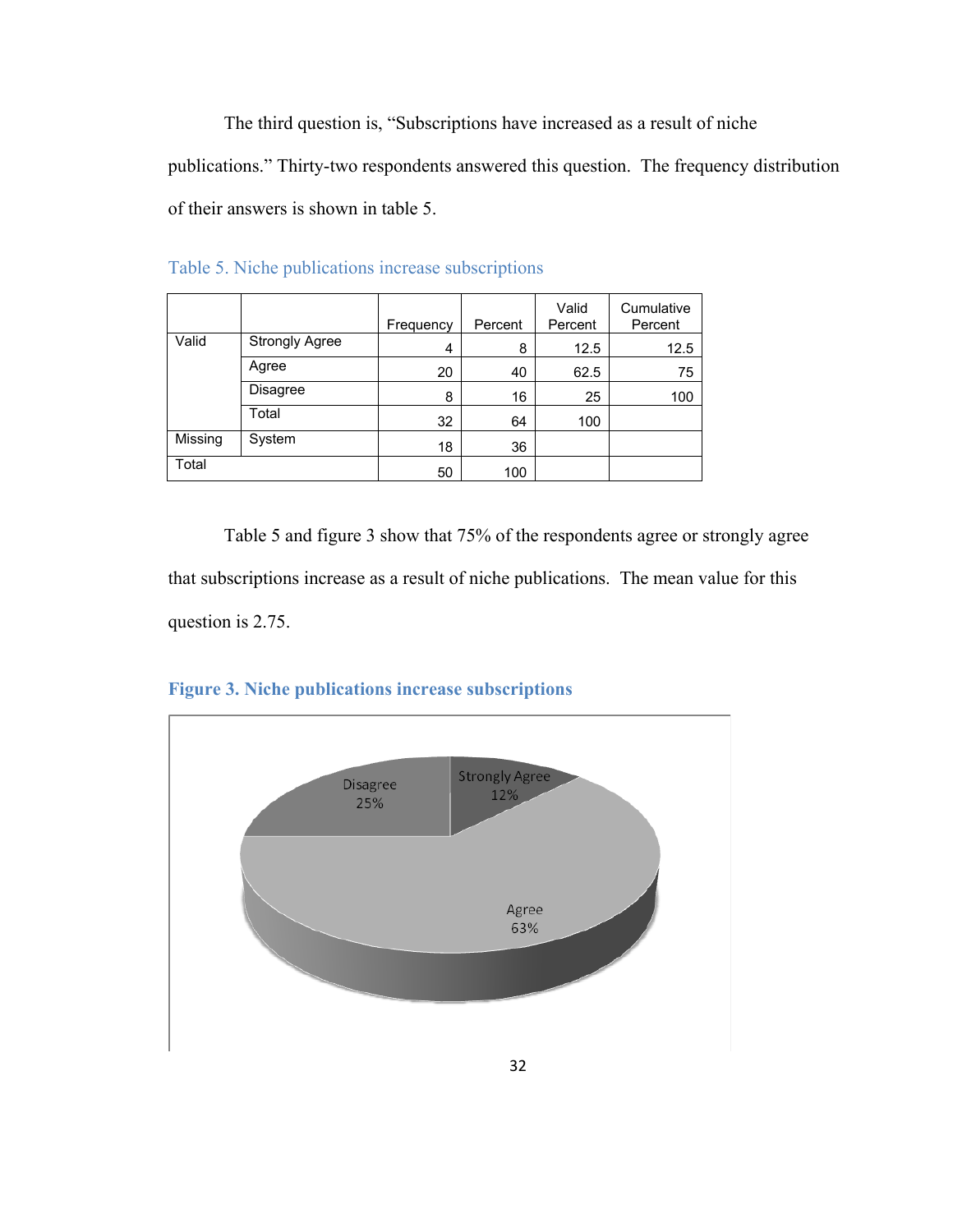The last question used to analyze research question 1 is, "Approximately what percentage change, if any, have you seen in total newspaper subscriptions as a result of niche publications?" Twelve respondents answered this question. The frequency distribution of their answers is shown in table 6.

| Value   | Frequency | Percent | Valid<br>Percent | Cumulative<br>Percent |
|---------|-----------|---------|------------------|-----------------------|
| 2%      | 2         | 4.00%   | 16.67%           | 16.67%                |
| 3%      |           | 2.00%   | 8.33%            | 25.00%                |
| 7%      |           | 2.00%   | 8.33%            | 33.33%                |
| 10%     | 4         | 8.00%   | 33.33%           | 66.67%                |
| 20%     |           | 2.00%   | 8.33%            | 75.00%                |
| 25%     |           | 2.00%   | 8.33%            | 83.33%                |
| 35%     | 1         | 2.00%   | 8.33%            | 91.67%                |
| 100%    | 1         | 2.00%   | 8.33%            | 100.00%               |
| Missing | 38        | 76.00%  |                  |                       |
| Total   | 50        |         |                  |                       |

Table 6. Percentage increase in newspaper subscriptions as a result of niche publications

The mean value for this question is 19.5%. Table 6 shows the range from  $+2\%$  to  $+100\%$ .

The aggregate evidence supports research question 1. More than 28% of respondents strongly agree that niche publications increase readership and more than 54% report that readers enjoy them, while 12. 5% report that subscription numbers increased.

RQ2: Niche publications cause managerial problems for editors. This research question will be tested using the following five questions.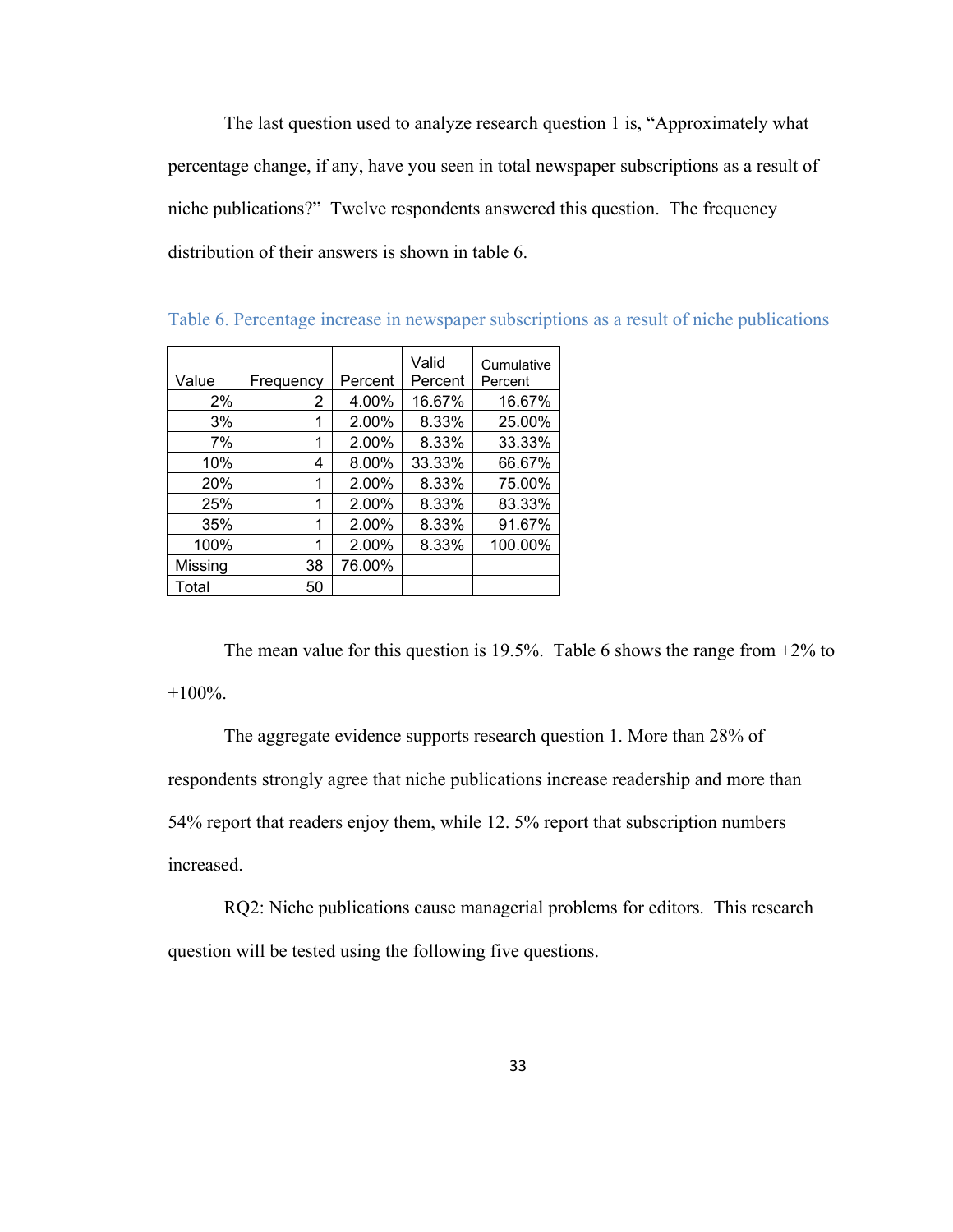The first question is, "In general, editors at our newspaper like niche publications." Thirty-two respondents answered this question, and the frequency distribution of their answers is shown in table 7.

|         |          | Frequency | Percent | Valid<br>Percent | Cumulative<br>Percent |
|---------|----------|-----------|---------|------------------|-----------------------|
| Valid   | Strongly |           |         |                  |                       |
|         | Agree    | 4         | 8       | 12.5             | 12.5                  |
|         | Agree    | 20        | 40      | 62.5             | 75                    |
|         | Disagree | 8         | 16      | 25               | 100                   |
|         | Total    | 32        | 64      | 100              |                       |
| Missing | System   | 18        | 36      |                  |                       |
| Total   |          | 50        | 100     |                  |                       |

Table 7. Editors like niche publications

 Table 7 and figure 4 show that 75% of the respondents agree or strongly agree that editors like niche publications. The mean value for this question is 2.125.



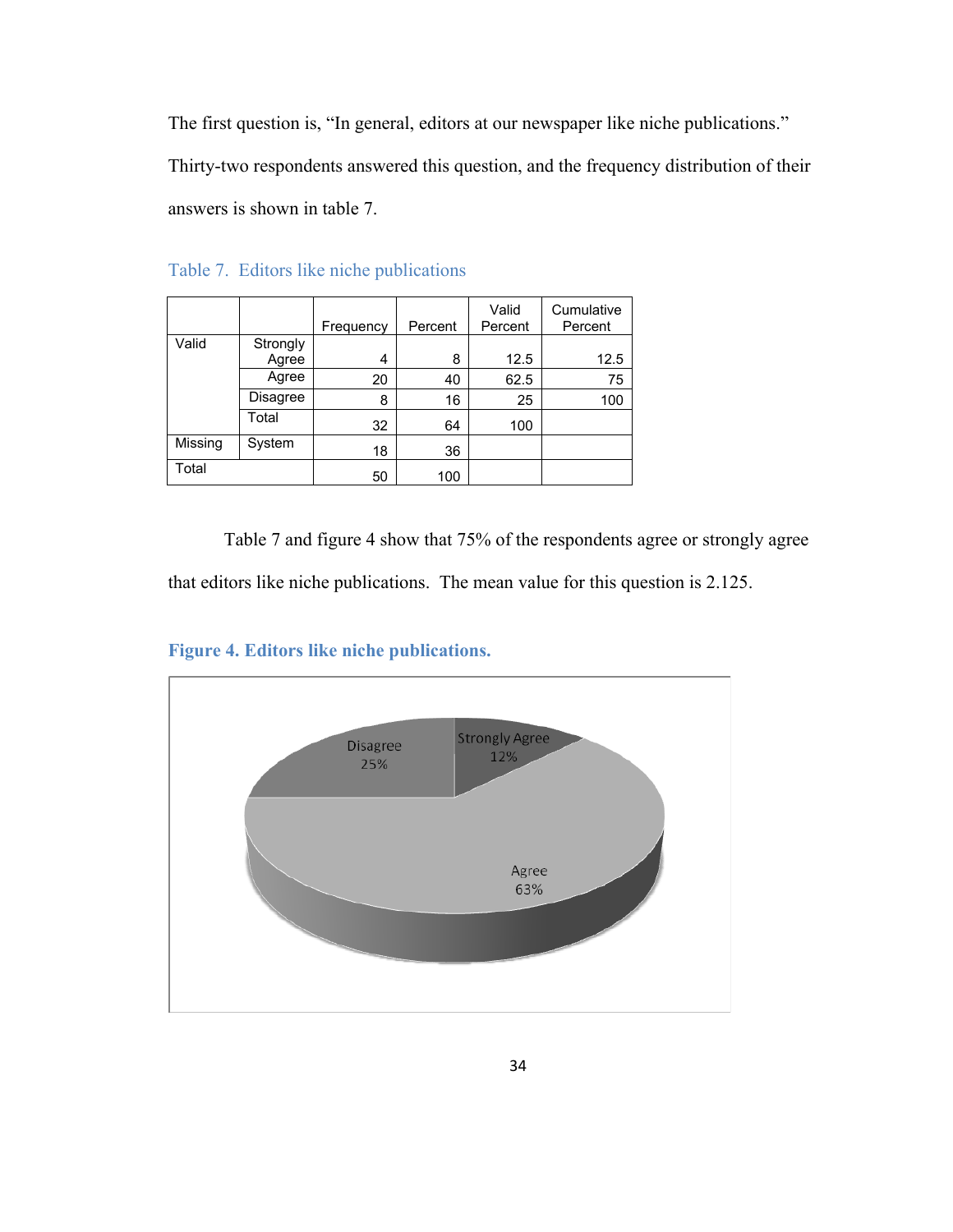Question 2 testing RQ2 is, "Niche publications increase the workload of the editorial staff." Thirty-two respondents answered this question, and the frequency distribution of their answers is shown in table 8.

|         |                   | Frequency | Percent | Valid<br>Percent | Cumulative<br>Percent |
|---------|-------------------|-----------|---------|------------------|-----------------------|
| Valid   | Strongly<br>Agree | 9         | 18      | 28.1             | 28.1                  |
|         | Agree             | 17        | 34      | 53.1             | 81.2                  |
|         | Disagree          | 6         | 12      | 18.8             | 100                   |
|         | Total             | 32        | 64      | 100              |                       |
| Missing | System            | 18        | 36      |                  |                       |
| Total   |                   | 50        | 100     |                  |                       |

Table 8. Niche publications increase the workload of the editorial staff

 Table 8 and figure 5 show that 81.2% of the respondents agree or strongly agree that niche publications increase the workload of the editorial staff. The mean value for this question is 1.90.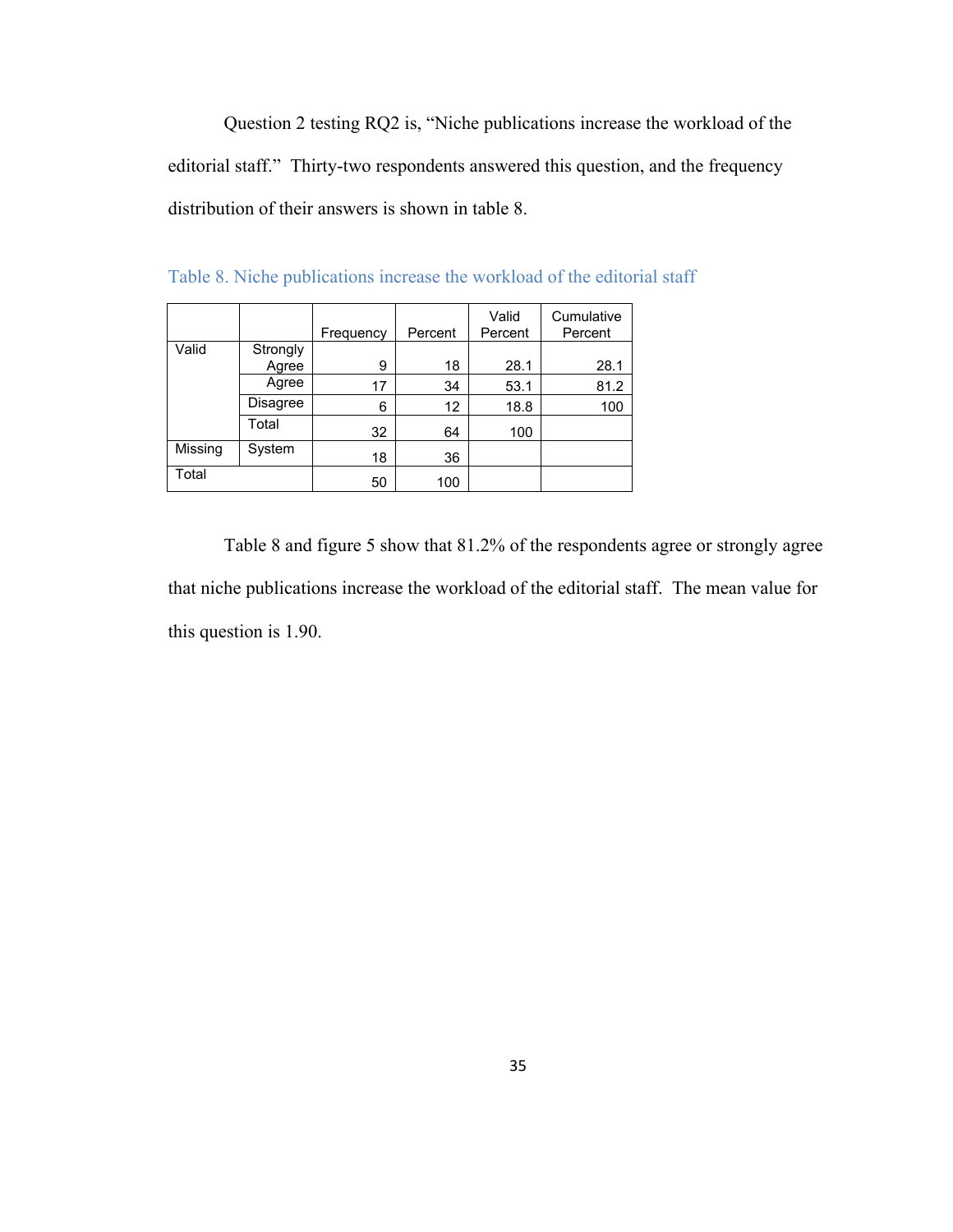

**Figure 5. Niche publications increase the workload of the editorial staff** 

 The third question testing RQ2 is, "Niche publications increase subscriptions." Thirty-two respondents answered this question, and the frequency distribution of their

answers is shown in table 9.

|         |          | Frequency | Percent | Valid<br>Percent | Cumulative<br>Percent |
|---------|----------|-----------|---------|------------------|-----------------------|
| Valid   | Strongly |           |         |                  |                       |
|         | Agree    | 12        | 24      | 37.5             | 37.5                  |
|         | Agree    | 16        | 32      | 50               | 87.5                  |
|         | Disagree | 4         | 8       | 12.5             | 100                   |
|         | Total    | 32        | 64      | 100              |                       |
| Missing | System   | 18        | 36      |                  |                       |
| Total   |          | 50        | 100     |                  |                       |

Table 9. Niche publications increase subscriptions

 Table 9 and figure 6 show that 87.5% of the respondents agree or strongly agree that editors like niche publications. The mean value for this question is 1.75.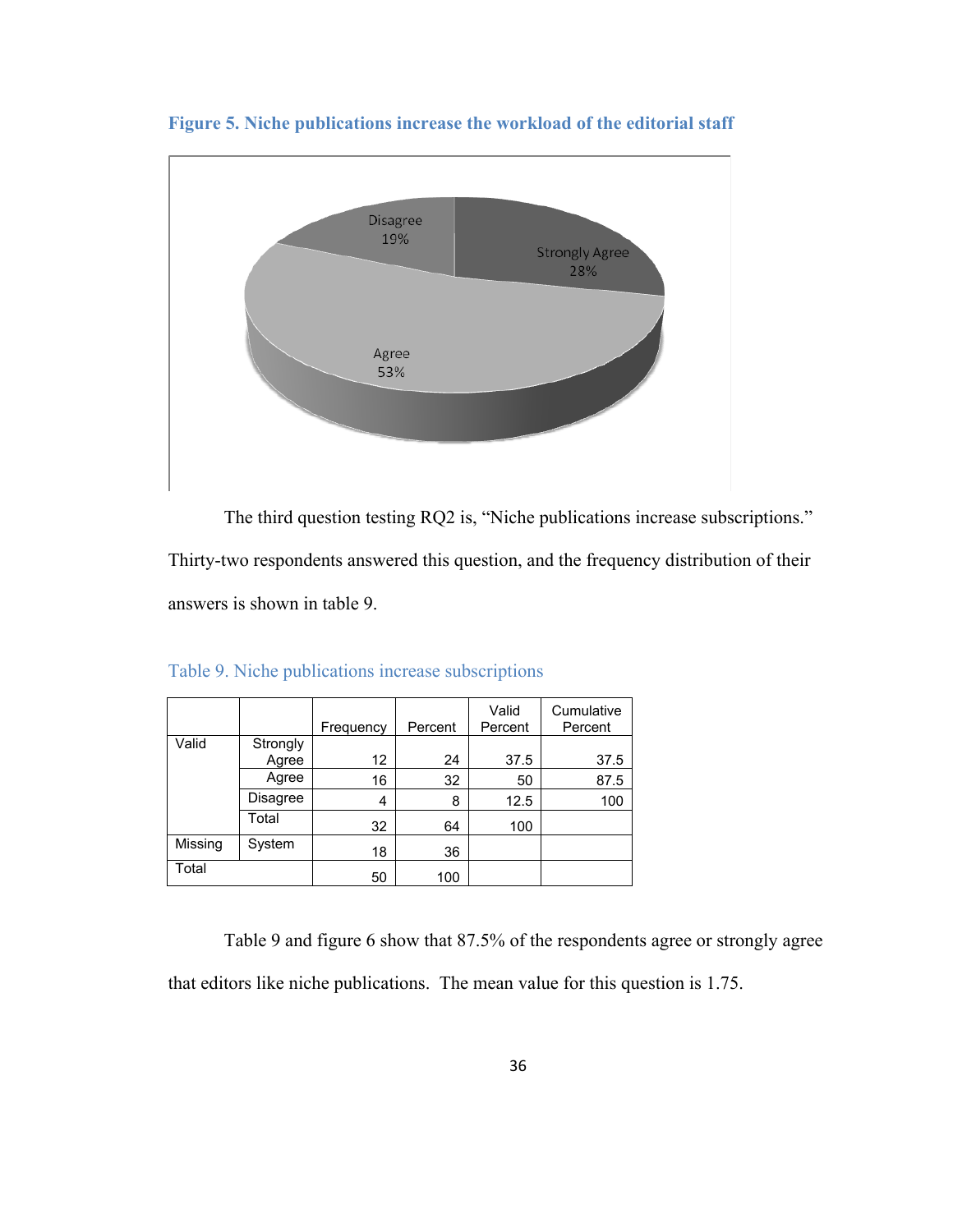

**Figure 6. Niche publications increase subscriptions** 

RQ2's next question is, "In a typical year, the paper received positive reader feedback on the content of niche publications \_\_\_\_\_\_\_\_\_ times." Twenty seven respondents answered this question, and the frequency distribution of their answers is shown in table 10. The response mean is 18.67 and the range is 0 to 100.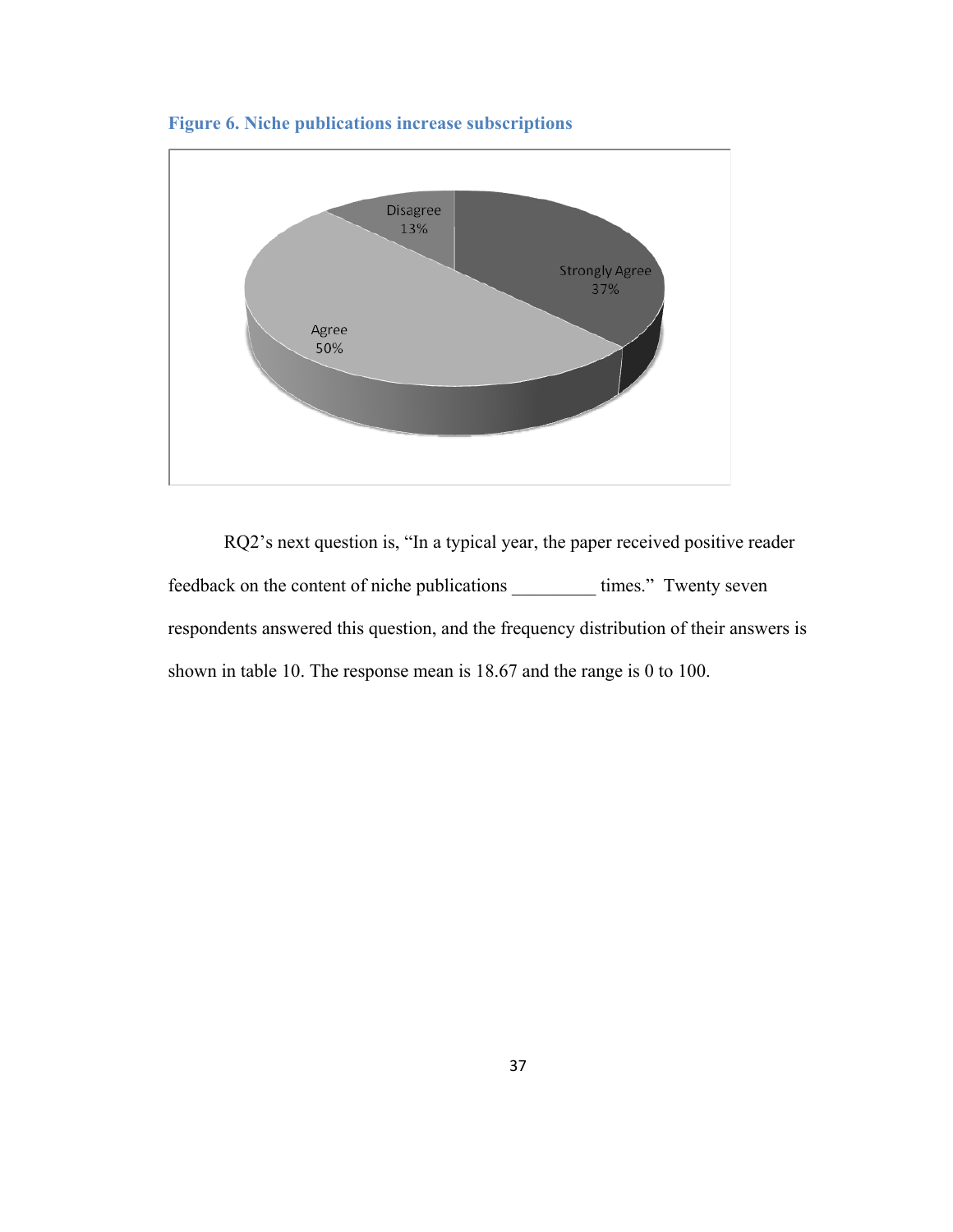|         |                | Frequency      | Percent        | Valid<br>Percent | Cumulative<br>Percent |
|---------|----------------|----------------|----------------|------------------|-----------------------|
| Valid   | 0              | 1              | 2              | 3.7              | 3.7                   |
|         | $\overline{2}$ | $\overline{2}$ | 4              | 7.4              | 11.1                  |
|         | 3              | 1              | $\overline{2}$ | 3.7              | 14.8                  |
|         | 5              | $\overline{2}$ | 4              | 7.4              | 22.2                  |
|         | 6              | 1              | $\overline{2}$ | 3.7              | 25.9                  |
|         | 10             | 3              | 6              | 11.1             | 37                    |
|         | 12             | 3              | 6              | 11.1             | 48.1                  |
|         | 15             | 4              | 8              | 14.8             | 63                    |
|         | 20             | 4              | 8              | 14.8             | 77.8                  |
|         | 24             | $\overline{2}$ | 4              | 7.4              | 85.2                  |
|         | 27             | 1              | $\overline{2}$ | 3.7              | 88.9                  |
|         | 50             | $\overline{2}$ | 4              | 7.4              | 96.3                  |
|         | 100            | 1              | $\overline{2}$ | 3.7              | 100                   |
|         | Total          | 27             | 54             | 100              |                       |
| Missing | System         | 23             | 46             |                  |                       |
| Total   |                | 50             | 100            |                  |                       |

#### Table 10. Positive reader feedback counts

 The final question testing RQ2 is, "In a typical year, the paper received negative reader feedback on the content of niche publications \_\_\_\_\_\_\_\_\_ times." Twenty-seven respondents answered this question, and the frequency distribution of their answers is shown in table 11. The response mean is 3.52 and the range is 0 to 20.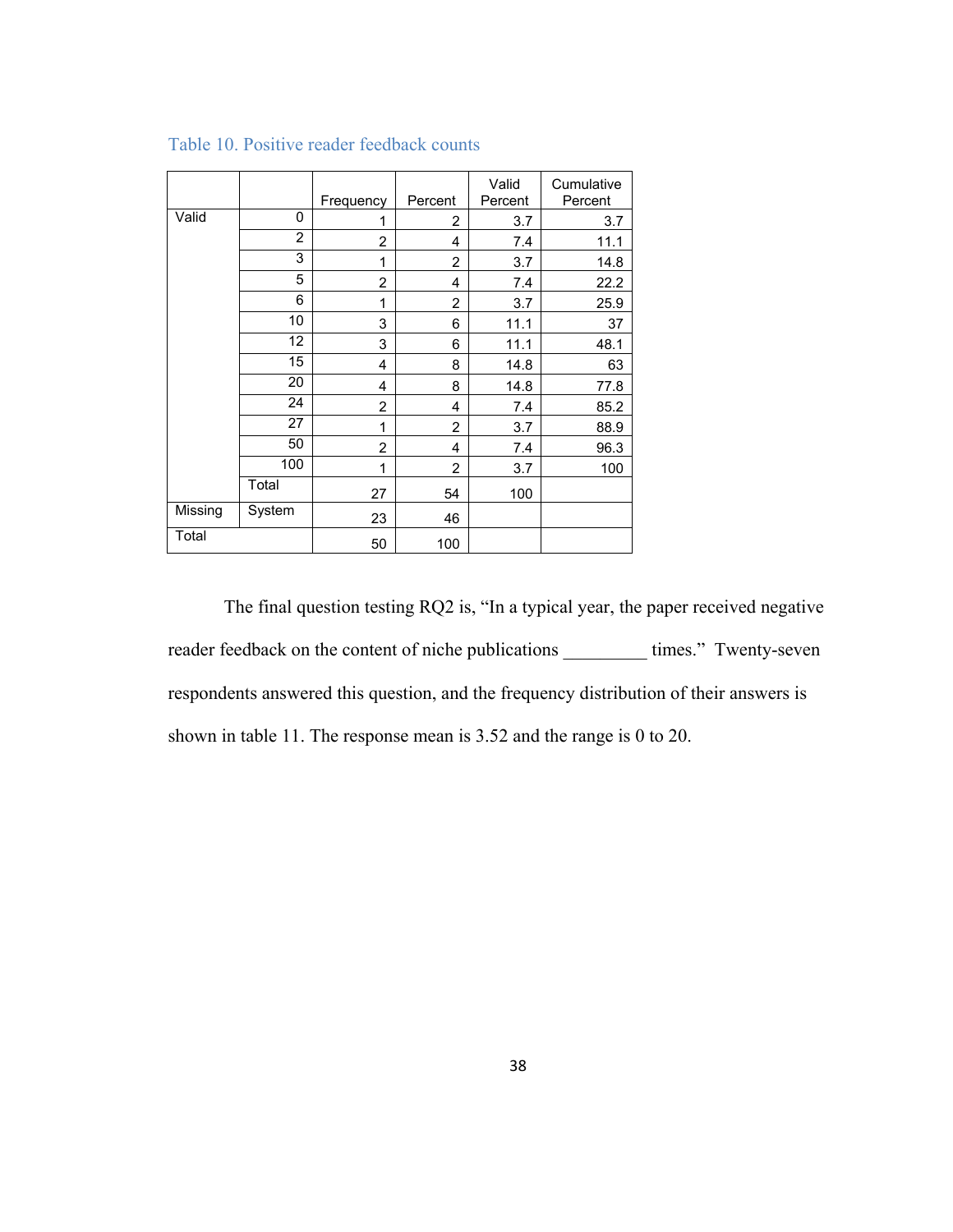|         |                | Frequency      | Percent        | Valid<br>Percent | Cumulative<br>Percent |
|---------|----------------|----------------|----------------|------------------|-----------------------|
| Valid   | 0              | 11             | 22             | 40.7             | 40.7                  |
|         | 1              | 1              | 2              | 3.7              | 44.4                  |
|         | $\overline{2}$ | 4              | 8              | 14.8             | 59.3                  |
|         | 4              | 2              | 4              | 7.4              | 66.7                  |
|         | 5              | 4              | 8              | 14.8             | 81.5                  |
|         | 6              | 1              | 2              | 3.7              | 85.2                  |
|         | 10             | $\overline{2}$ | 4              | 7.4              | 92.6                  |
|         | 12             | 1              | $\overline{2}$ | 3.7              | 96.3                  |
|         | 20             | 1              | 2              | 3.7              | 100                   |
|         | Total          | 27             | 54             | 100              |                       |
| Missing | System         | 23             | 46             |                  |                       |
| Total   |                | 50             | 100            |                  |                       |

Table 11. Negative reader feedback counts

 Responses to questions testing research question 2 show affirmative support, as not one of the respondents strongly disagreed with any of the three questions.

RQ3: Niche publications increase advertising revenues. This research question will be tested using the following three questions.

The first question to test RQ3 is, "Our newspaper added niche publications to increase advertising revenue." Thirty-two respondents answered this question, and the frequency distribution of their answers is shown in table 12.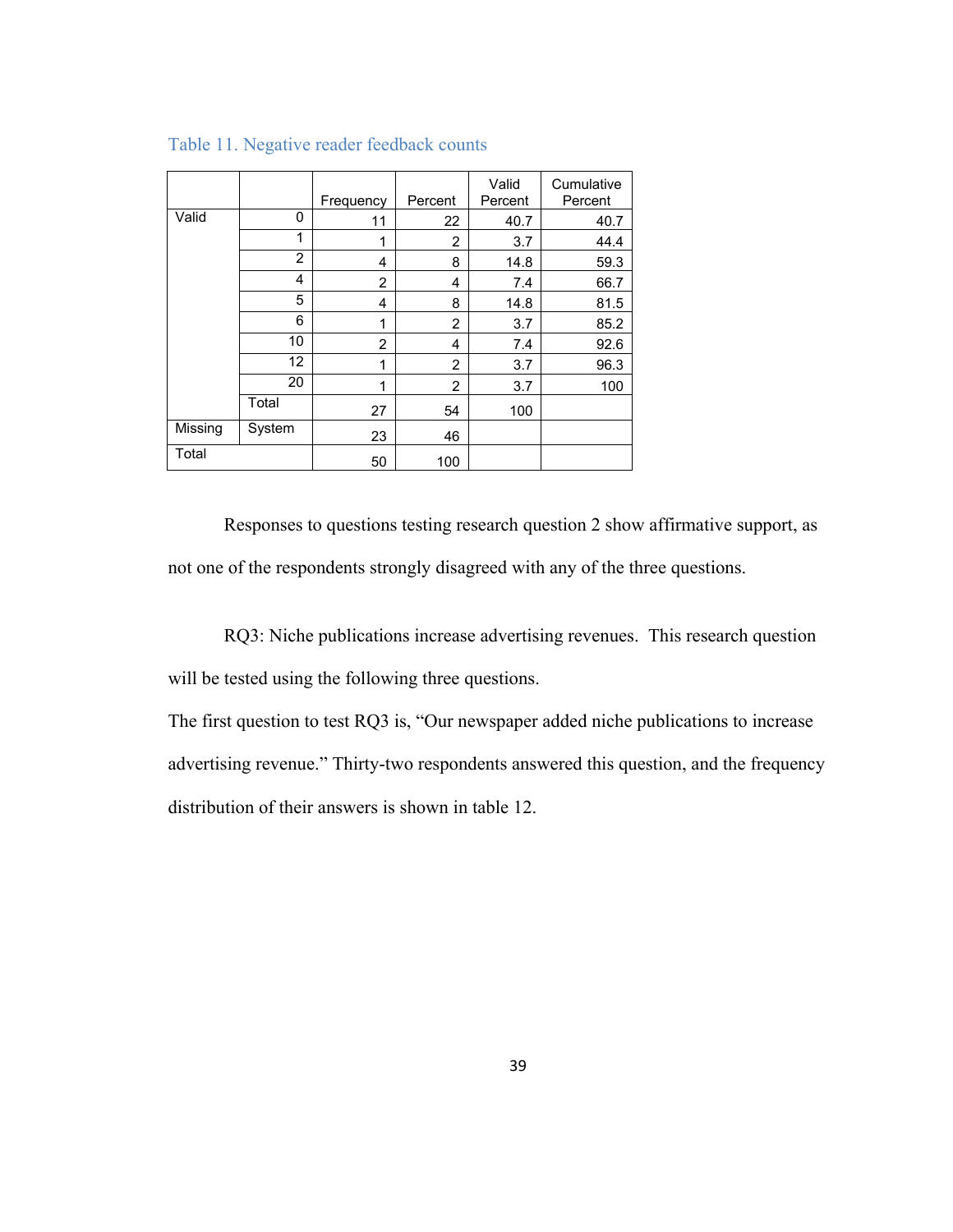|         |                      | Frequency | Percent | Valid<br>Percent | Cumulative<br>Percent |
|---------|----------------------|-----------|---------|------------------|-----------------------|
| Valid   | Strongly<br>Agree    | 19        | 38      | 59.4             | 59.4                  |
|         | Agree                | 12        | 24      | 37.5             | 96.9                  |
|         | Strongly<br>Disagree | 1         | 2       | 3.1              | 100                   |
|         | Total                | 32        | 64      | 100              |                       |
| Missing | System               | 18        | 36      |                  |                       |
| Total   |                      | 50        | 100     |                  |                       |

Table 12. Niche publications increase advertising revenue

 Table 12 and figure 7 show that 96.9% of the respondents agree or strongly agree that niche publications increase ad revenue. The mean value for this question is 1.47.





The second question testing RQ3 is, "New advertisers are more likely to place ads in niche publications than in the main pages of the newspaper." Twenty-eight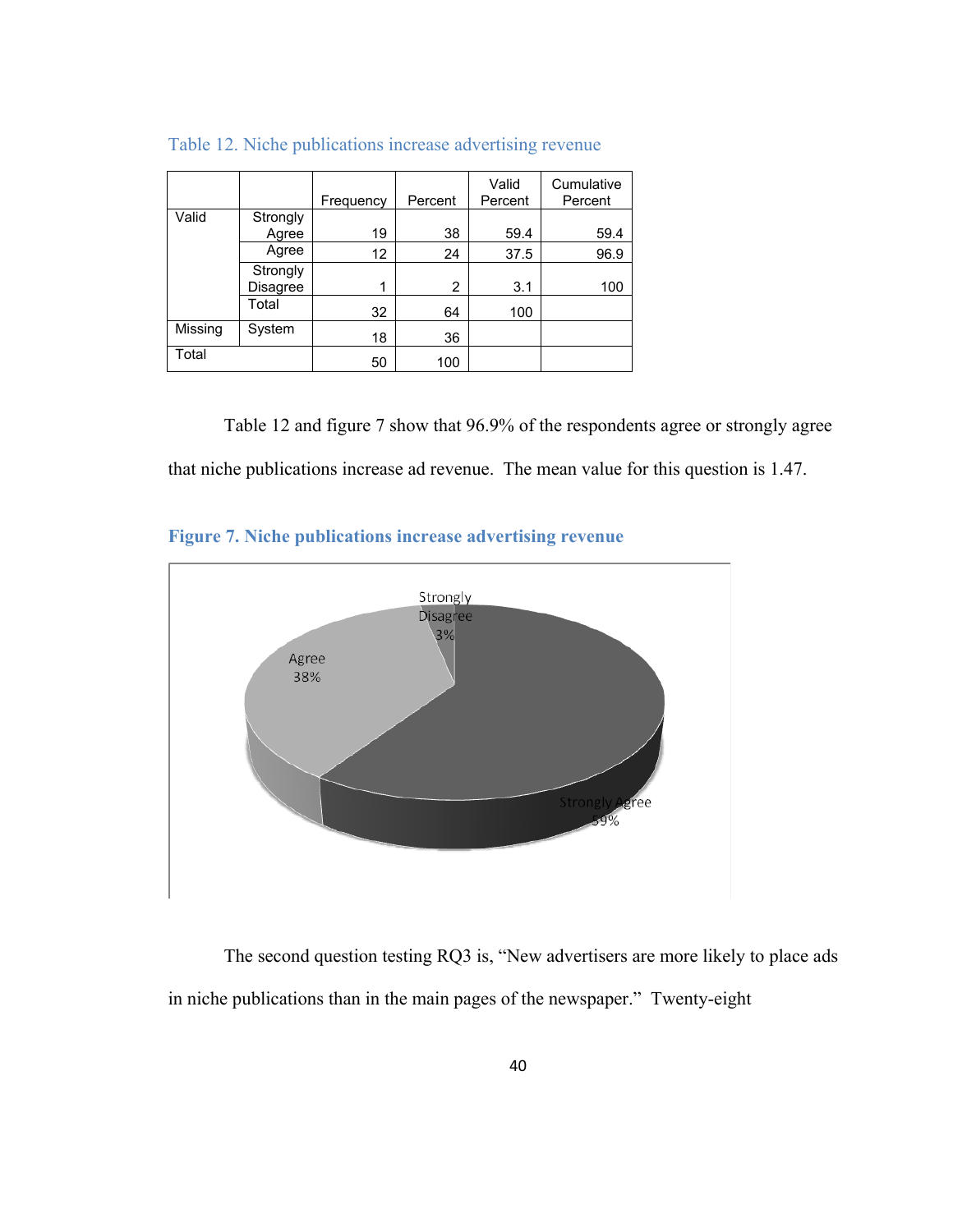respondents answered this question, and the frequency distribution of their answers is

shown in table 13.

|         |                      | Frequency      | Percent | Valid<br>Percent | Cumulative<br>Percent |
|---------|----------------------|----------------|---------|------------------|-----------------------|
| Valid   | Strongly<br>Agree    | 6              | 12      | 21.4             | 21.4                  |
|         | Agree                | 5              | 10      | 17.9             | 39.3                  |
|         | Disagree             | 15             | 30      | 53.6             | 92.9                  |
|         | Strongly<br>Disagree | $\overline{2}$ | 4       | 7.1              | 100                   |
|         | Total                | 28             | 56      | 100              |                       |
| Missing | System               | 22             | 44      |                  |                       |
| Total   |                      | 50             | 100     |                  |                       |

Table 13. New advertisers are more likely to place ads in niche publications over the main newspaper

Table 13 and figure 8 show that only 39.3% of the respondents agree or strongly agree that new advertisers are more likely to purchase ads in niche publications. The mean value for this question is 2.46.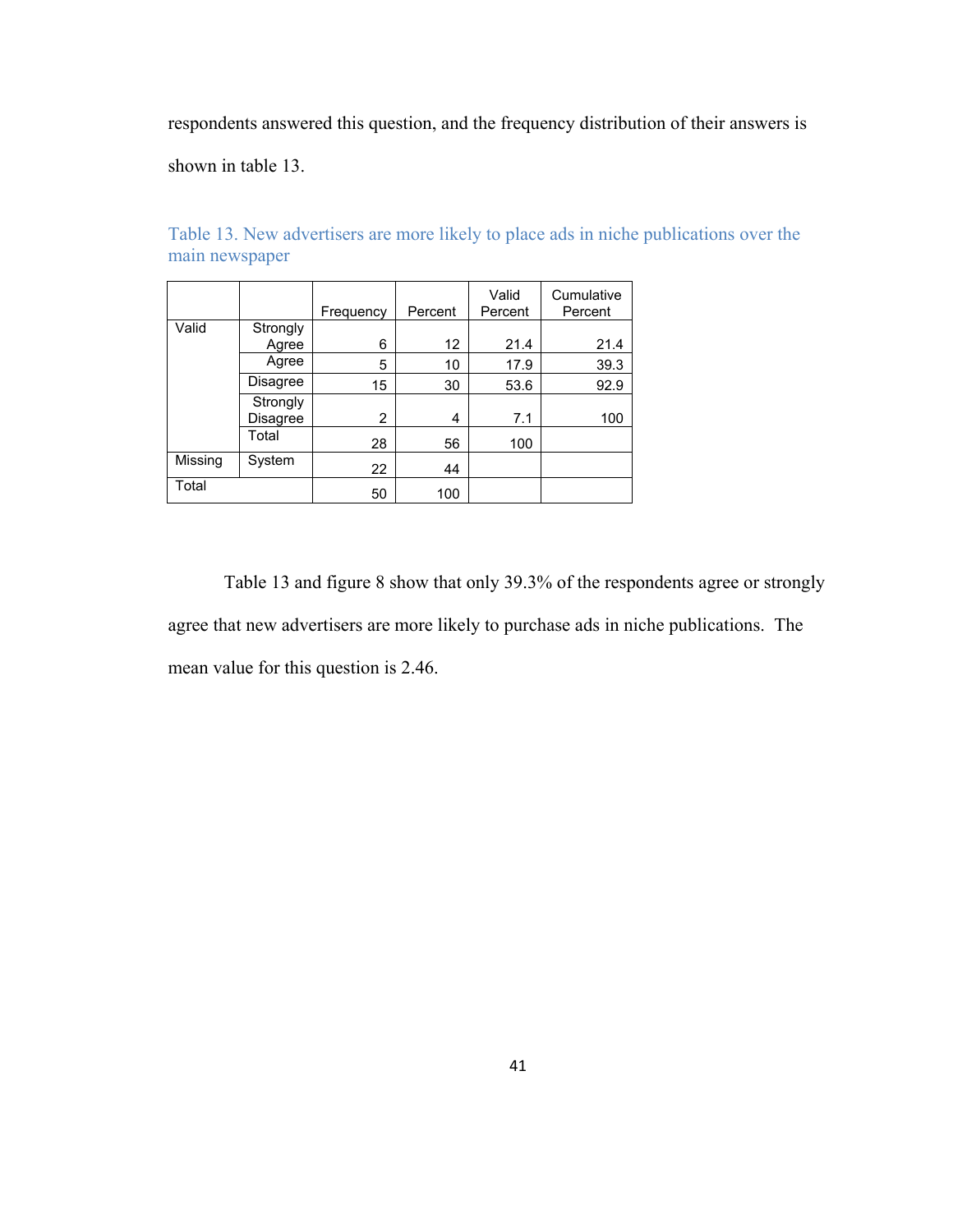

**Figure 8. New advertisers are more likely to purchase ads in niche** 

The last question for RQ3 is, "New advertisers are more likely to place ads in niche publications if the ads are sold in a package that also includes placement in the pages of the main newspaper." Twenty-six respondents answered this question, and the frequency distribution of their answers is shown in table 14.

|         |                   | Frequency | Percent | Valid<br>Percent | Cumulative<br>Percent |
|---------|-------------------|-----------|---------|------------------|-----------------------|
| Valid   | Strongly<br>Agree | 8         | 16      | 30.8             | 30.8                  |
|         | Agree             | 13        | 26      | 50               | 80.8                  |
|         | Disagree          | 5         | 10      | 19.2             | 100                   |
|         | Total             | 26        | 52      | 100              |                       |
| Missing | System            | 24        | 48      |                  |                       |
| Total   |                   | 50        | 100     |                  |                       |

Table 14. New advertisers are more likely to purchase ad packages

Table 14 and figure 8 show that 80.8% of the respondents agree or strongly agree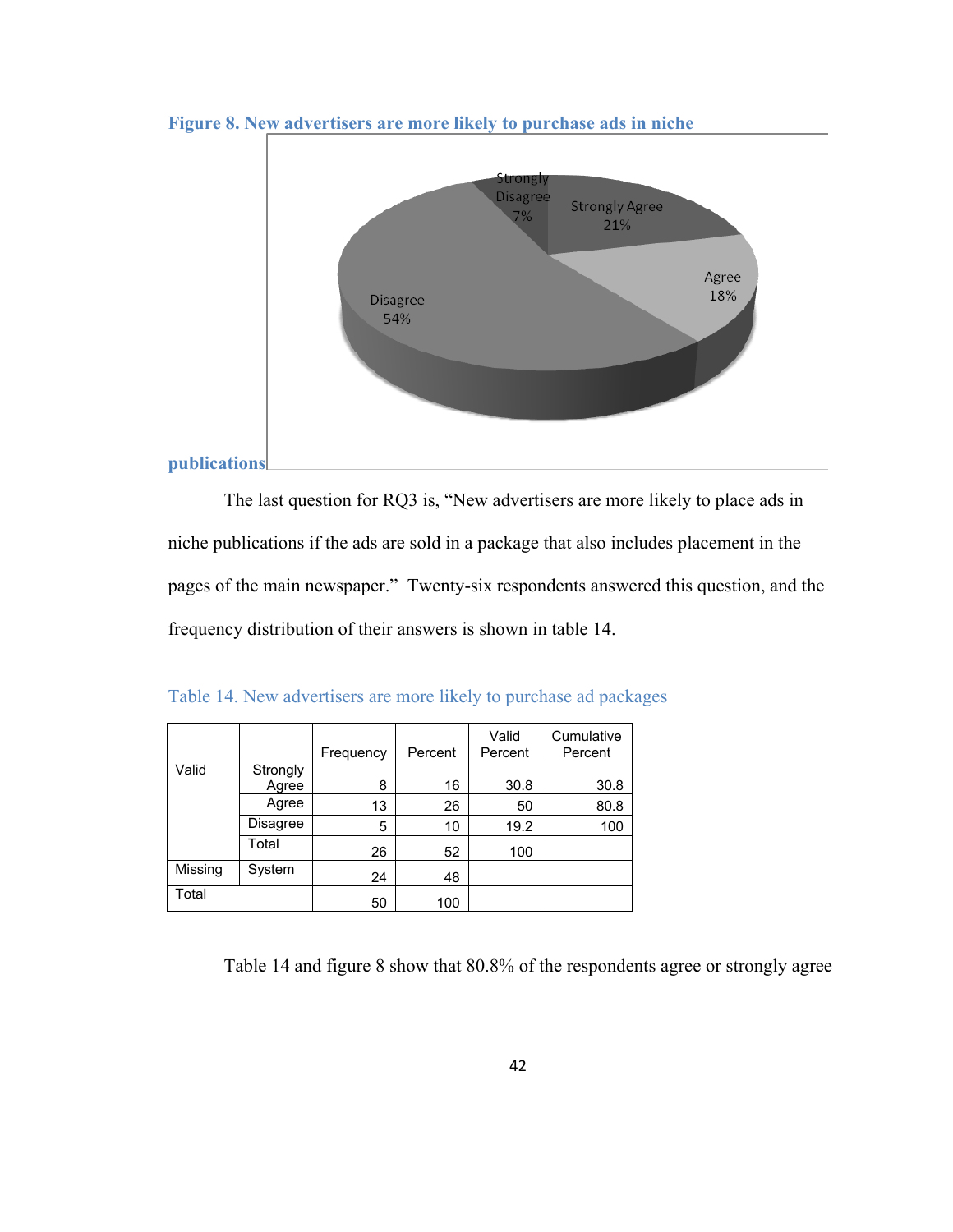that new advertisers are more likely to place ads in niche publications when packaged with ads in the main publication. The mean value for this question is 1.88.



Figure 9. New advertisers are more likely to purchase ad packages

Editors, publishers and advertising managers who completed the niche publication overwhelmingly agreed with research question 3.

RQ4: Niche publications increased total revenues. This research question will be tested using the following two questions: The first question is, "Total revenue at our newspaper has increased as a result of niche publications." Thirty respondents answered this question, and the frequency distribution of their answers is shown in table 15.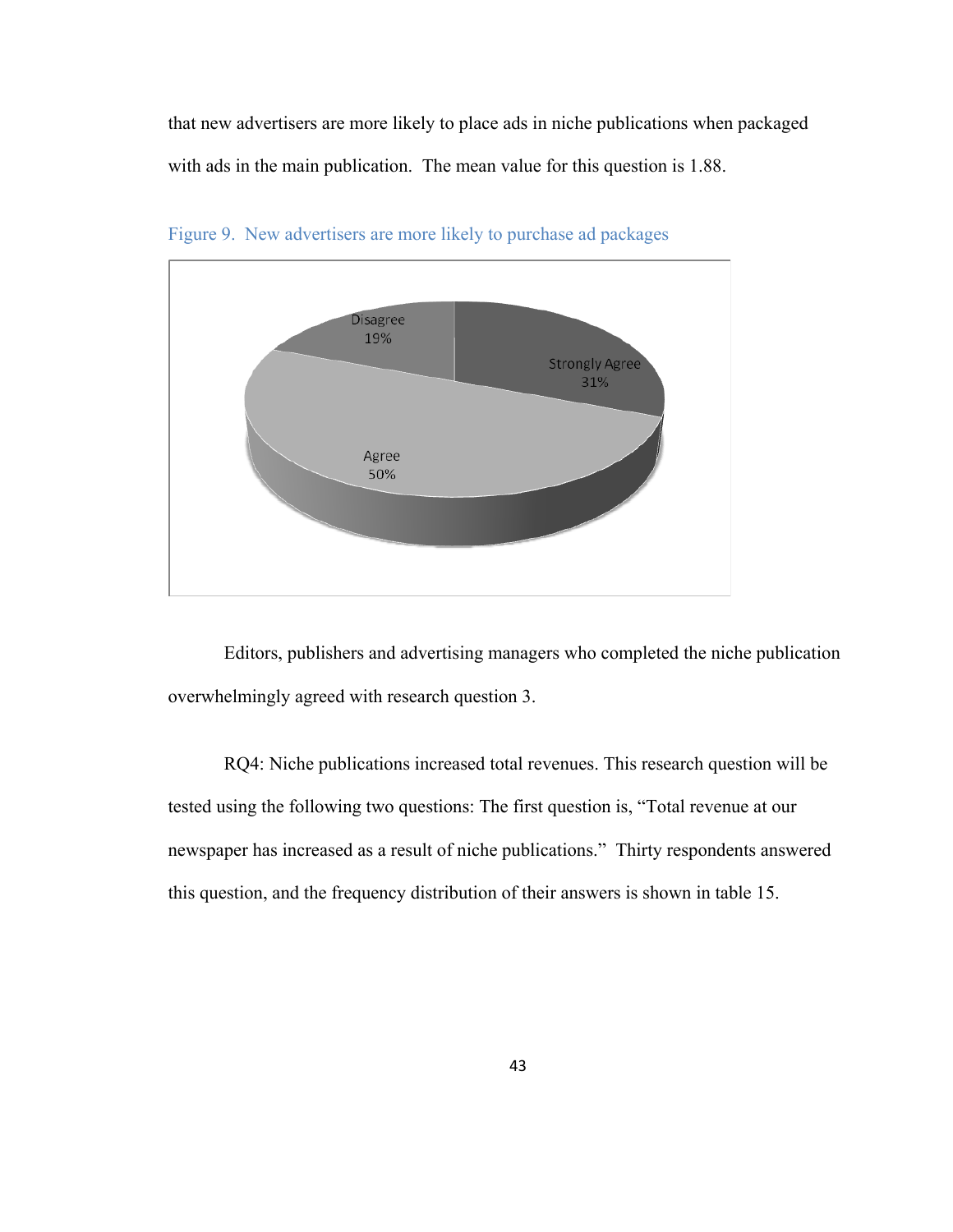|         |          | Frequency | Percent | Valid<br>Percent | Cumulative<br>Percent |
|---------|----------|-----------|---------|------------------|-----------------------|
| Valid   | Strongly |           |         |                  |                       |
|         | Agree    | 11        | 22      | 36.7             | 36.7                  |
|         | Agree    | 18        | 36      | 60               | 96.7                  |
|         | Disagree |           | 2       | 3.3              | 100                   |
|         | Total    | 30        | 60      | 100              |                       |
| Missing | System   | 20        | 40      |                  |                       |
| Total   |          | 50        | 100     |                  |                       |

## Table 15. Niche publications increased revenue

 Table 15 and figure 10 show that 96.7% of the respondents agree or strongly agree that niche publications increased revenue. The mean value for this question is 1.667.

# **Figure 10. Niche publications increased revenue**



The final question is, "Approximately what percentage change, if any, have you seen in total revenue as a result of niche publications?" Thirteen respondents answered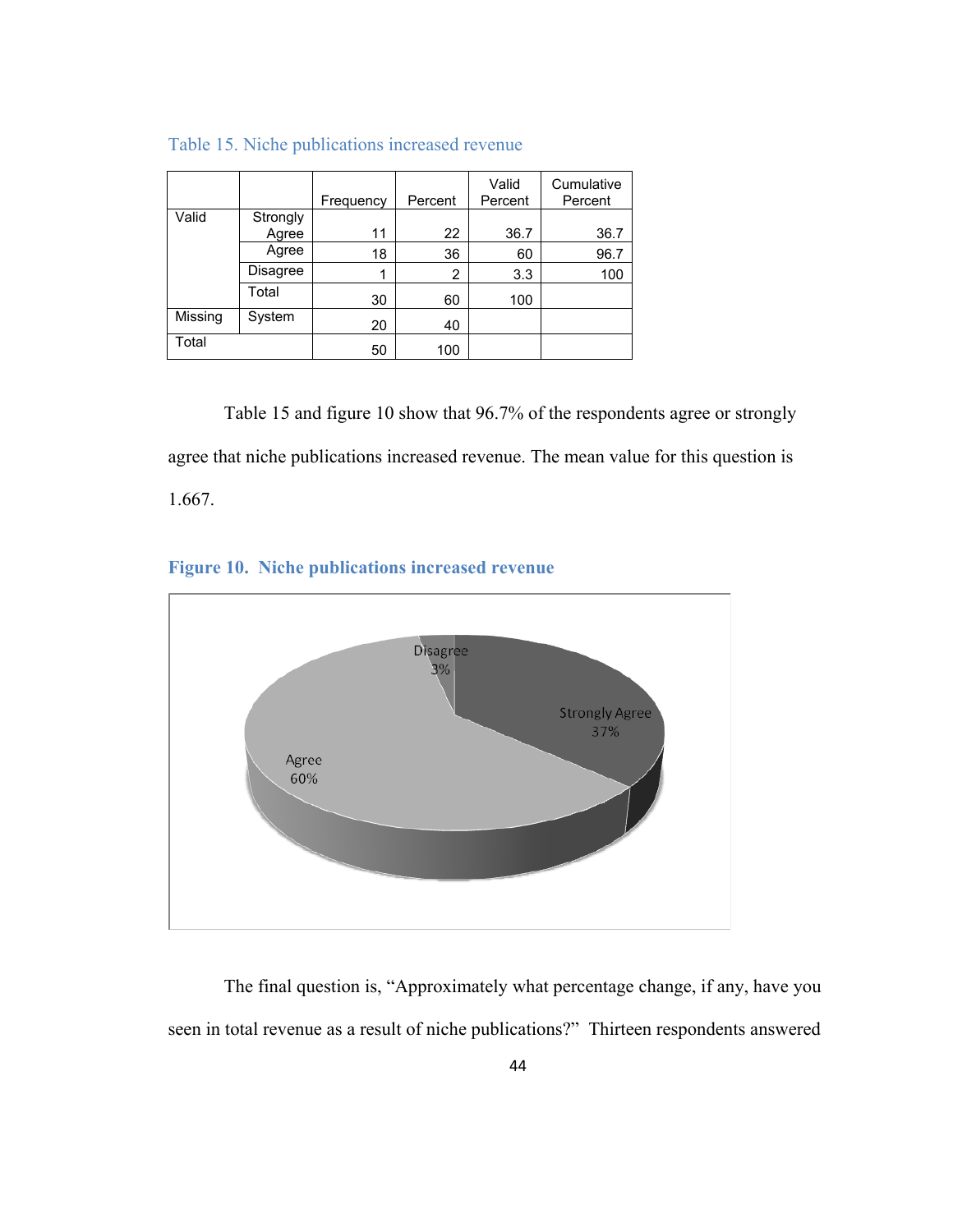this question, and the frequency distribution of their answers is shown in table 16. The response mean is 18.31 and the range is 2 to 100.

|         |        | Frequency      | Percent        | Valid<br>Percent | Cumulative<br>Percent |
|---------|--------|----------------|----------------|------------------|-----------------------|
| Valid   | 2      | $\overline{2}$ | 4              | 15.4             | 15.4                  |
|         | 3      | 1              | $\overline{2}$ | 7.7              | 23.1                  |
|         | 4      | 1              | $\overline{2}$ | 7.7              | 30.8                  |
|         | 7      | 1              | $\overline{2}$ | 7.7              | 38.5                  |
|         | 10     | 4              | 8              | 30.8             | 69.2                  |
|         | 20     | 1              | $\overline{2}$ | 7.7              | 76.9                  |
|         | 25     | 1              | $\overline{2}$ | 7.7              | 84.6                  |
|         | 35     | 1              | $\overline{2}$ | 7.7              | 92.3                  |
|         | 100    | 1              | $\overline{2}$ | 7.7              | 100                   |
|         | Total  | 13             | 26             | 100              |                       |
| Missing | System | 37             | 74             |                  |                       |
| Total   |        | 50             | 100            |                  |                       |

Table 16. Percentage change in revenue resulting from niche publications

 Only one respondent disagreed with the research question asking if total revenue at the newspaper had increased because of niche publications. More than 96 % agreed or strongly agreed that total revenues had increased as a result of niche publications.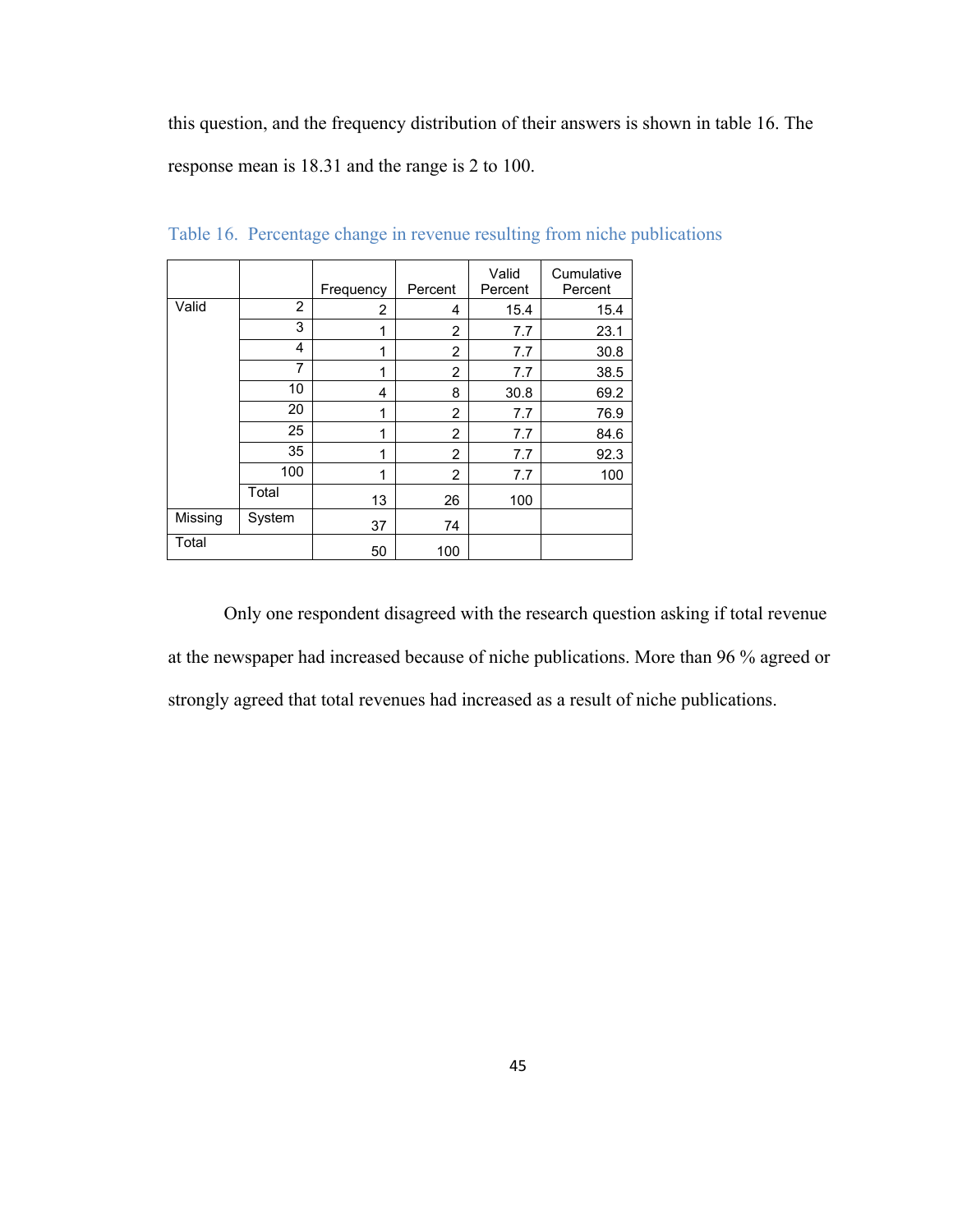#### CHAPTER 5 – DISCUSSION AND CONCLUSIONS

 This research investigated four basic questions about niche publications. Do they increase readership? Do they cause managerial problems? Do they increase advertising revenue? Do they increase total revenue? The answer was yes to all questions. The analysis of the data collected indicates niche publications increase readership, increase total revenues and at the same time, create managerial challenges. The question of increased advertising revenue is supported, but not as strongly as the other three questions. That said, the responses to questions about the percentage change of the impact of niche publications on readership and revenues indicate 18.5% and 19.5% increases, respectively. Adding niche publications can have a significant impact on the viability of a newspaper.

 The analysis of each of these questions will now be presented individually and discussed.

#### RQ1: Niche Publications Increase Circulation.

#### Discussion

Four questions on the questionnaire are used to test this research question. The results show strong support in all four questions. The first three are summarized in table 17 and figure 11.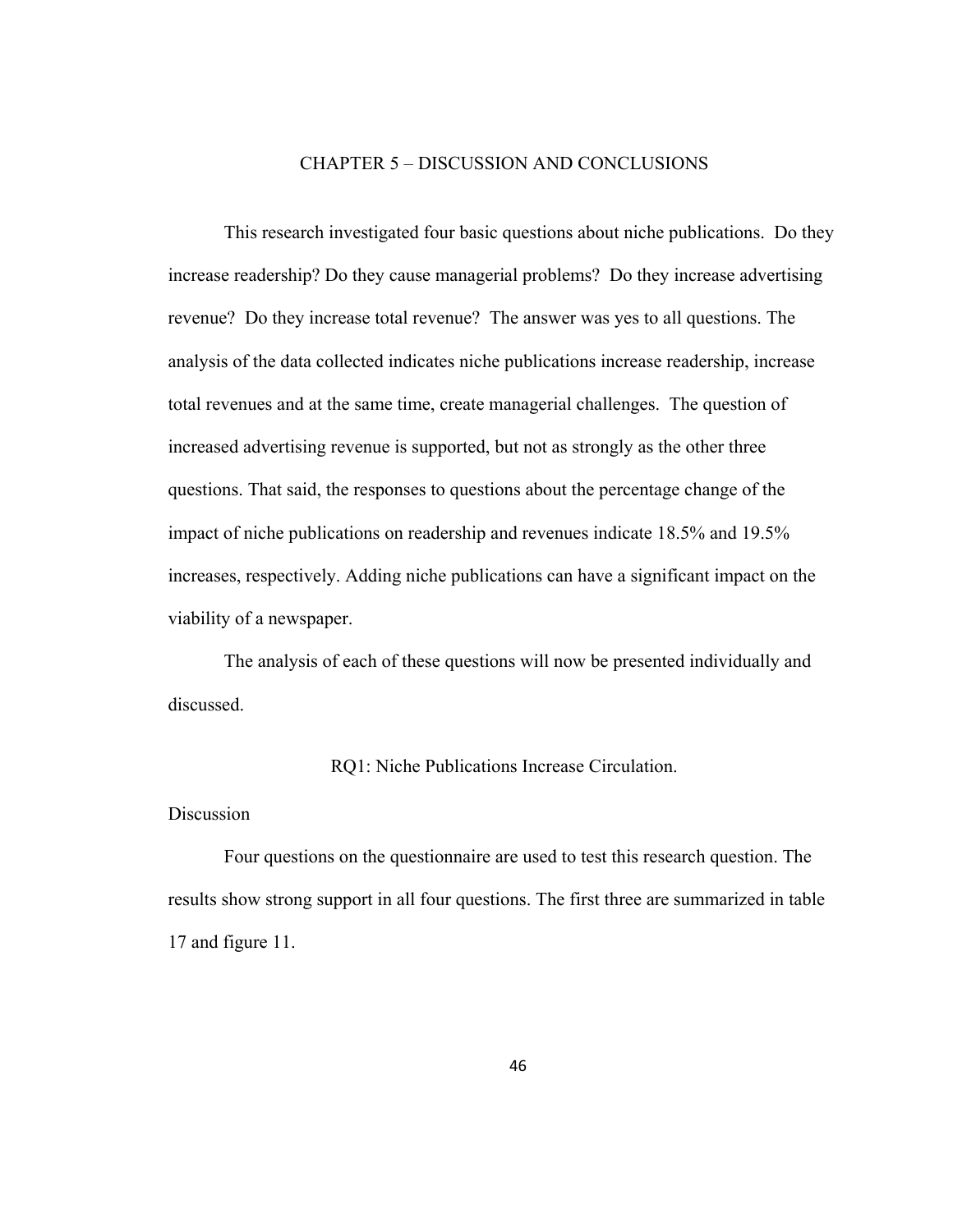**Table 17. Niche Publications Increase Circulation: Cumulative Percent Responses to related questions**

|                 | Add to     |         |               |
|-----------------|------------|---------|---------------|
| Cumulative      | Increase   | Readers | Subscriptions |
| Percent         | Readership | Like    | Increased     |
| Strongly        |            |         |               |
| Agree           | 28.1       | 59.4    | 12.5          |
| Agree           | 75         | 96.9    | 75            |
| <b>Disagree</b> | 96.9       | 96.9(0) | 100           |
| Strongly        |            |         |               |
| Disagree        | 100        | 100     | 100<br>(0)    |





Table 17 shows that all three questions support this research question, Niche Publications Increase Circulation, with cumulative percents of 75, 97, and 75. Seventyfive percent of the respondents agree or strongly agree that niche publications result in more readers and increased subscriptions and 97 percent agree or strongly agree readers like them.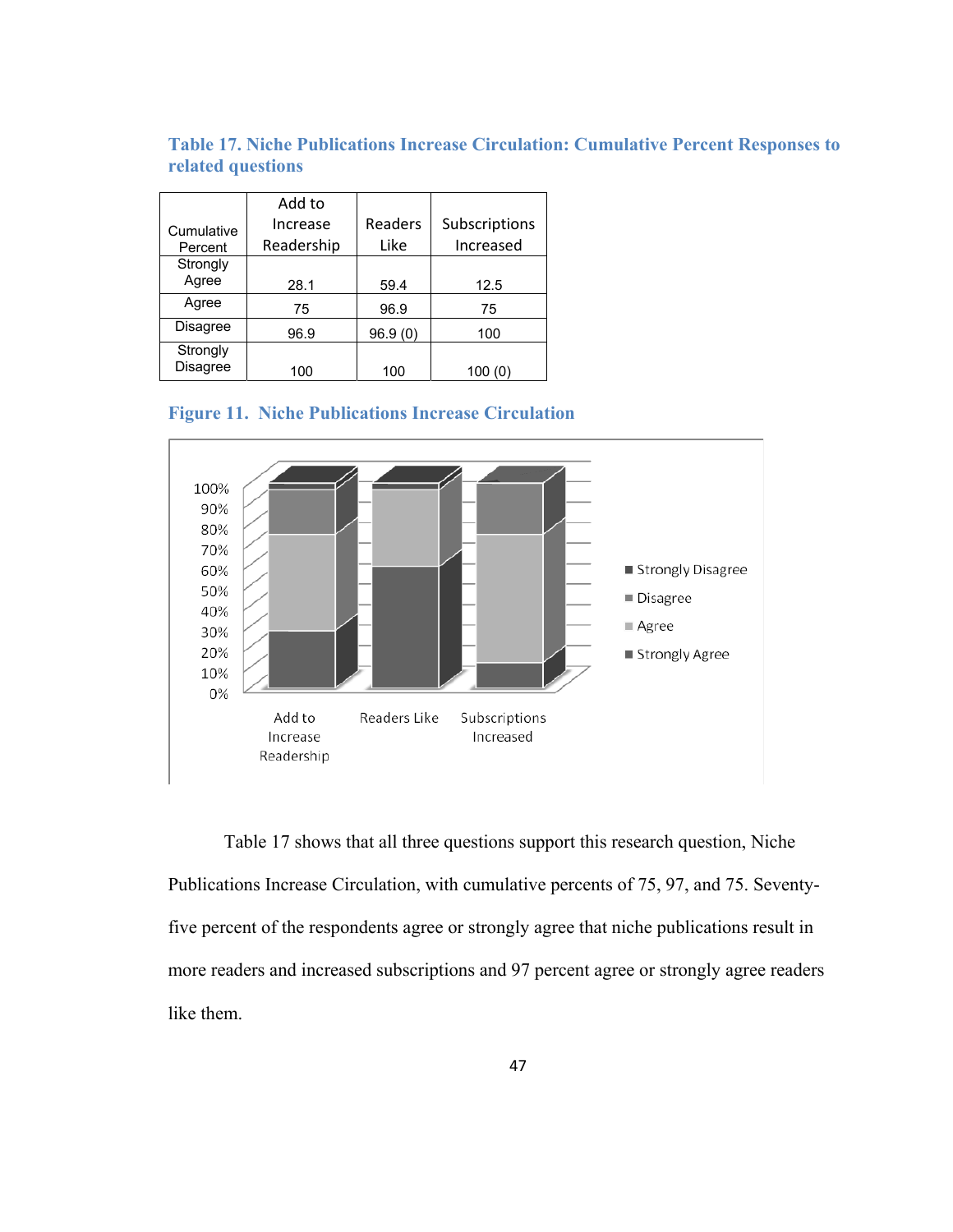On the fourth question, "Approximately what percentage change, if any, have you seen in total newspaper subscriptions as a result of niche publications?" all respondents said increases occurred ranging from 2 to 100% and a mean of 19.5%.

#### **Conclusions**

Given the current problems of declining newspaper subscriptions and readership, this is an important finding. Newspapers may be able to help slow declining subscriptions and slipping readership by creating niche publications their audiences are interested in reading. At least 75% of the respondents agreed niche publications increase readership and subscriptions. Because the estimated rate increase is almost 20%, it would seem the addition of niche publications may have strong positive impacts on readership.

These findings suggest some newspapers would be well served to add niche publications as a way to increase their subscriptions and readership. Indeed, this may already be occurring. As this conclusion is being written, the *Deseret Morning News*, Utah's second largest newspaper, made staffing and editorial changes Assistant City Editor Josh Loftin and a group of other editors and reporters said were aimed at turning the newspaper into a "niche publication for Mormons." While the newspaper is owned by The Church of Jesus Christ of Latter-day Saints, the move, and demotion of two popular editors on February 25, 2009, prompted a byline strike by most reporters on the City Desk who saw the shift as the latest in a long line of unethical attempts to re-shape the news reported at the newspaper. In a radio interview, Publisher Joe Cannon shied away from using the word "niche" as he spoke on KCPW on February 26, 2009. He said he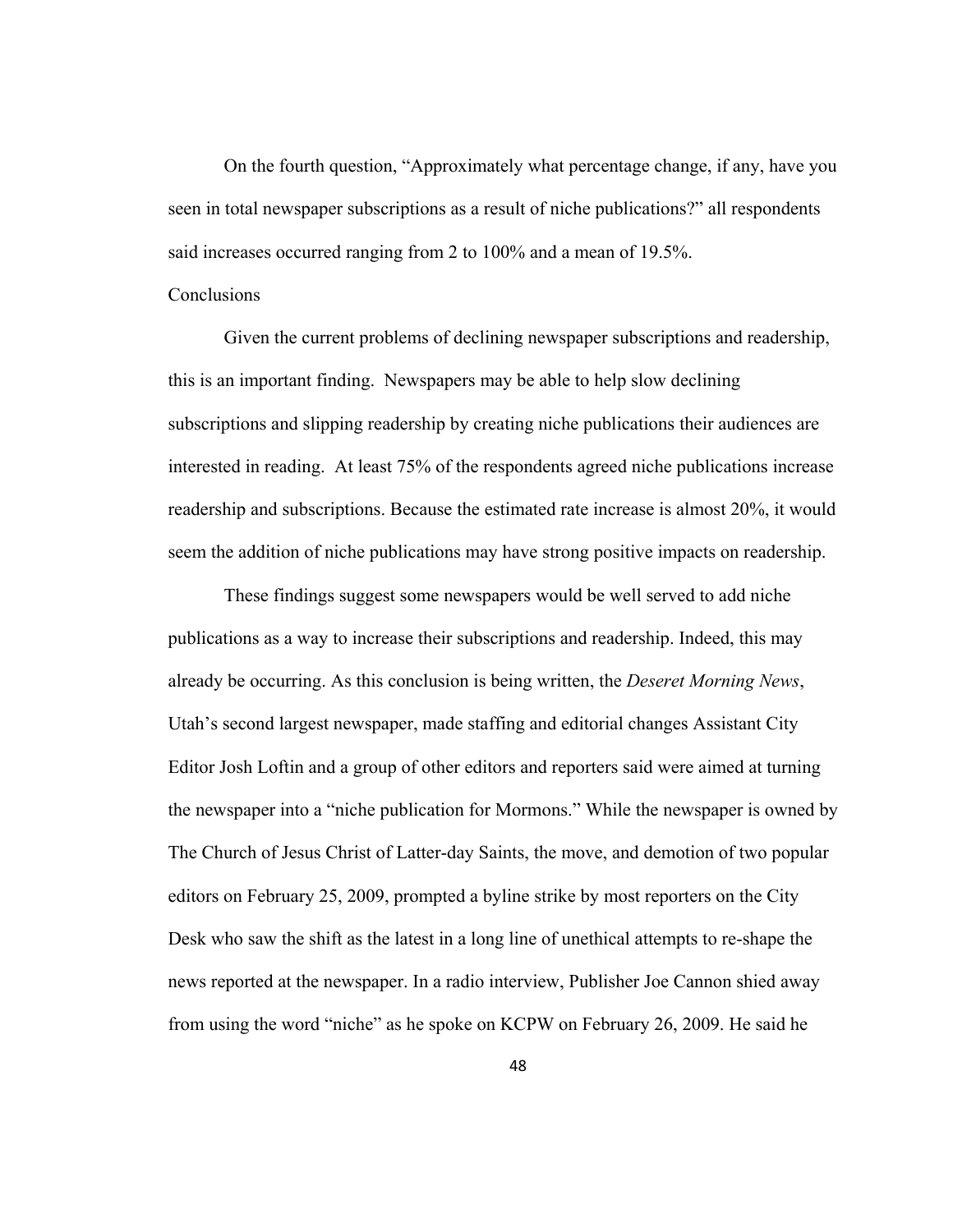was simply following a plan to give his readers what they want. But the argument may be one of semantics. Cannon said the *Deseret News* has simply done what other newspapers in the country are attempting to do. The *News* has found, and will hold on to, a strong reader demographic, "Newspapers are geographic. We are geographic just like other newspapers," Cannon said. "We happen to be blessed with a heck of a demographic," Cannon said. That demographic is the 1.8 million members of The Church of Jesus Christ of Latter-day Saints who live in Utah. While the total population of Utah is now less than half Mormon, the 1.8 million who are Mormon and want to read a newspaper produced with that in mind, create a unique readership demographic and may set Salt Lake City up as a solid two newspaper town, where one of the last newspaper Joint Operating Agreements in the country still works. Indeed, Cannon said circulation of the *News* has increased in the last year, a time when most newspapers, including *The Salt Lake Tribune,* the *News'* partner in the JOA, are scrambling for readers. Cannon claims the increase is due to a new section of the newspaper, *Mormon Times,* and its renewed mission to give Mormon readers, the newspaper's demographic, what they want.

RQ2: Niche Publications Cause Managerial Problems For Editors.

#### Discussion

The analysis of the five questions testing this research question shows strong support. A summary of the responses to the first three questions are shown in table 18 and figure 12.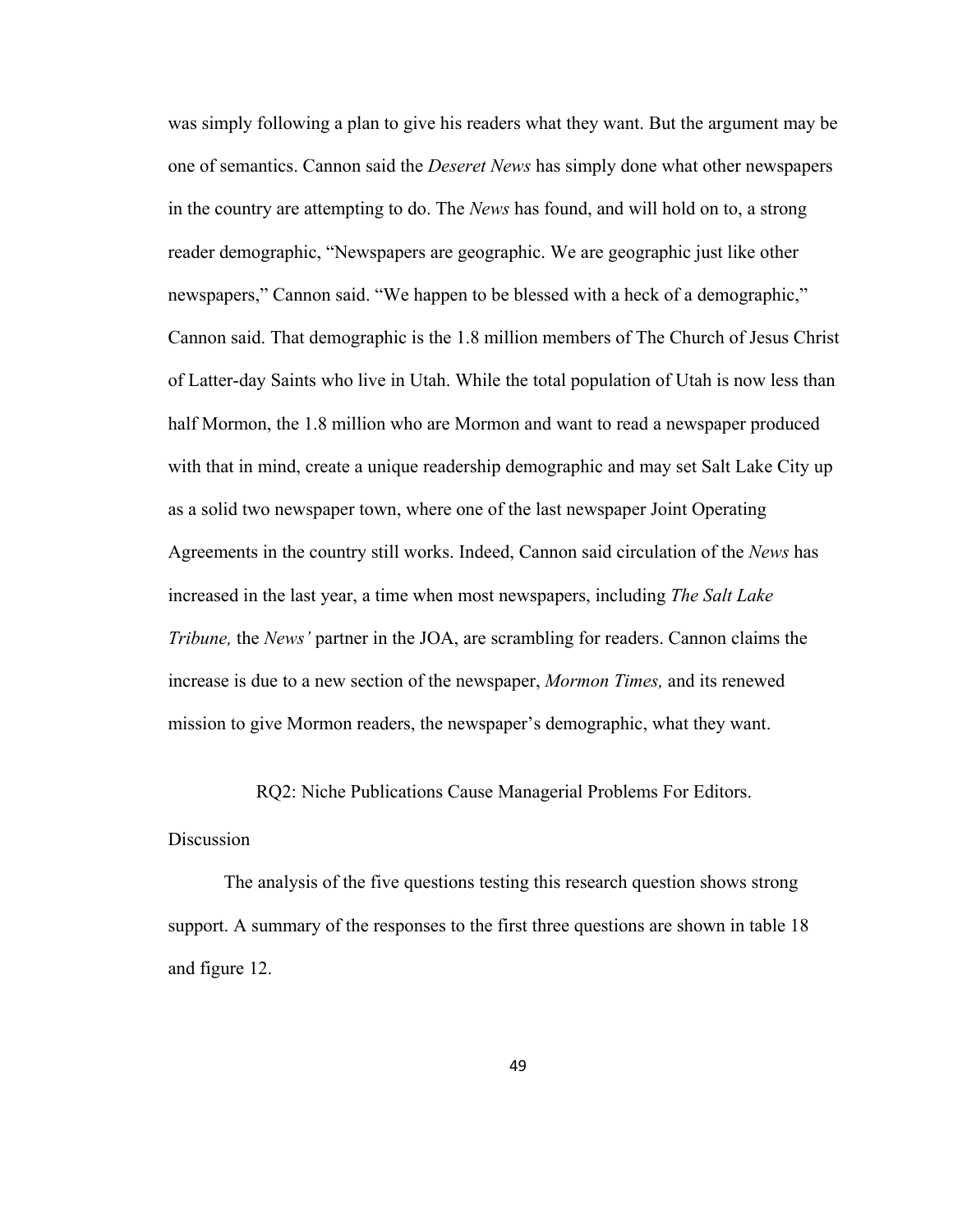| Cumulative<br>Percent       | Editors<br>Like | Increase<br>Editorial<br>Workload | Increase Ad<br><b>Staff</b><br>Workload |
|-----------------------------|-----------------|-----------------------------------|-----------------------------------------|
| Strongly<br>Agree           | 12.5            | 28.1                              | 37.5                                    |
| Agree                       | 75              | 81.2                              | 87.5                                    |
| <b>Disagree</b>             | 100             | 100                               | 100                                     |
| Strongly<br><b>Disagree</b> | 100(0)          | 100(0)                            | 100(0)                                  |

Table 18. Niche Publications Cause Managerial Problems for Editors, Cumulative Percentages



**Figure 12. Niche Publications Cause Managerial Problems** 

 Table 18 shows great support for RQ2. Not one of the respondents strongly disagreed with any of these three questions. The cumulative percent for respondents who strongly agree and agree are 75%, 81.2% and 87.5% respectively. A majority of the respondents confirm niche publication cause managerial problems for editors, leaving room for further research.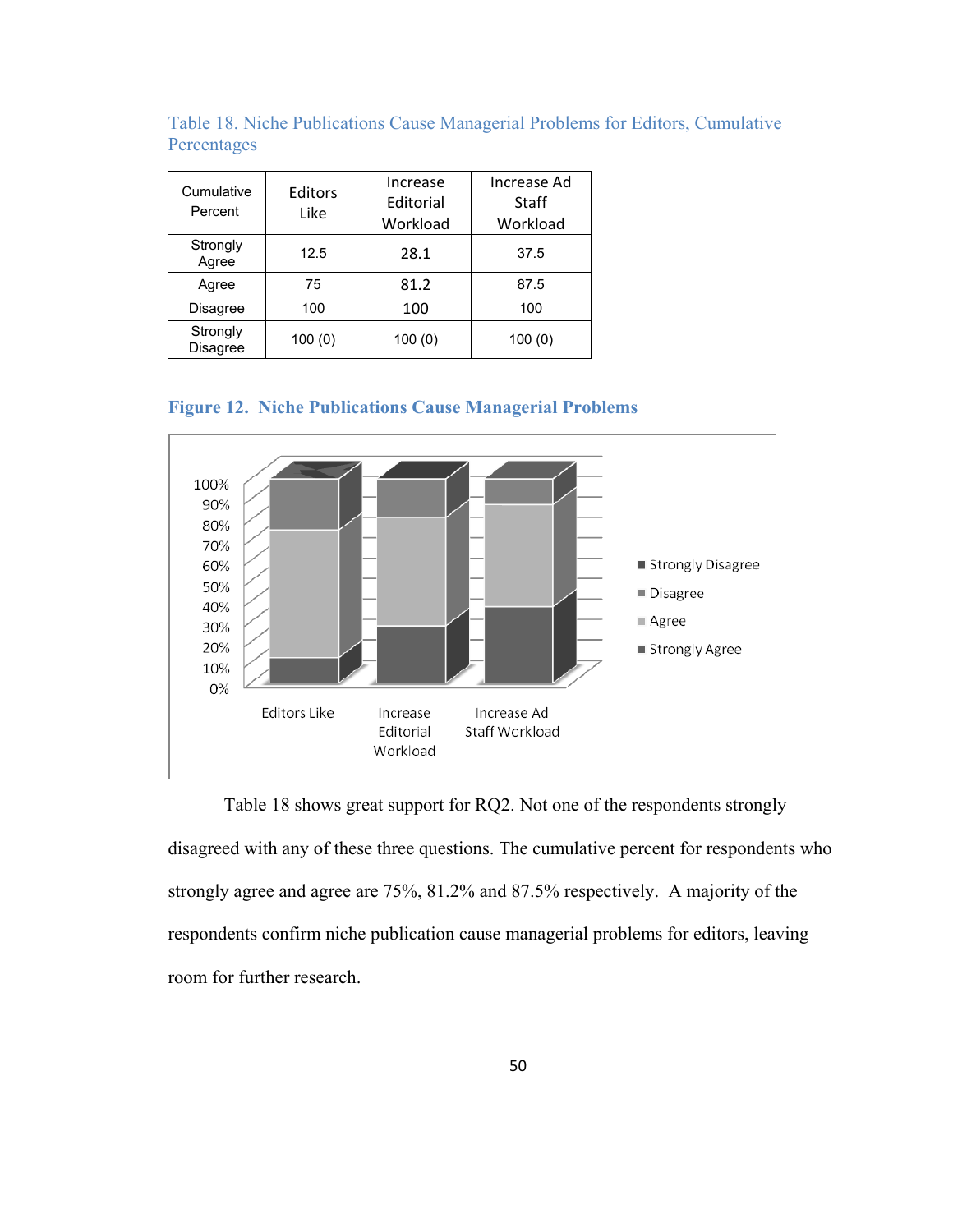RQ2's next questions are about reader feedback. Positive reader feedback received a range of 0 to 100, with a mean of 18.67 and negative reader feedback received a range of 0 to 20, with a mean of 3.52. Although mainly positive, feedback is an issue managers will have to review and respond to as needed, if the findings are in any way relevant to other publications.

#### Conclusions regarding RQ1 & 2

The addition of niche publications increases the workload of both the editorial and the advertising staffs of the targeted groups. This is not a surprising discovery. Logically, the addition of niche publications would cause more work for those involved. To produce niche publications, editors either must assign reporters to write additional stories to fill the pages or they must save and re-tool existing copy that is borrowed, or "cannibalized" from the main edition of the newspaper and reused in a niche publication. For example, a feature story about an outstanding high school student who wins a national geography competition might run in the newspaper on the day the winner is announced and be recycled, or cannibalized, for a back-to-school niche publication. On the advertising side, sales people must keep niche publications in mind when selling ads for the main newspaper in much the same way. Would this advertisement be successful in the Back to School edition? they must ask themselves. In addition, producing niche publications requires communication and cooperation between the advertising and editorial staffs of newspapers, two groups not known for consulting each other about their work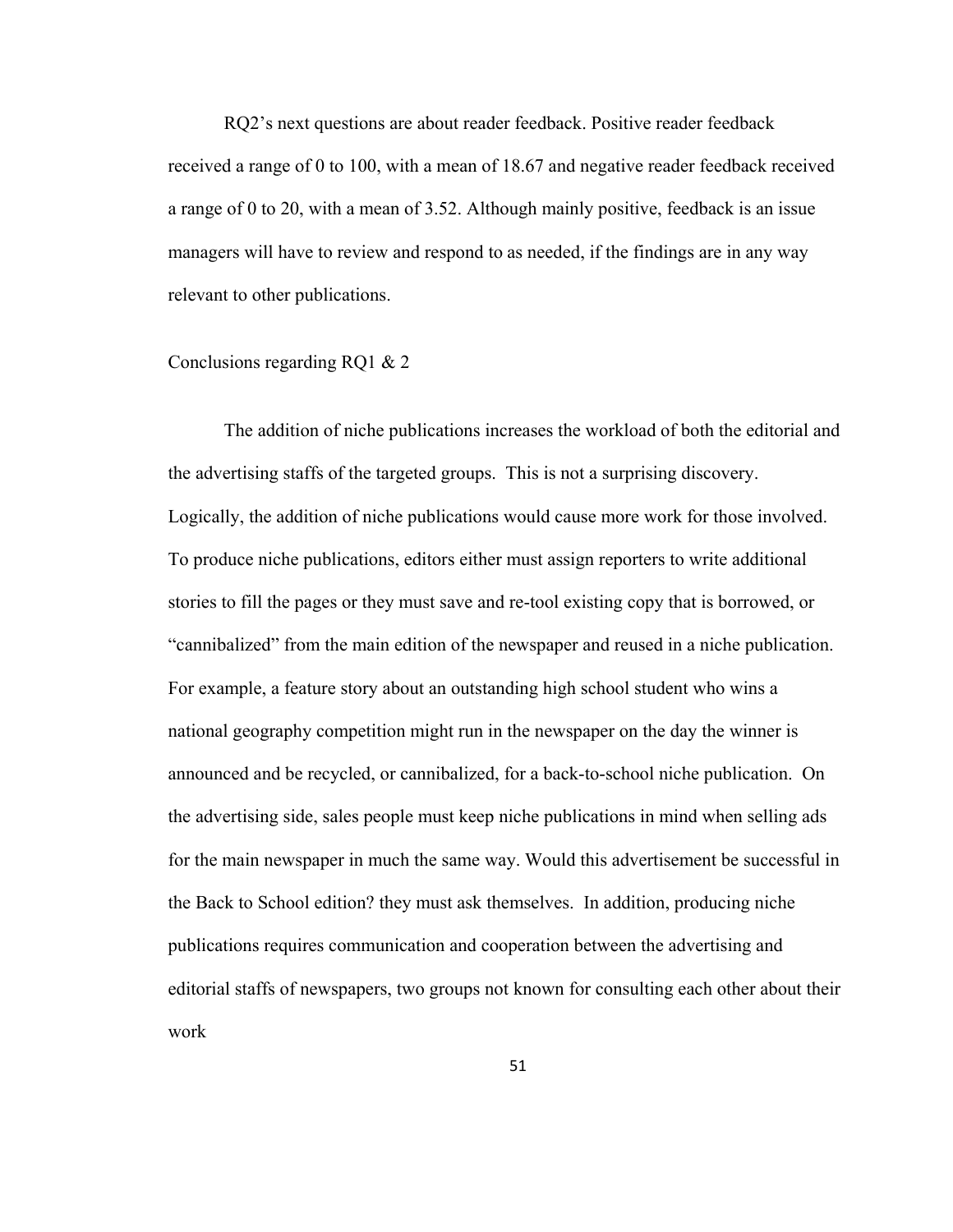#### RQ3: Niche Publications Increase Advertising Revenues

Discussion

Three questions were analyzed to determine support for this research question. RQ3 is supported on the base question, "Our newspaper added niche publications to increase advertising revenue." In that regard, 97% of the respondents agree or strongly agree.

However, when asking about new customers, "New advertisers are more likely to place ads in niche publications than in the main pages of the newspaper," the support disappears.

On the final question, "New advertisers are more likely to place ads in niche publications if the ads are sold in a package that also includes placement in the pages of the main newspaper," support returns, but the question does not isolate niche ad revenues.

Cumulative percentages of the responses are shown in table 19.

| Cumulative<br>Percent       | Increase<br>Advertising<br>Revenue | New<br>Advertisers<br>Like Niche | <b>New</b><br>Advertisers<br>Like Ad<br>Packages |
|-----------------------------|------------------------------------|----------------------------------|--------------------------------------------------|
| Strongly<br>Agree           | 59.4                               | 21.4                             | 30.8                                             |
| Agree                       | 96.9                               | 39.3                             | 80.8                                             |
| Disagree                    | 96.9(0)                            | 92.9                             | 80.8(0)                                          |
| Strongly<br><b>Disagree</b> | 100                                | 100                              | 100                                              |

|  |  | Table 19. Niche publications increase advertising revenue |  |  |
|--|--|-----------------------------------------------------------|--|--|
|  |  |                                                           |  |  |

In table 19, the surprise is the response for question 2, "New advertisers are more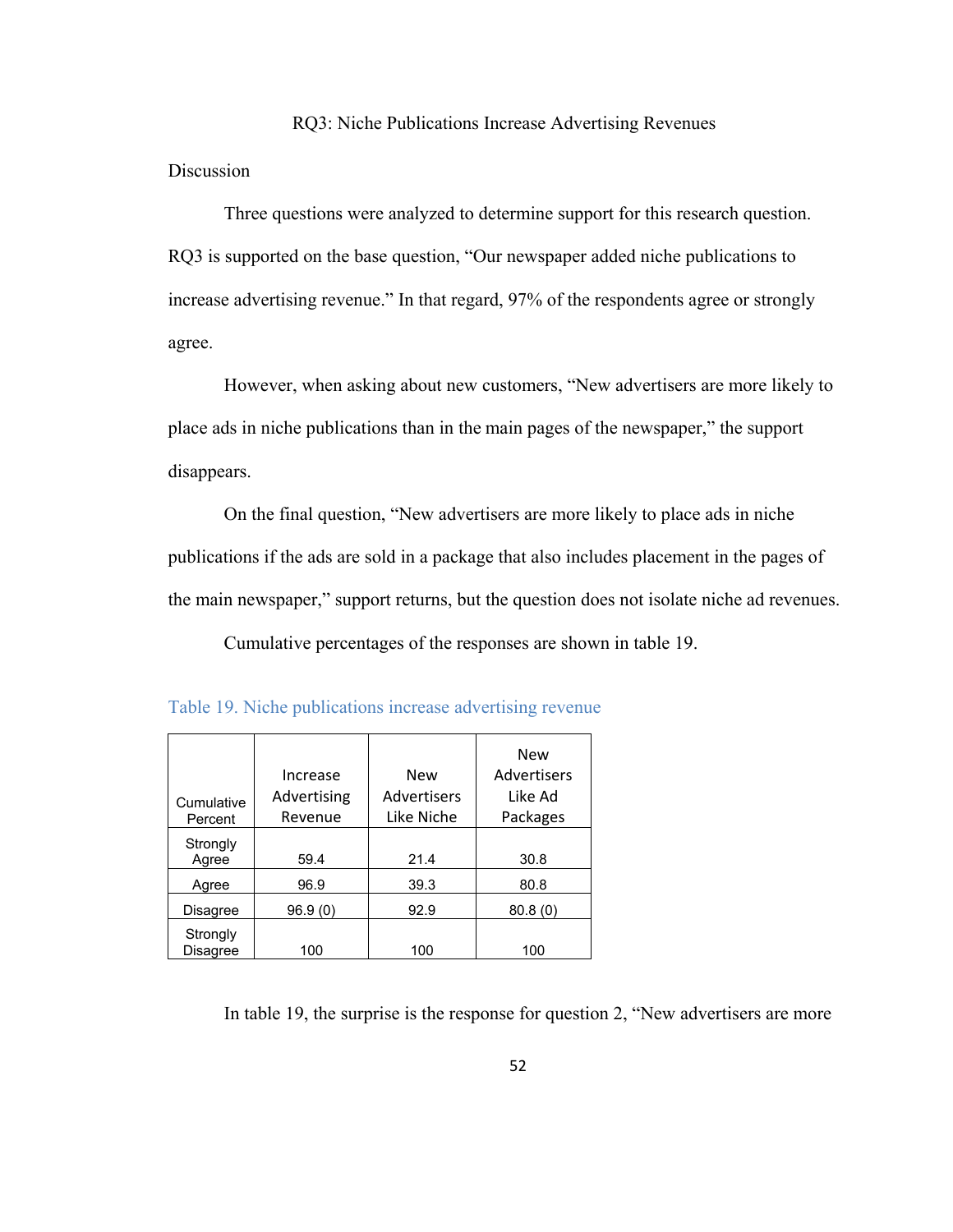likely to place ads in niche publications than in the main pages of the newspaper." More disagree than agree for this question, 39.3% agree or strongly agree, 53.6 disagree and 7.1% strongly disagree (60.7% total). Figure 13 shows these results.





## **Conclusions**

Niche publications are designed to increase advertising revenues, but they may not be as effective with new customers as they are with current customers, if the data can be translated safely to other, untested publications.

RQ4: Niche publications increased total revenues

Discussion

This research question is tested using the following two items: "Total revenue at our newspaper has increased as a result of niche publications," and "Approximately what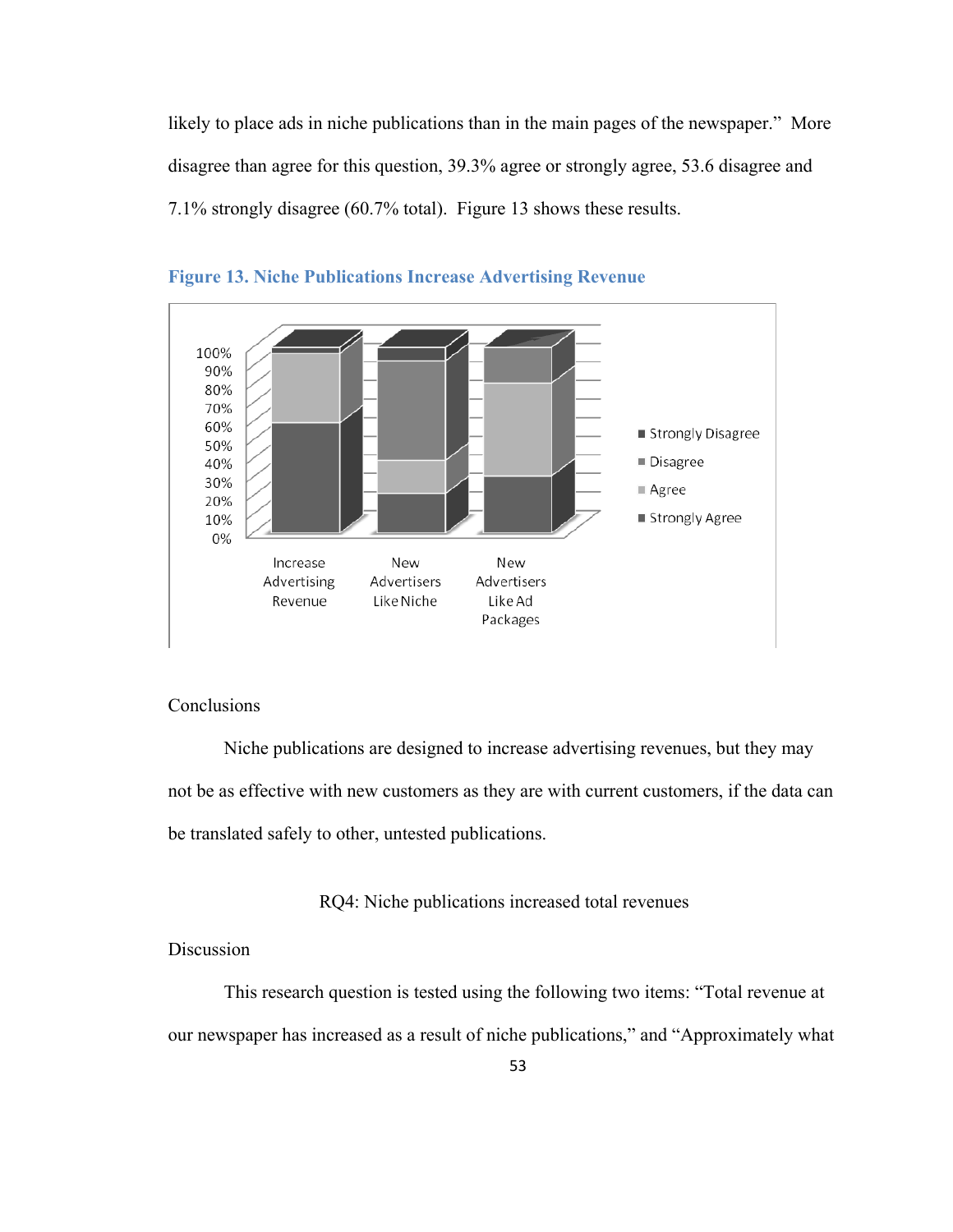percentage change, if any, have you seen in total revenue as a result of niche publications?"

On the first question, there was resounding support with 96.7% either agreeing or strongly agreeing that total revenues increased because of niche publications. Only one respondent disagreed.

On the second question, about percentage change, the response mean is 18.31% and the range is 2 to 100.

#### Conclusions

There is strong support that niche publications increased total revenue in the targeted groups. An activity that can result in an 18% increase in revenue would seem to be an excellent opportunity for a newspaper.

#### Limitations of this Research

Several factors limit the generalizability of this research. First, only two states, Utah and West Virginia, were included in the sample frame. These two states are most likely not representative of all 50 states. Next is the response rate. A response rate of 20% is low but acceptable and telling for the current study. However, the population of newspaper editors, publishers and advertising managers is traditionally difficult to survey and typically respond at a low rate. Third, the sample was self-selecting. This could introduce bias into the results as only individuals interested in niche publications may have responded. Fourth, the questions used to measure each research question may not fully capture the complexity of each question. Further research is warranted. Finally,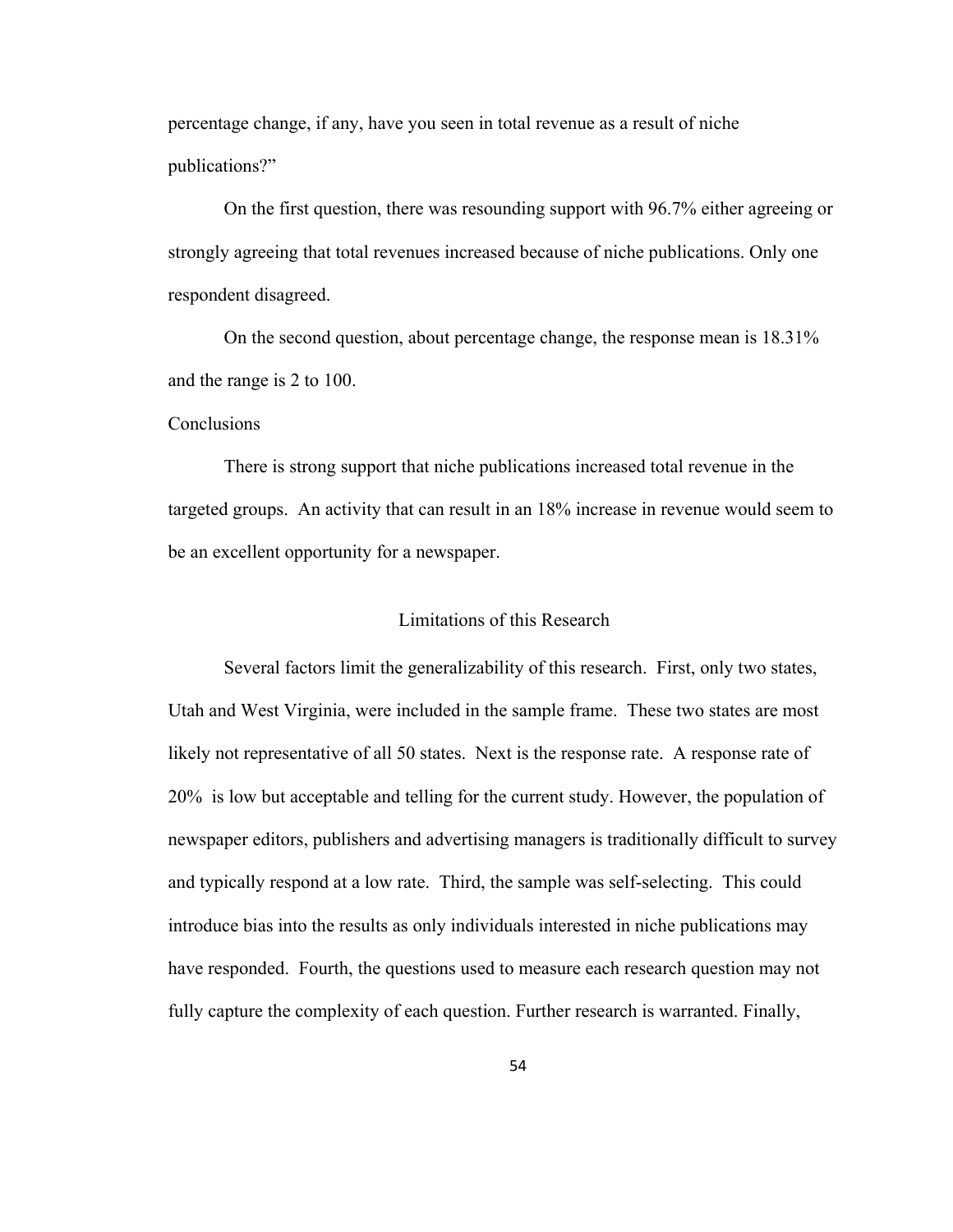more rigorous statistical analysis of a larger sample would provide stronger evidence in support of these research questions.

#### Suggestions for future research

The limitations of this study should be addressed. A larger population and the use of a random sample would make the results more generalizible.

A study analyzing quantitative data from the newspapers before and after niche publications were launched would be useful. Data such as subscriptions, readership, ad revenue, total revenue, and profits should be studied. While the addition of niche publications appears to solidly increase revenue potential at a newspaper, the current study does not address whether the cost in staff time to produce them is worth the potential revenue. The current questions also do not consider the staff issues that occur when reporters are told to increase their story count and produce copy for niche publications, although such issues have been reported anecdotally by several editors.

 A comparison of the three constituent views of the current research, publishers, editors and advertising managers would also be useful. What are the implications for the differences in these views? Can knowing these differences help individuals perform better in their various positions?

 In sum, however, the data provide useful insight into the financial health and potential future of struggling newspapers of all stripes and circulation numbers. If all politics is local, so is all news. And it is that specialization that may well turn the tide of red ink black again if the niche is done properly. A telling story circulates in journalism schools around the country regarding local news. It is used to help steer students into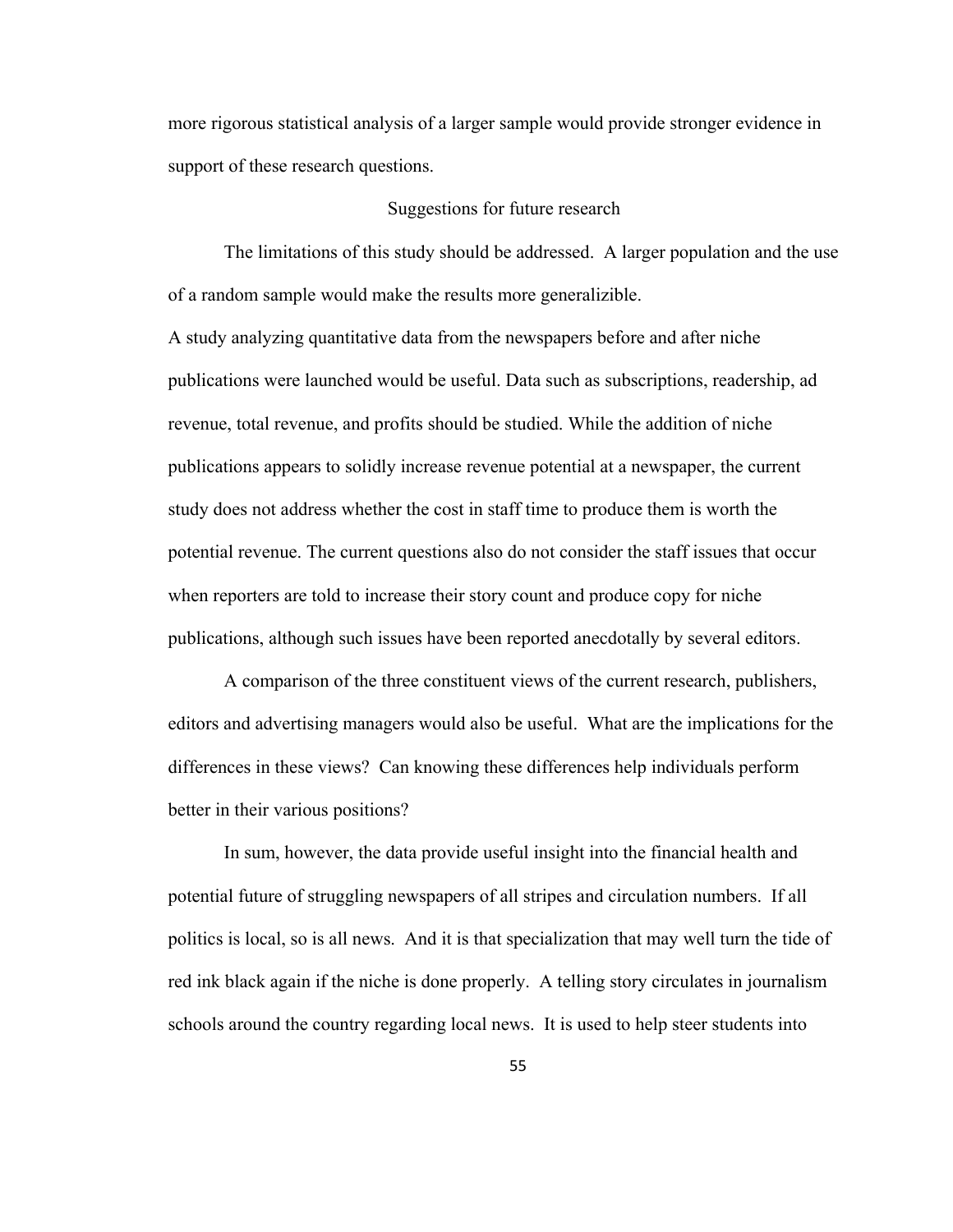viable careers amidst uncertain times. It is advice meant to assure, if the student will only take it to heart. The story goes that no matter what consolidation does to news delivery in radio, television or newspaper, there is still only one place to get your kid's lunch menu at school, the scores from the middle school football game, the recognition of the honor roll for every student who earned a 3.5, or more soberly, the news of a friend's death and funeral arrangements. It is the local paper. There is no substitute. There never will be a substitute, no matter how many jobs are cut. Local news, gathered by local people, should weather the current economic storm if the data are any indication. And the data are an indication, even though their prescriptive influence is somewhat limited. Newspapers can stay afloat longer if they heed advice Horace Greeley once gave a local newspaper editor. It is said that Greeley told the editor not to let the birth of a calf occur within his circulation area without noting it in the local press. Newspapers would do well to pay attention to their own backyards and let someone else cover the other stuff. After all, who best to cover that backyard but the journalists who live and work in it?

For garden club notes, see A3.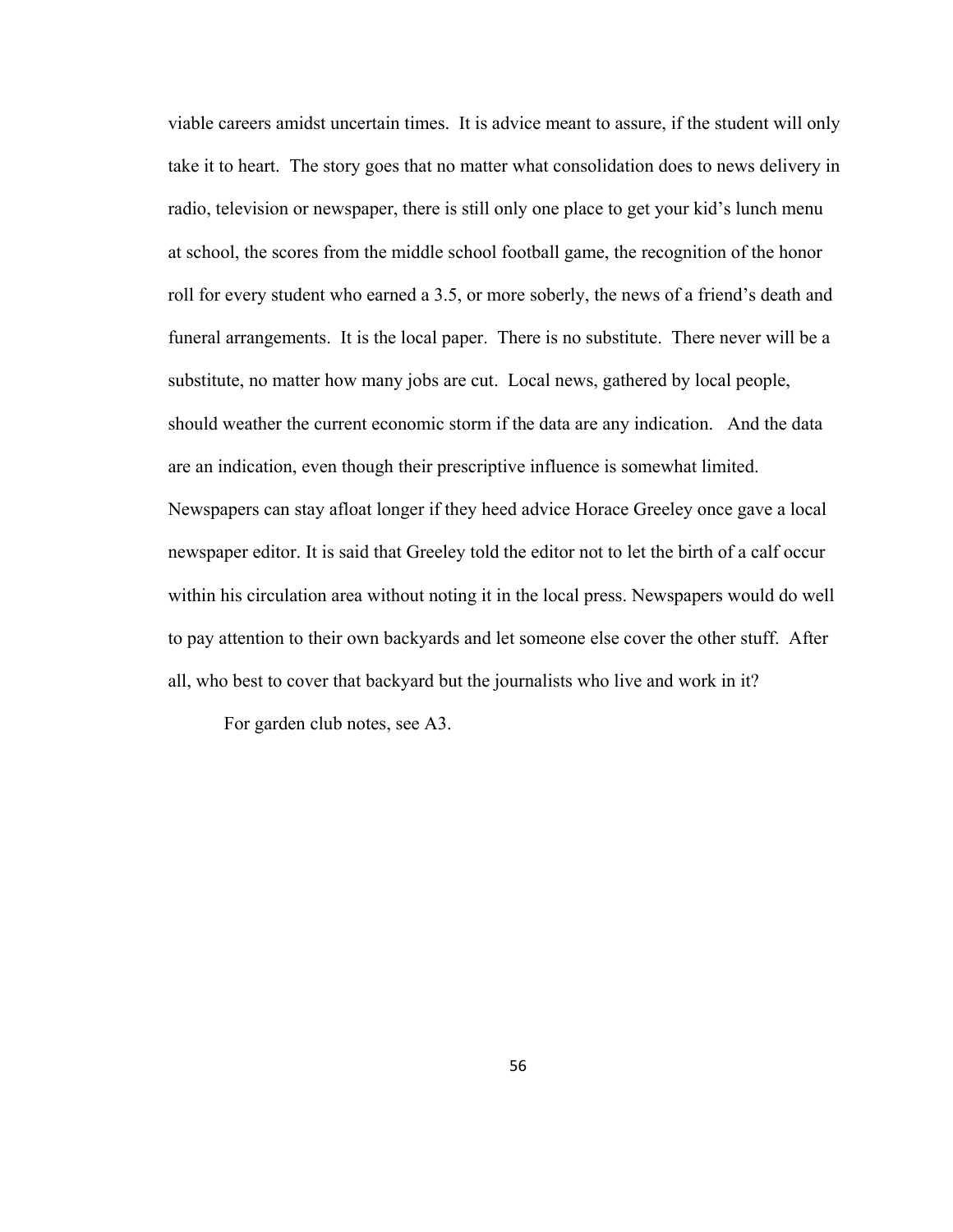#### REFERENCES

- Astor, D. (2000). Relative readership of syndicated stuff. *Editor & Publisher, 21*  (4), 17-37.
- Attaway-Fink, B. (2005) Market-driven journalism: Creating special sections to meet reader interests. *Journal of Communication Management 9* (2), 145-54.

Beal, D. (205). 'Life is good' for niche publisher. *St. Paul Pioneer Press*, p. D4.

- Bellweather Report.com is Observing GateHouse Media, Inc., (2006, October 25) *M2PressWire*.
- Chepesiuk, R. (1994, February 5). Finding the right niche. *Editor & Publisher, 127(6),*  14.
- Chyi H. I. & and Lasorsa, D. (1999) Access, use and preferences for online newspapers, *Newspaper Research Journal 20* Fall 1999 2-13.
- Cochran, H. H. (2007). The New(s)Paper Chase [Electronic version]. *Advertising & Marketing Review*. From http://www.ad-mkt-review.com/public\_html/fs142.html.
- Day, G & Schoemaker, P. A Different game in Wharton on Managing Emerging Technologies, ed. George S. Day, Paul J.H. Schoemaker and Robert E. Gunther (NY:Wiley 2000): 24.
- Eckman, A. & Lindlof, T. (2003) Negotiating the gray lines: An enthographic case study of organizational conflict between advertorials and news. *Journalism Studies,(4)*  65-69.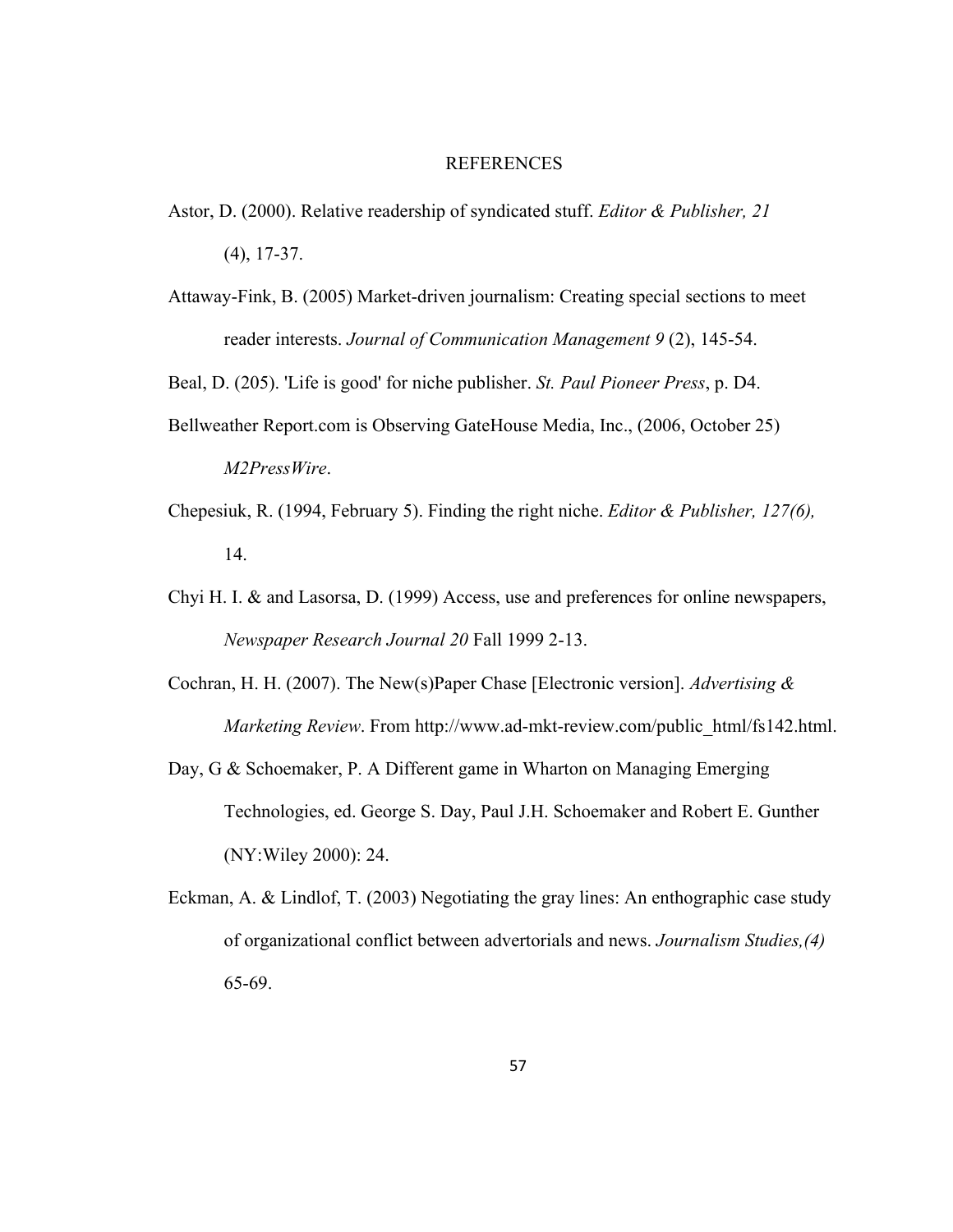Edmonds, R. (2003, December 15). *Year of the Niche*. Retrieved April 8, 2008, from www.poynter.org.

Farhi, Paul. (2007). Rolling the Dice. *American Journalism Review(29)* 

Fitzgerald, M., & Saba, J. (2007). Who said print is dead? *Editor & Publisher, 140*(8), 18-24.

Get the focus on the product. (2002, April). *Advertising Age*, editorial.

- Hodierne, R. (2009, January/February) Is There Life After Newspapers? *American Journalism Review*, *31,* (2),3-9.
- Lauterer, J. (2006). Hold that obit! The report of our death has been greatly exaggerated. *Grassroots Editor*, *47* (4), 13-15.
- Lavidge, R. J. (1999, July/Aug.) Mass Customization Is Not an Oxy-Moron, Research Currents, *Journal of Advertising Research*, *39* (4), 70-72.

Lowry, T. (2007, February 9). Hot News In Nowheresville. *Business Week, 74.* 

- Miller, J. P., & Onea, M. (2007, February 13). Tribune in deal to sell Hoy N.Y. *Chicago Tribune (IL)*. Retrieved December 7, 2008, from Academic Search Premier (2W62W62849188729).
- Mitchell, G., Strupp, J., Aston, D., Fitzgerald, M., Hirschman, D. & Saba, J., (2006). 10 That do it RIGHT. *Editor & Publisher, 139*(7), 24-35.

Mullman, J (2006) Newspaper publishers accentuate the positive. *Advertising Age, 77(15),* 18-18.

Meyer, P. (2004). The influence model and newspaper business. *Newspaper Research Journal*, *25*(1), 66-82.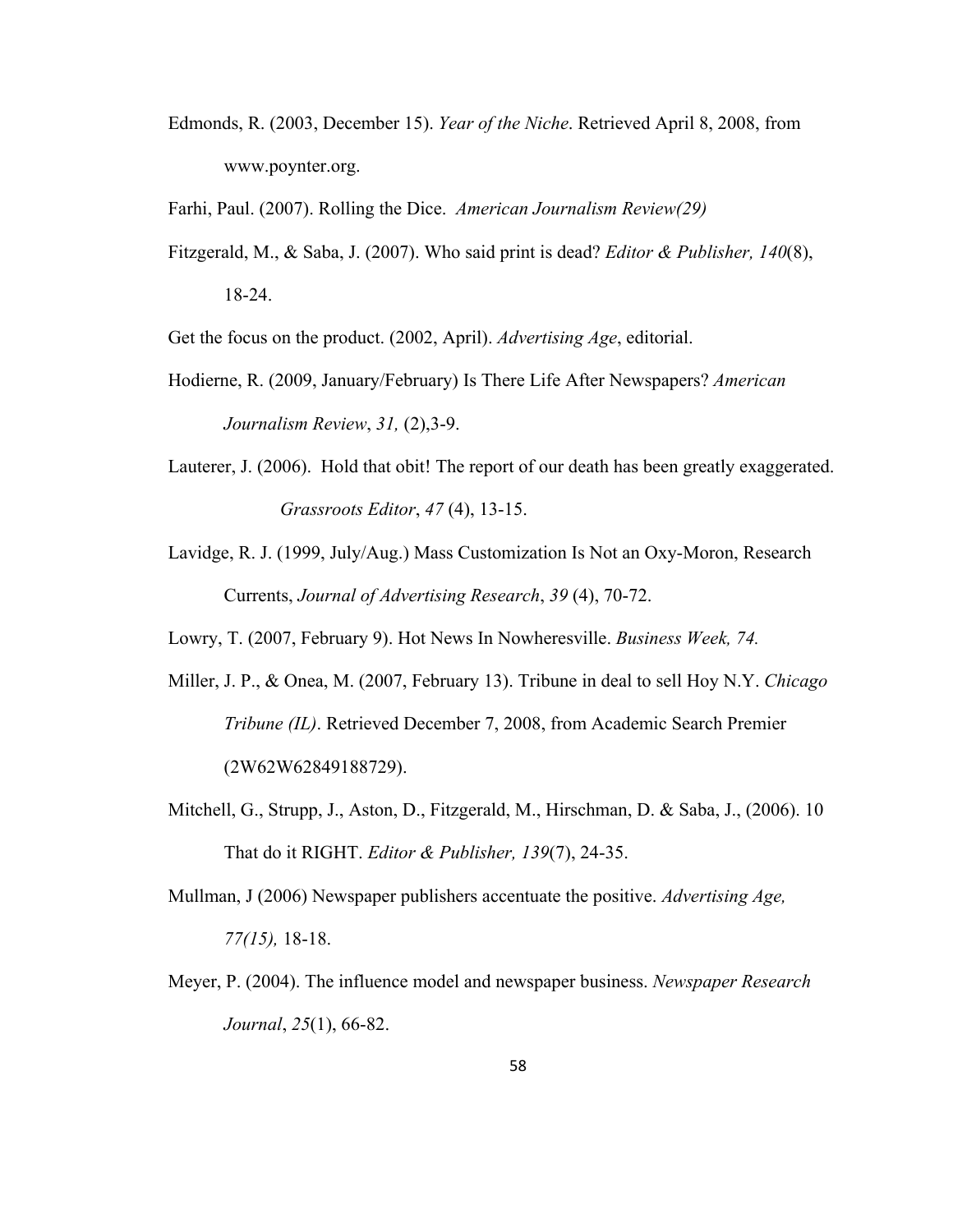- PR Newswire. (2008, March 27). New Scripps Executive Will Lead Efforts to Create Niche Newspaper Products. News Release. Retrieved February 12, 2009, from the LexisNexis.
- Ranii, D. (2008, September 6). Niche Publications Startups Are Even Riskier in Down Economy. *News & Observer, The (Raleigh, NC)*. Retrieved December 5, 2008, from Academic Search Premier (2W60493981700).
- Rigney, M. (1991). Shortcuts to score with niche readers; Magazine and execs open door to hard-to-reach segments. A Special Report. *Advertising Age*, S-4.

M2 press wire. (2007, May 16) Shareholder alert for GateHouse Media, Inc.

- Shaver, M. A., & Lewis, R. L. (1997). Role of Special Sections and Subsidiary Publications in Competitive Environment. *Newspaper Research Journal*, *18*(3/4), 16-30.
- Smith, E. PaperCuts. 15 Mar. 2009. 15 Mar. 2009 <http://graphicdesignr.net/papercuts>.

Smolkin, R. (2007) Adapt or die. *American Journalism Review 28,* (3) 16-23.

- Sutel, S. (2006, May 8). Newspaper circulation declines 2.6%; Internet viewers rise 8%. *The Associated Press*.
- Sylvie, G., & Chyi, H. I. (2007). One product, two markets: how geography differentiates online newspaper audiences. *Journalism & Mass Communication Quarterly, 84*(3), 562-581.

The Data Page. (2007, December). *Editor & Publisher,* 12, 60.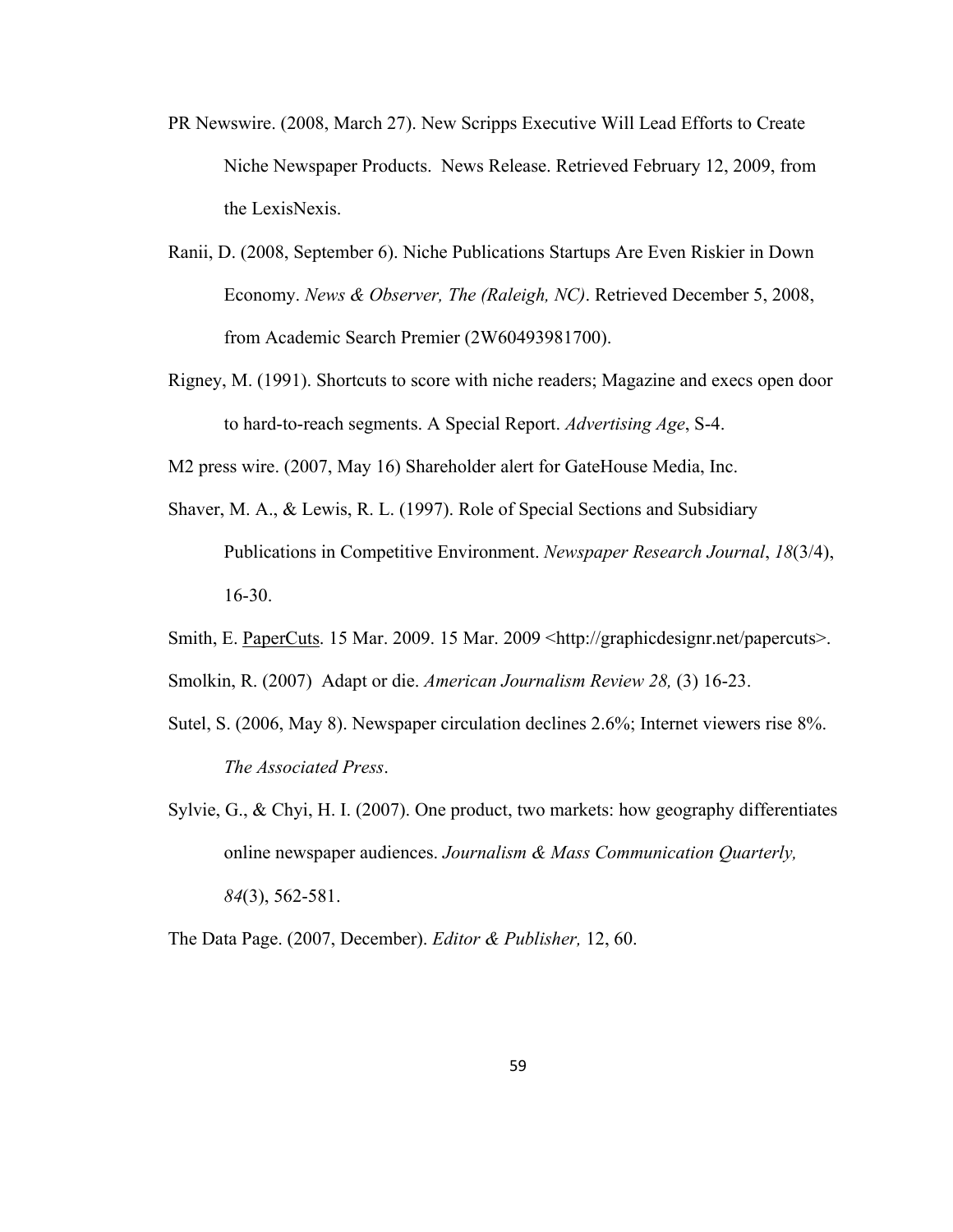US: Print's not dead: New study shows readership is on the rise [Editorial] [Electronic version]. (2008). *Editor & Publisher*. from editorsweblog.org, Posted by Sarah Schewe, July 21, 2008.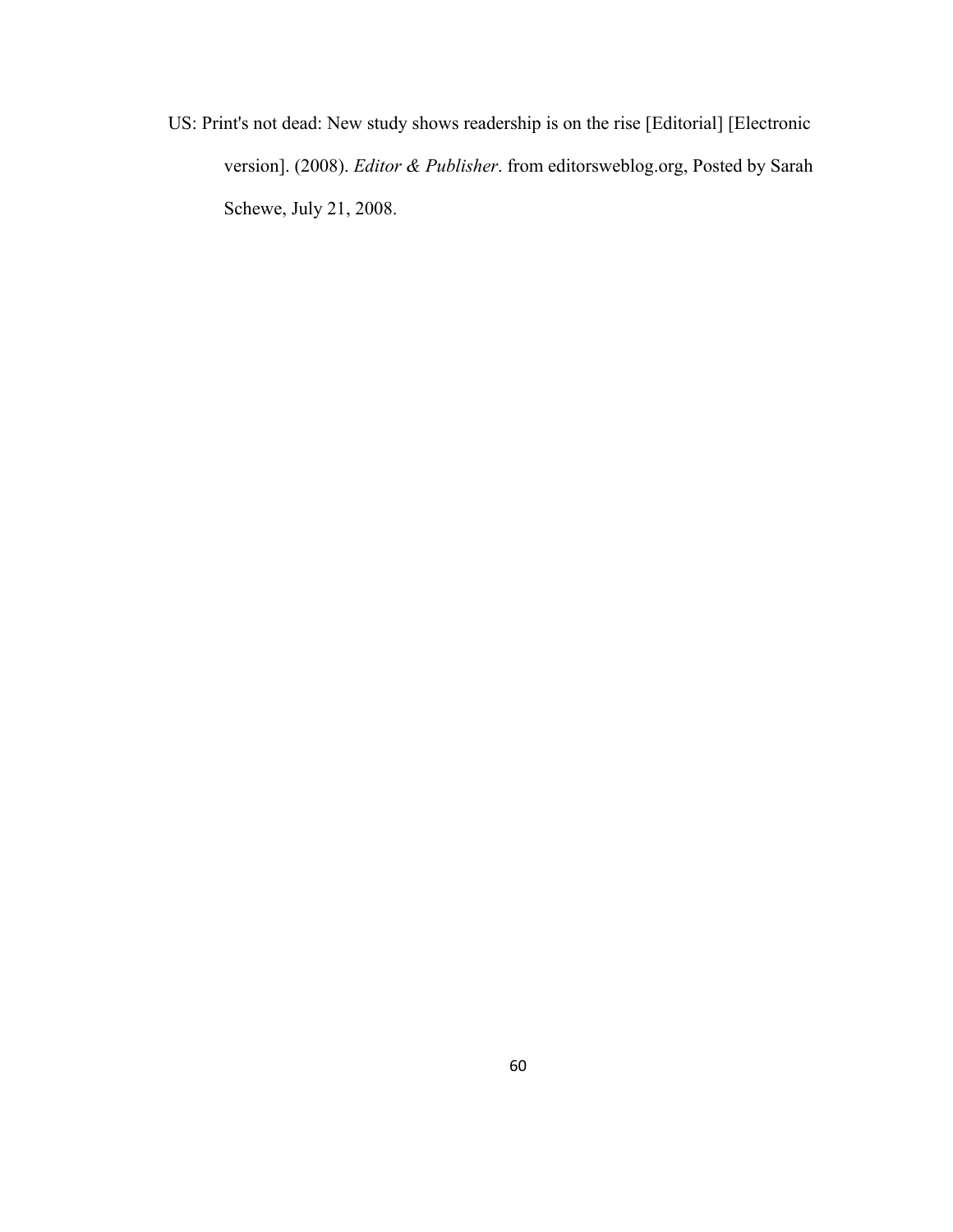# APPENDIX A

# **A Study of Niche Publications in Utah and West Virginia**

# **Thank you for completing my questionnaire.**

# **For the purposes of this study, a niche publication is defined as a product containing both advertising and editorial copy.**

1. My newspaper publishes niche publications  $\Box$  yes  $\Box$  no If you answered no to question 1, [please skip to question 29](http://rwe1.com/niche/#end).

| Please indicate your agreement with each<br>of the following statements, using the<br>scale: strongly agree, agree, disagree,<br>strongly disagree, or do not know. | <b>Strongly</b><br>Agree | Agree | Disagree | Strongly<br>Disagree | Don't<br>Know |
|---------------------------------------------------------------------------------------------------------------------------------------------------------------------|--------------------------|-------|----------|----------------------|---------------|
| 2. Our newspaper added niche<br>publications to increase readership.                                                                                                | О                        | О     | О        | О                    | П             |
| 3. Our newspaper added niche<br>publications to increase advertising<br>revenue.                                                                                    | О                        | О     | О        | О                    | О             |
| 4. In general, editors at our newspaper<br>like niche publications.                                                                                                 | О                        | О     | О        | О                    | О             |
| 5. In general, our readers like niche<br>publications.                                                                                                              | О                        | О     | Ω        | О                    | О             |
| 6. Niche publications increase the<br>workload of the editorial staff.                                                                                              | О                        | О     | О        | О                    | О             |
| 7. Niche publications increase the<br>workload of the advertising staff.                                                                                            | О                        | О     | О        | О                    | О             |
| 8. Advertising managers at our newspaper<br>like niche publications more than editors<br>do.                                                                        | О                        | О     | О        | О                    | О             |
| 9. The publisher at our newspaper likes<br>niche publications more than advertising<br>managers do.                                                                 | О                        | О     | О        | О                    | О             |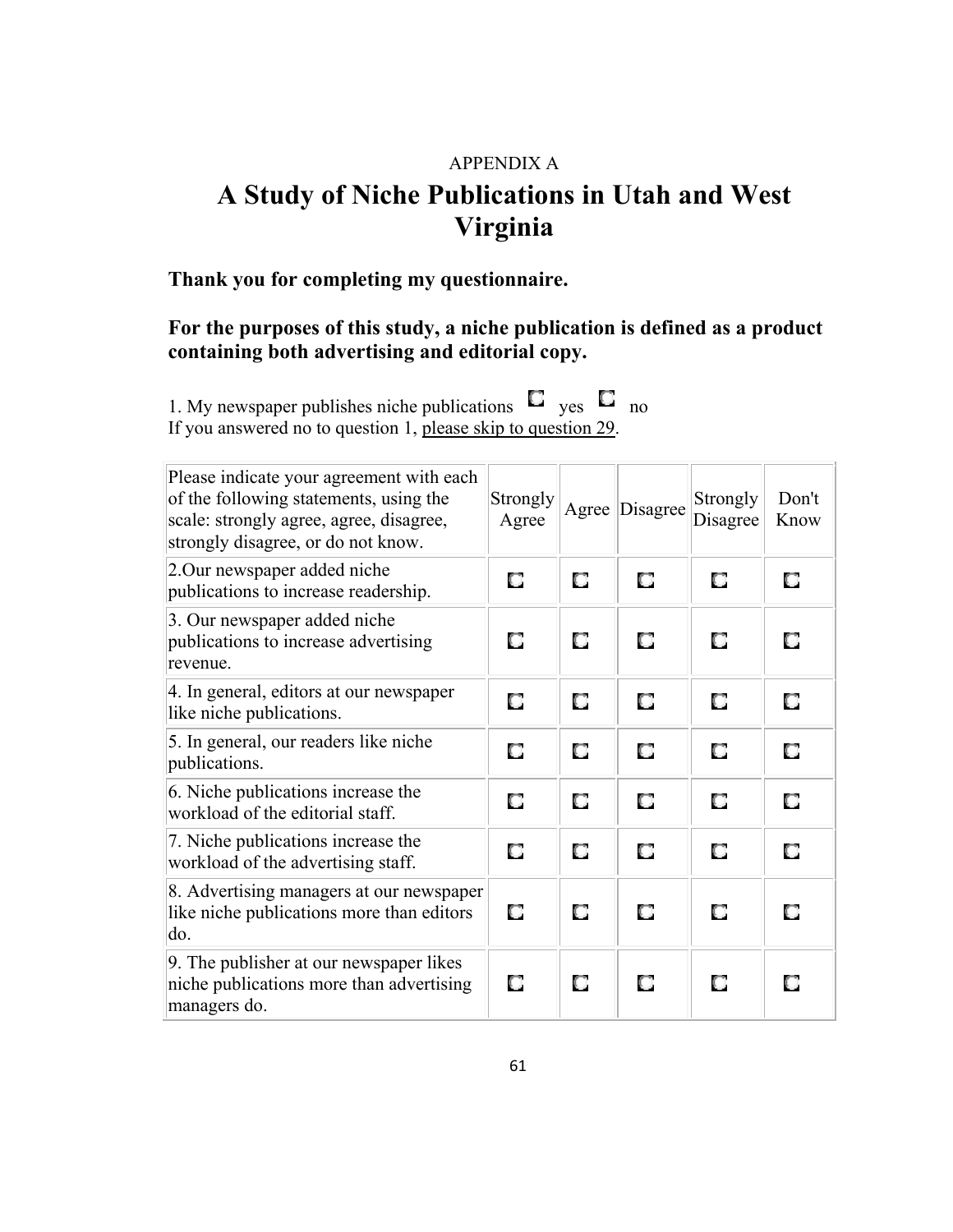| 10. The publisher at our newspaper likes<br>niche publications more than editors do.                                                                                                 | О  | О | О | О | О |
|--------------------------------------------------------------------------------------------------------------------------------------------------------------------------------------|----|---|---|---|---|
| 11. New advertisers are more likely to<br>place ads in niche publications than in the<br>main pages of the newspaper.                                                                | O. | О | О | О | O |
| 12. New advertisers are more likely to<br>place ads in niche publications if the ads<br>are sold in a package that also includes<br>placement in the pages of the main<br>newspaper. | O. | О | o | о | п |
| 13. Subscriptions have increased as a<br>result of niche publications.                                                                                                               | О  | О | О | О | О |
| 14. Total revenue at our newspaper has<br>increased as a result of niche<br>publications.                                                                                            | О  | О | О | О | О |

15. Our newspaper has been publishing niche publications for  $\vert$  vears.

16. In a typical year, the paper received positive reader feedback on the content of niche  $publications$  times.

17. In a typical year, the paper received negative reader feedback on the content of niche publications times.

18. Approximately what percentage change, if any, have you seen in total revenue as a result of niche publications? % (+/- 0% to 100%). + or -  $\Box$   $\Box$  don't know

19. Approximately what percentage change, in any, have you seen in total newspaper subscriptions as a result of niche publications % (+/- 0% to  $100\%$ ) + or -П don't know

20. Did your newspaper create niche publications to target an audience based on demographics or geography or both?  $\Box$  Demographics  $\Box$  Geography  $\Box$  Both 21. How many days a week is your newspaper published?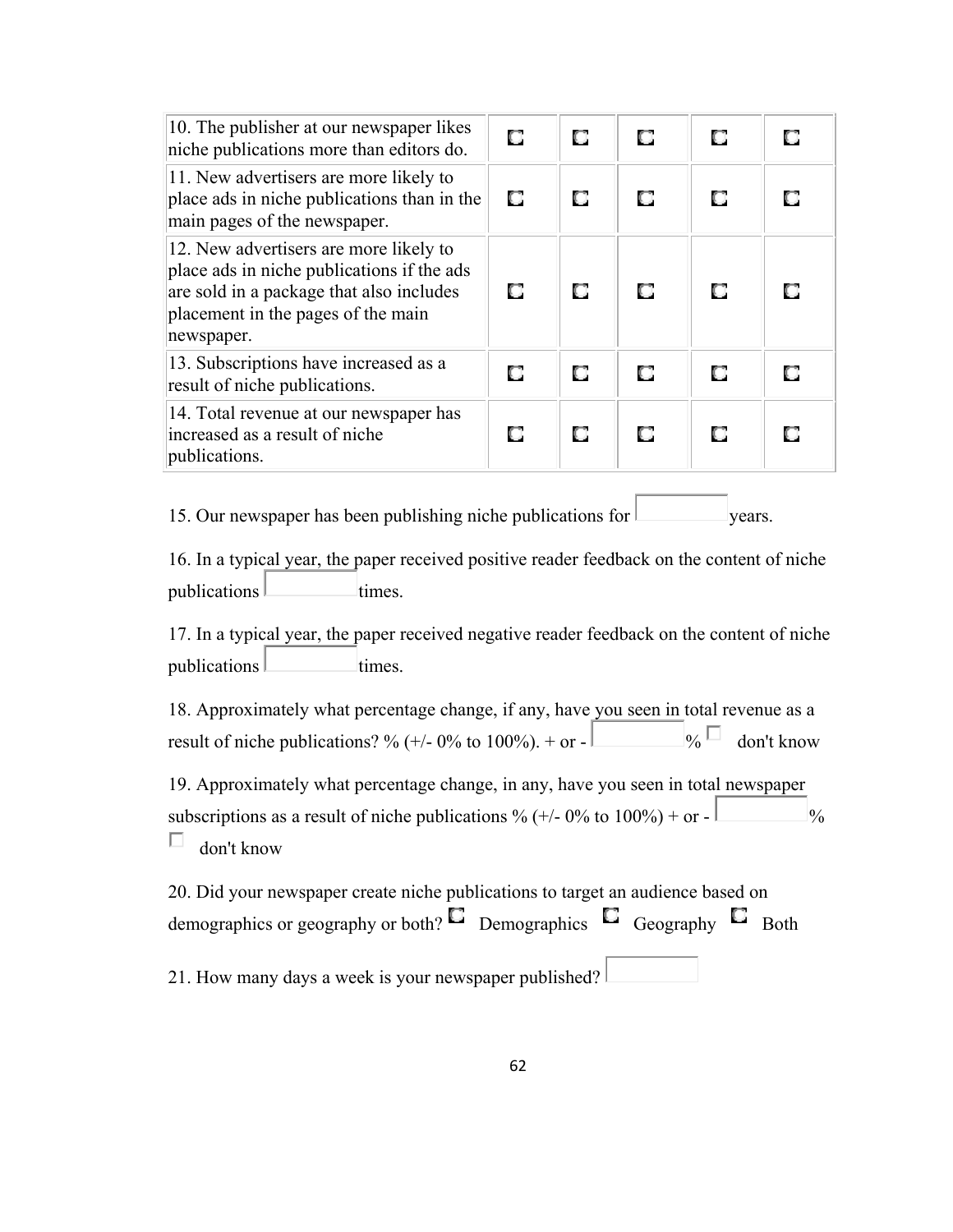22. What is your daily circulation, based on figures from the Audit Bureau of Circulations?

23. If you publish on Sunday, what is your Sunday circulation?

24. How many niche publications does your newspaper publish in one month?

25. Please check the boxes that most closely represent the topics of niche publications produced throughout the year. Check all that apply:

| Community news                    | Bridal/Wedding<br>guide       | Parenting | Senior living                            |
|-----------------------------------|-------------------------------|-----------|------------------------------------------|
| Finances                          | Entertainment/<br>TV listings | Gardening | Home<br>Improvement                      |
| Religion/Spirituality             | Outdoor<br>Recreation         |           | Teen<br>Health/Medical life/College life |
| Ethnic or minority<br>populations | <b>Real Estate</b>            |           |                                          |

Other(s), Please Specify

26. Please describe the readership of your niche publications  $\Box$  urban  $\Box$  rural  $\Box$  Both

27. Please describe the largest readership of your main newspaper  $\Box$  urban  $\Box$  rural  $\Box$  Both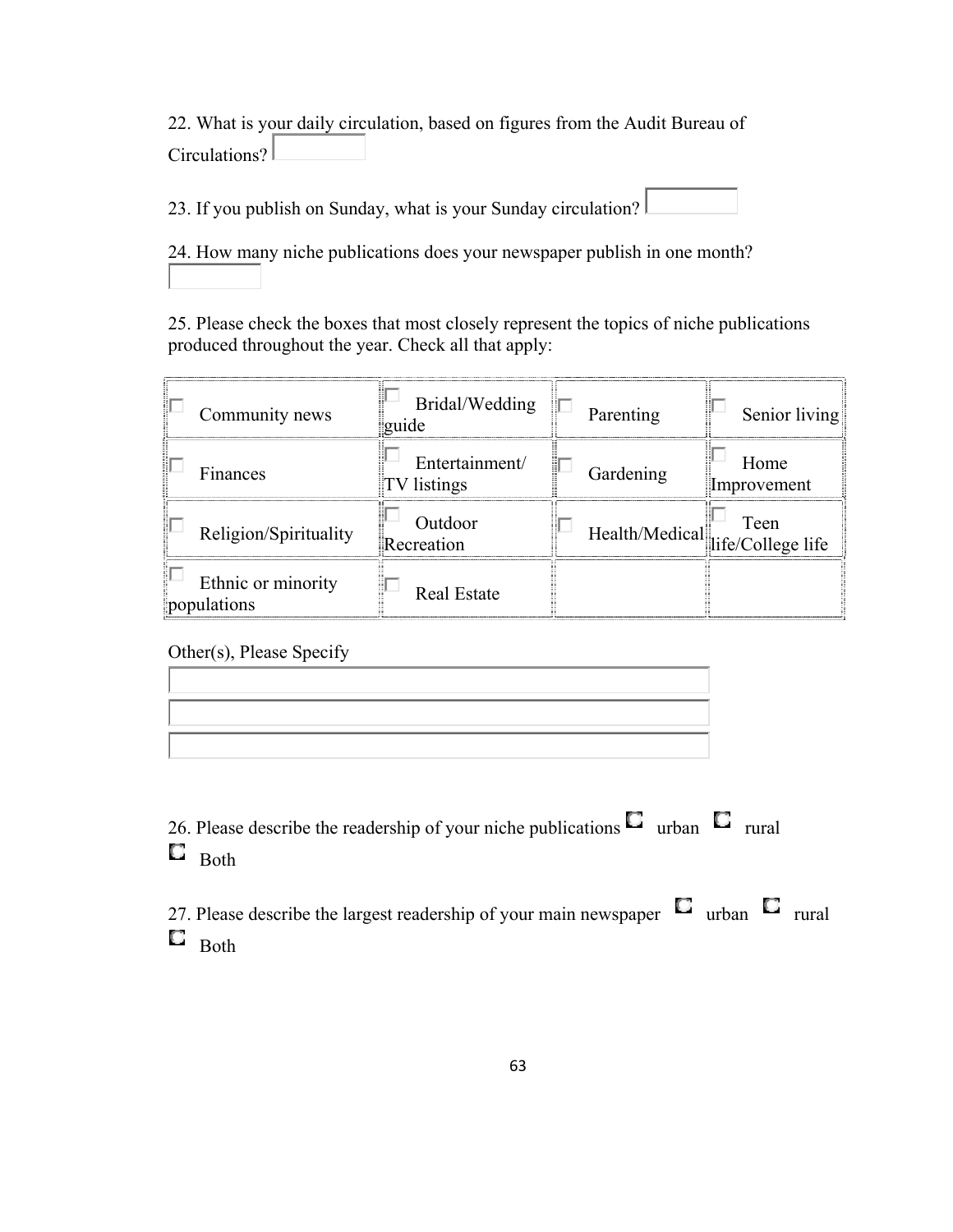28. If you started and then stopped production of niche publications, please describe why.

29. What is your position at the newspaper?

 $\Box$  Publisher  $\Box$  Editor  $\Box$  Advertising Manager

30. Please describe the ownership of your newspaper. If the corporate owner of the newspaper is listed, please select it, if not, please fill in the blank.

- Not part of a group or corporation
- C Champion Publishing
- $\Box$  Gannett
- Gatehouse Media
- $\square$  MediaNews
- Newhouse News
- **C** Thomson Reuters
- Other, please specify

| 31. Are you located in Utah or West Virginia? $\Box$ Utah $\Box$ West Virginia |  |  |
|--------------------------------------------------------------------------------|--|--|
|                                                                                |  |  |

## Other Comments:

| - |
|---|
|   |
|   |

| Thank You!!            |  |
|------------------------|--|
| Hilary Groutage Weible |  |
| Marshall University    |  |
| email:                 |  |
| weible5@marshall.edu   |  |

Thesis Chair Christopher Swindell, PhD Assistant Professor email: [swindell@marshall.edu](mailto:swindell@marshall.edu)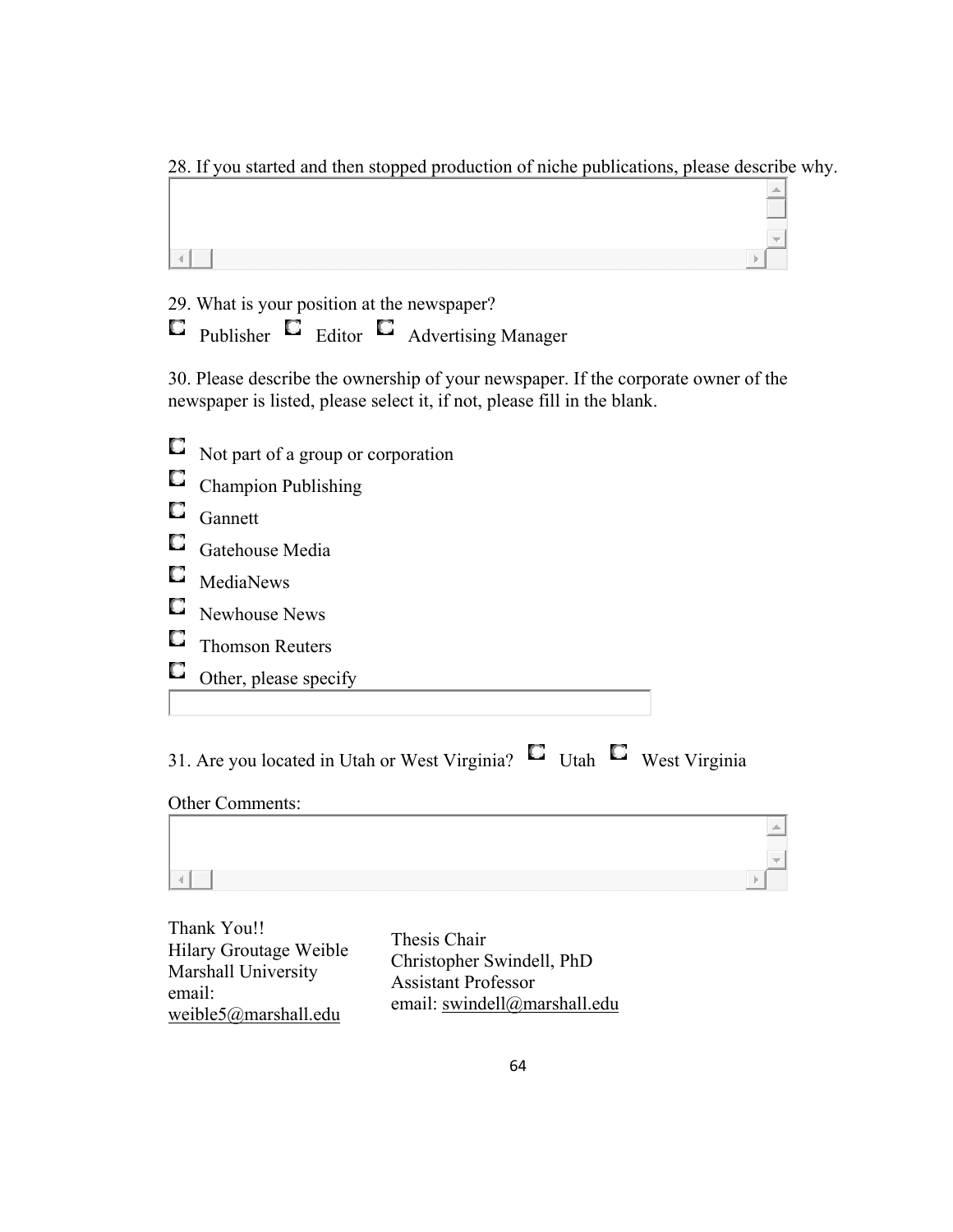| Submit | eset |
|--------|------|

**Thank you for your participation in my survey.**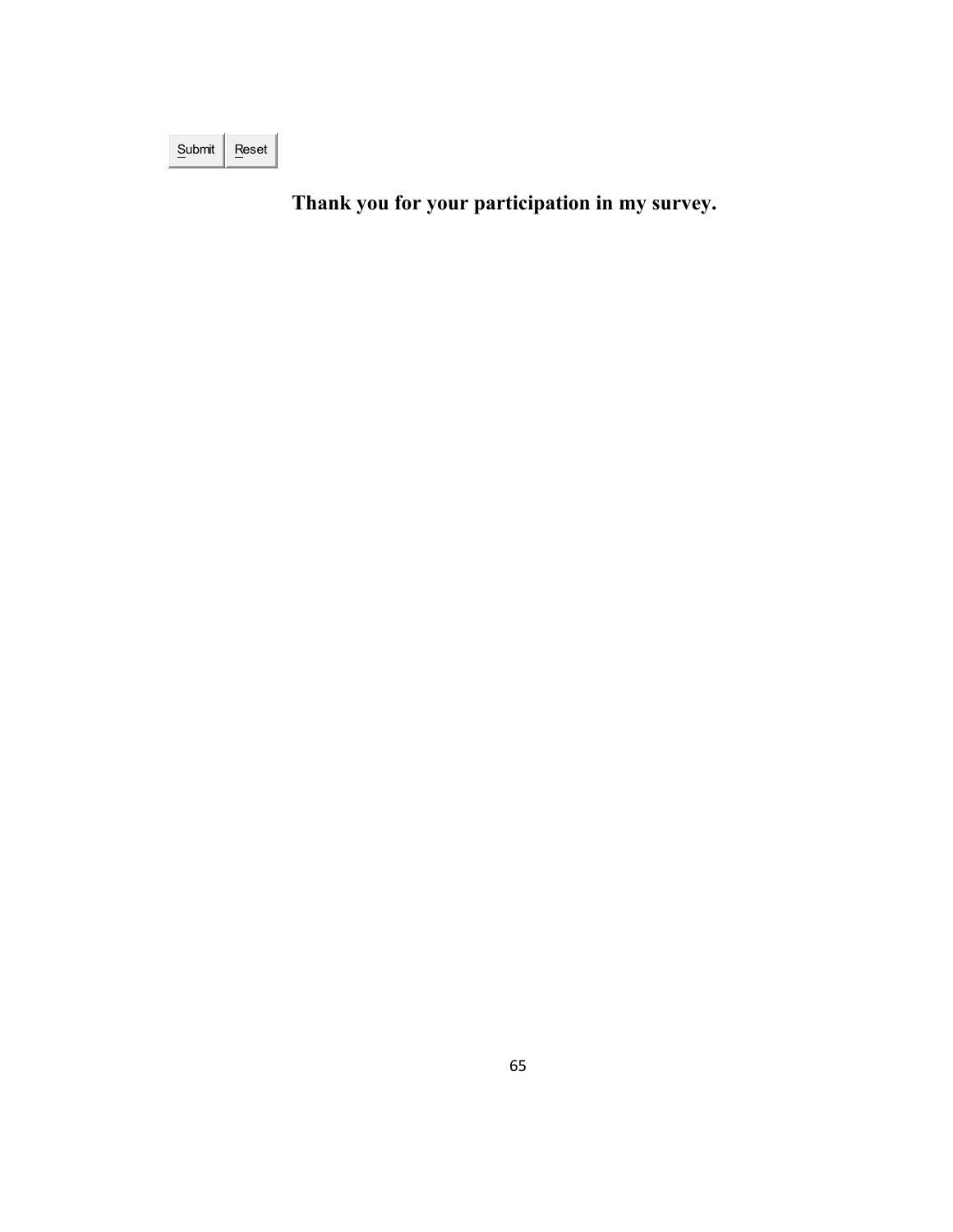## APPENDIX B – COVER LETTERS

[Original Letter] October 2, 2008

Brent Low, Advertising Manager Salt Lake Tribune Salt Lake City UT 84101

Dear Brent Low,

Thank you for opening my e-mail. Please accept this invitation for you or another member of your staff to participate in a research project about niche, or specialty publications, and their value to newspapers and readers in Utah and West Virginia.

After 20 years as a reporter and editor, I developed a keen interest in products and trends that might help newspapers in these turbulent times. This project is being conducted to fulfill requirements for my master's degree from the W. Page Pitt School of Journalism  $\&$ Mass Communications at Marshall University in Huntington, West Virginia. The research project has been approved by Marshall's Institutional Review Board and is being supervised by Dr. Christopher Swindell.

While I have attempted to make the initial e-mailing exhaustive, please feel free to pass the survey along to other members of your staff who also are knowledgeable about niche publications. Since I am interested in responses from publishers, advertising managers and editorial staffs, the survey has been sent to all.

To complete the survey, click on the following link or copy it to your browser address line: <http://www.rwe1.com/niche/>. The survey is comprised of 31 questions and should not take more than 10 minutes to complete. Your answers will be kept confidential and replies will only be presented in aggregate form.

If you choose not to participate in the survey, simply do not proceed. The survey is Webbased and will be returned to me in its completed form by clicking the box marked "submit" at the end.

Results of the survey will be shared with press associations in both states.

If you have any questions, please contact me or my supervisor. You may also contact the Marshall University Office of Research Integrity at (304) 696-4303.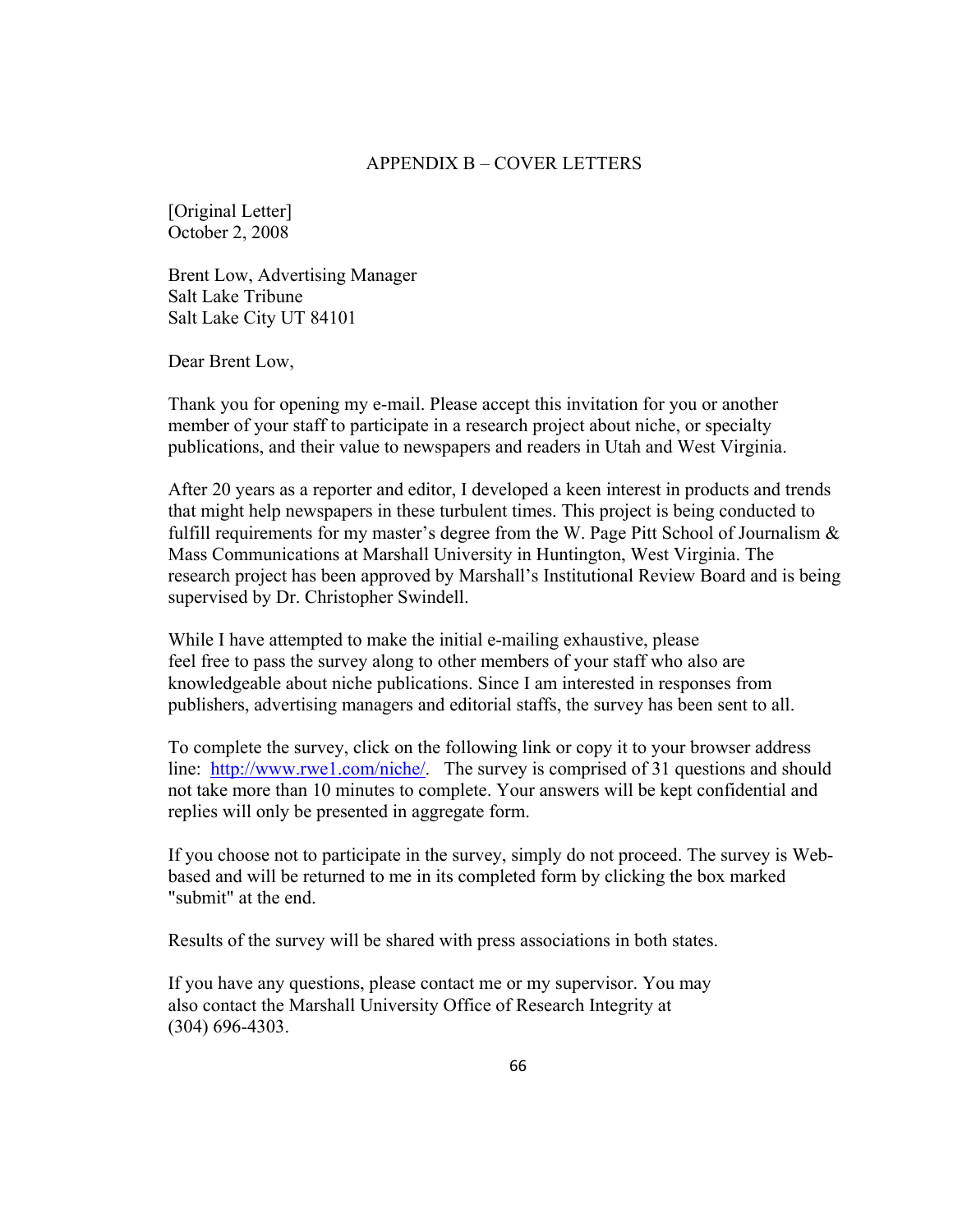Thank you,

Hilary Groutage Weible W. Page Pitt School of Journalism and Mass Communications Marshall University Room 136A One John Marshall Drive Huntington, WV 25755 [weible5@marshall.edu](mailto:weible5@marshall.edu)

Dr. Christopher Swindell W. Page Pitt School of Journalism and Mass Communications Marshall University One John Marshall Drive Huntington, WV 25755 swindell@marshall.edu

## **Official Notice:**

This survey is comprised of a brief online questionnaire that should take no more than 10 minutes to complete. Your replies will be confidential. There are no known risks involved with this study. Participation is completely voluntary and there will be no penalty or loss of benefits if you choose to not participate in this research study or to withdraw. You may choose not to participate by not completing the questionnaire. You may choose to not answer any question by simply leaving it blank. Completing the survey online indicates your consent for use of the answers you supply. If you have any questions about the study, you may contact Hilary Groutage Weible at (304)-690-6080 (email: [weible5@marshall.edu\)](mailto:weible5@marshall.edu).

If you have any questions concerning your rights as a research participant you may contact the Marshall University Office of Research Integrity at (304) 696-7320.

By completing this survey and returning it, you are also confirming that you are 18 years of age or older.

Please keep this page for your records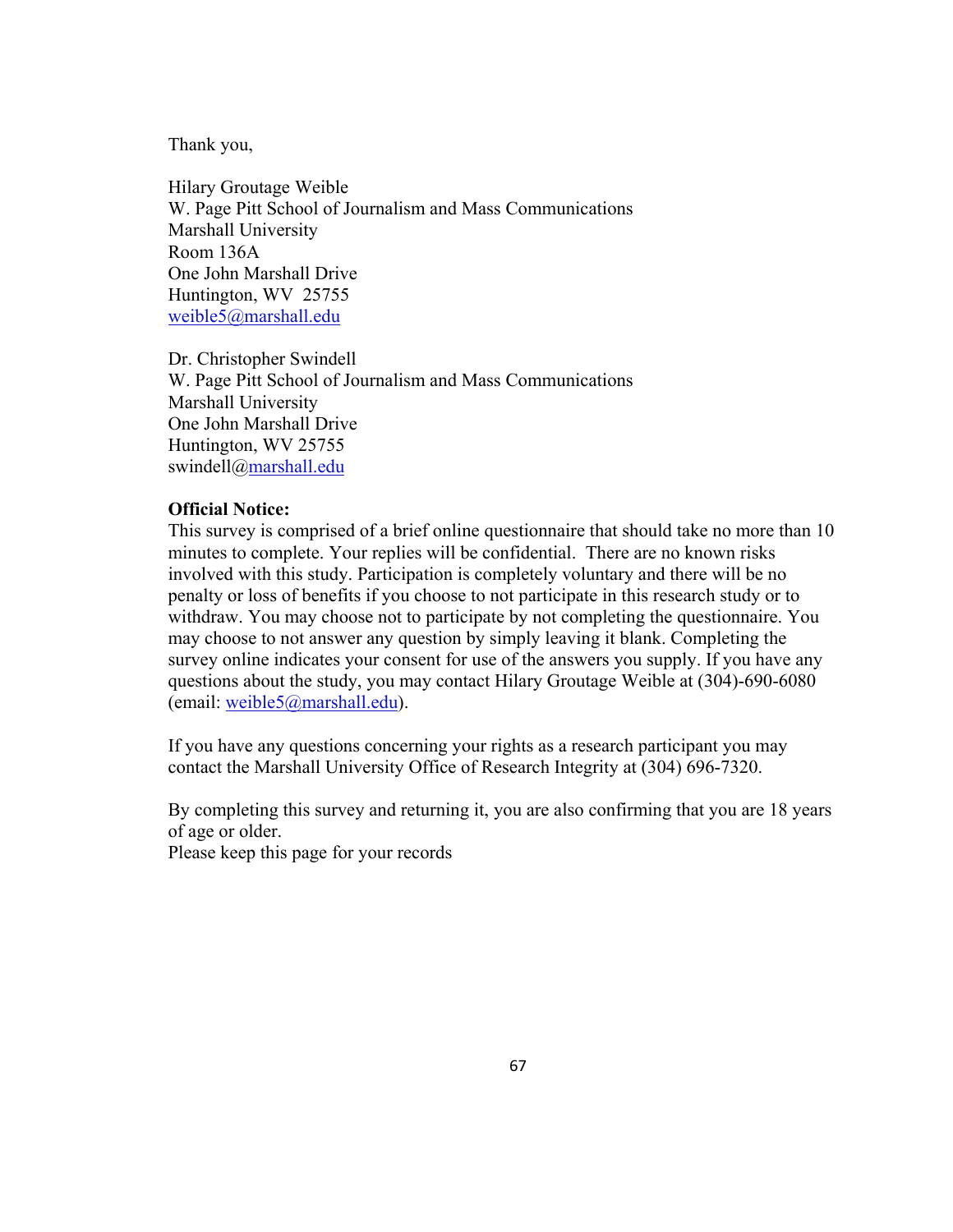[Second Mailing Cover Letter] October 16, 2008

Brent Low, Advertising Manager Salt Lake Tribune Salt Lake City UT 84101

Dear Brent Low,

A few weeks ago, I sent a request for your help with my questionnaire concerning niche publications at newspapers in Utah and West Virginia. If you have not yet had the time to respond, please do so in the next couple of days. To complete the survey, click on [http://www.rwe1.com/niche/](https://outlookweb.marshall.edu/owa/redir.aspx?C=6373f2ecd8574f27ac2446fab46c2f5f&URL=http%3a%2f%2fwww.rwe1.com%2fniche%2f) 

 If you have already completed my survey, accept my thanks and pardon the interruption. **As an added incentive for you to complete the survey, I will donate \$1 to the Student Press Law Center for every survey that is completed. The Student Press Law Center is an advocacy group for student free-press rights that provides information, advice and legal assistance to students at no charge. For more information on the Student Press Law Center, visit www. [splc.org](https://outlookweb.marshall.edu/owa/redir.aspx?C=6373f2ecd8574f27ac2446fab46c2f5f&URL=http%3a%2f%2fsplc.org)**

I am a former reporter and newspaper editor who currently is a candidate for a master's degree in journalism at the W. Page Pitt School of Journalism at Marshall University in West Virginia. My research is being supervised by Dr. Christopher Swindell and has been approved by Marshall University's Institutional Review Board.

 The survey consists of 31 questions and should take about 10 minutes to complete. Your answers will be kept confidential and will be presented only in aggregate form. Please forward the survey to other members of your staff. Results of the survey will be shared with press associations in both states.

If you choose not to participate in the survey, simply do not proceed. The survey is Webbased and will be returned to me in its completed form by clicking the box marked "submit" at the end.

If you have any questions, please contact me or my supervisor. You may also contact the Marshall University Office of Research Integrity at (304) 696-4303.

Thank you,

Hilary Groutage Weible

W. Page Pitt School of Journalism & Mass Communications

Marshall University

Room 136A

One John Marshall Drive

Huntington, WV 25755

[weible5@marshall.edu](https://outlookweb.marshall.edu/owa/redir.aspx?C=6373f2ecd8574f27ac2446fab46c2f5f&URL=mailto%3aweible5%40marshall.edu)

Dr. Christopher Swindell

W. Page Pitt School of Journalism & Mass Communications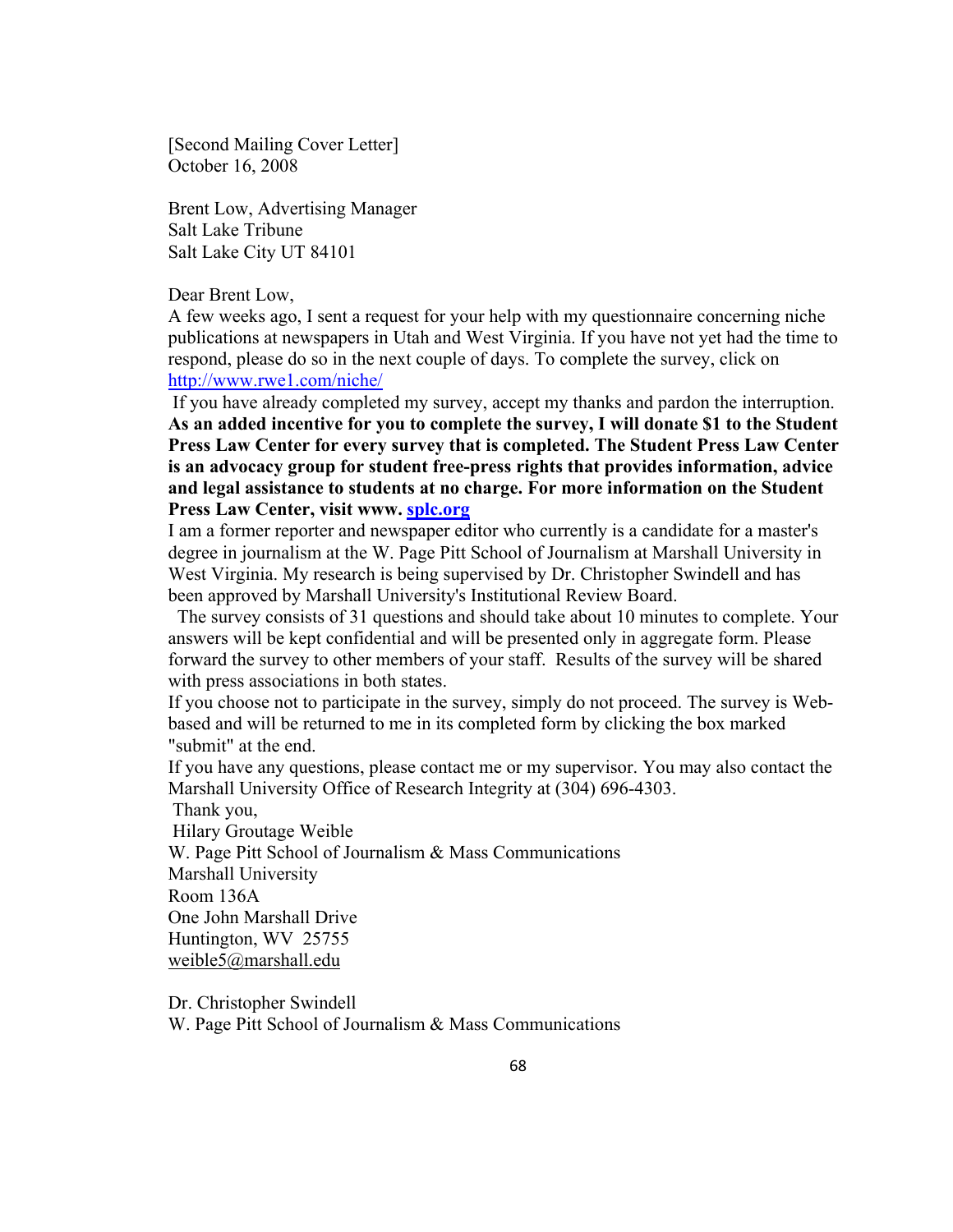Marshall University One John Marshall Drive Huntington, WV 25755 swindell@[marshall.edu](https://outlookweb.marshall.edu/owa/redir.aspx?C=6373f2ecd8574f27ac2446fab46c2f5f&URL=http%3a%2f%2fmarshall.edu%2f)

## **Official Notice:**

This survey is comprised of a brief online questionnaire that should take no more than 10 minutes to complete. Your replies will be confidential. There are no known risks involved with this study. Participation is completely voluntary and there will be no penalty or loss of benefits if you choose to not participate in this research study or to withdraw. You may choose not to participate by not completing the questionnaire. You may choose to not answer any question by simply leaving it blank. Completing the survey online indicates your consent for use of the answers you supply. If you have any questions about the study, you may contact Hilary Groutage Weible at (304)-690- 6080 (email: [weible5@marshall.edu\)](https://outlookweb.marshall.edu/owa/redir.aspx?C=6373f2ecd8574f27ac2446fab46c2f5f&URL=mailto%3aweible5%40marshall.edu).

If you have any questions concerning your rights as a research participant you may contact the Marshall University Office of Research Integrity at (304) 696-7320. By completing this survey and returning it, you are also confirming that you are 18 years of age or older.

Please keep this page for your records

The research has been approved by the Marshall University Office of Institutional Research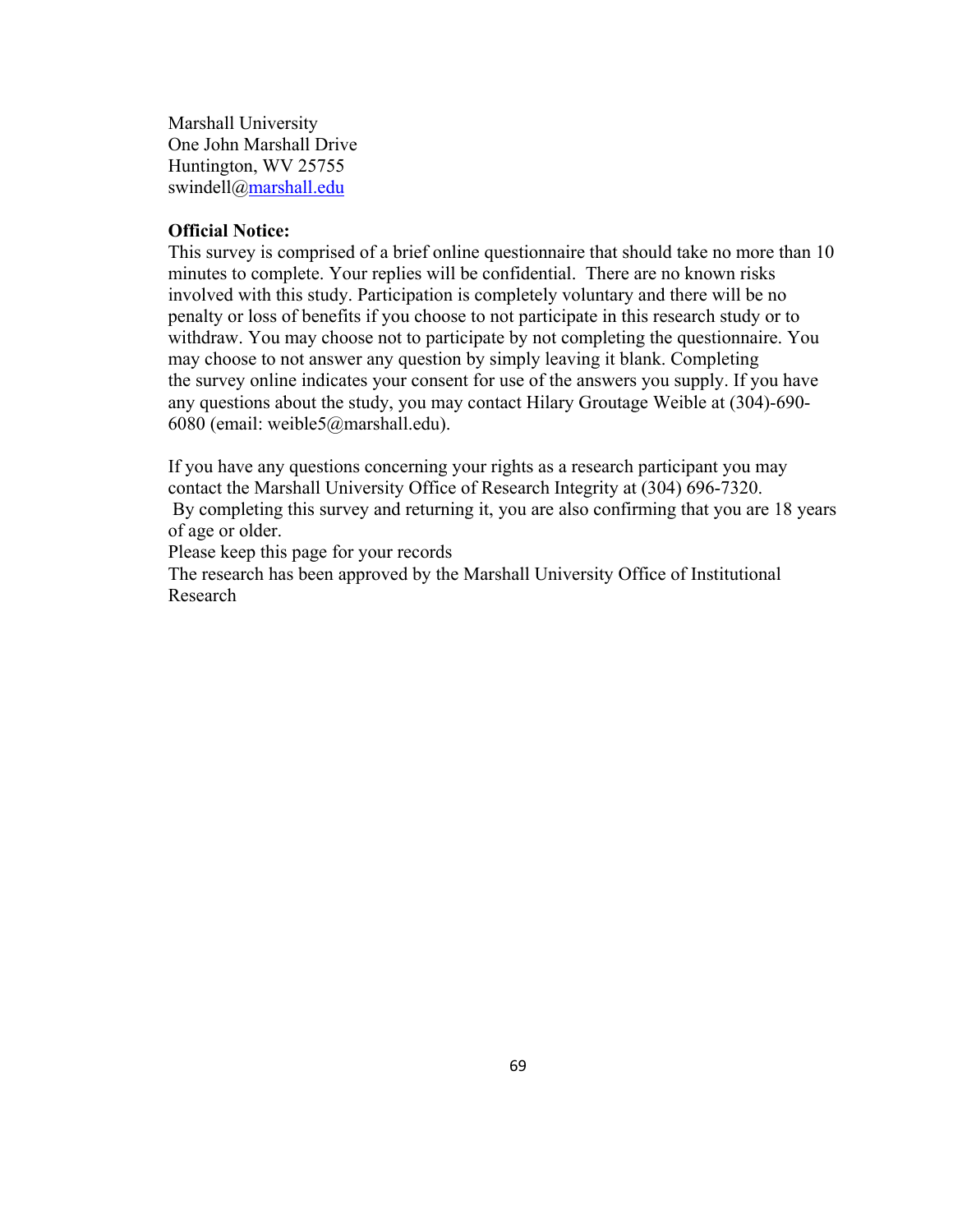[Third Mailing Cover Letter] October 30, 2008

Brent Low, Advertising Manager Salt Lake Tribune Salt Lake City UT 84101

Dear Brent Low,

A few weeks ago, I sent a request for your help with my questionnaire concerning niche publications at newspapers in Utah and West Virginia. If you have already completed my survey, accept my thanks and pardon the interruption. If you have not yet had the time to respond, please do it now. To complete the survey, click on [http://www.rwe1.com/niche/.](http://www.rwe1.com/niche/) Please feel free to forward this to other members of your staff.

**As an added incentive for you to complete the survey, I will donate \$1 to the Student Press Law Center for every survey that is completed. The Student Press Law Center is an advocacy group for student free-press rights that provides information, advice and legal assistance to students at no charge. For more information on the Student Press Law Center, visit www.** [splc.org](http://splc.org/)

I am a former reporter and newspaper editor who currently is a candidate for a master's degree in journalism at the W. Page Pitt School of Journalism at Marshall University in West Virginia. My research is being supervised by Dr. Christopher Swindell and has been approved by Marshall University's Institutional Review Board.

 The survey consists of 31 questions and should take about 10 minutes to complete. Your answers will be kept confidential and will be presented only in aggregate form. Please forward the survey to other members of your staff. Results of the survey will be shared with press associations in both states.

If you choose not to participate in the survey, simply do not proceed. The survey is Webbased and will be returned to me in its completed form by clicking the box marked "submit" at the end.

If you have any questions, please contact me or my supervisor. You may also contact the Marshall University Office of Research Integrity at (304) 696-4303.

Thank you,

 Hilary Groutage Weible W. Page Pitt School of Journalism & Mass Communications